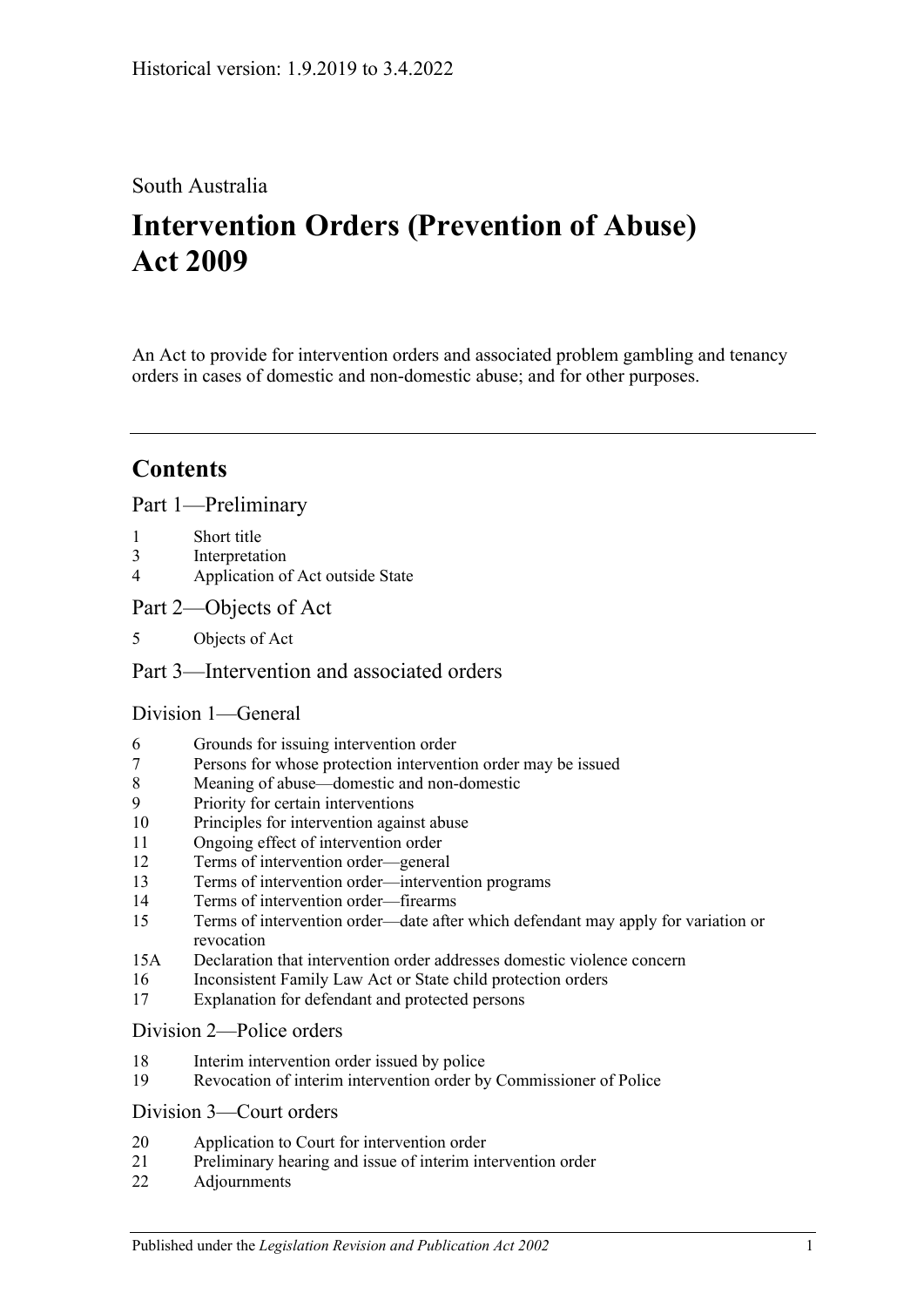- 23 [Determination of application for intervention order](#page-19-1)
- 24 [Problem gambling order](#page-21-0)
- 25 [Tenancy order](#page-22-0)

#### [Division 4—Variation or revocation of orders](#page-23-0)

- 26 [Intervention orders](#page-23-1)
- 26A [Interim variation where application made by police](#page-25-0)
- 27 [Problem gambling orders](#page-26-0)

#### [Division 5—Evidentiary matters](#page-26-1)

- 28 [Burden of proof](#page-26-2)
- 28A [Use of recorded evidence where application made by police](#page-26-3)
- 29 [Special arrangements for evidence and cross-examination](#page-27-0)

#### [Part 3A—National recognition of domestic violence orders](#page-28-0)

#### Division [1—Preliminary](#page-28-1)

- 29A [Interpretation](#page-28-2)
- 29B [Registered foreign orders](#page-29-0)
- 29C [Domestic violence concern](#page-30-0)

#### Division [2—National recognition of DVOs](#page-30-1)

#### Subdivision [1—General principles](#page-30-2)

- 29D [Recognition of DVOs](#page-30-3)
- 29E [Variations to DVOs](#page-31-0)
- 29F [Revocation of recognised DVO](#page-31-1)
- 29G [Recognised DVO prevails over earlier comparable DVOs](#page-31-2)
- 29H [Making of new orders](#page-32-0)

#### Subdivision [2—Enforcement of recognised DVOs](#page-32-1)

- 29I [Recognised DVOs and variations are enforceable against defendant](#page-32-2)<br>29J Properly notified—meaning
- [Properly notified—meaning](#page-33-0)
- 29K [Contravention of enforceable recognised DVO](#page-33-1)

#### Subdivision [3—Enforcement of non-local DVOs](#page-33-2)

- 29L Non-local DVO to [be treated as local DVO](#page-33-3)
- 29M [Licences, permits and other authorisations](#page-34-0)
- 29N [Recognition of disqualification to](#page-34-1) hold firearms licence
- 29O [Orders for costs](#page-34-2)

#### Division [3—Variation and revocation of recognised non-local DVOs](#page-35-0)

- 29P [Power of Court to vary or revoke recognised non-local DVOs](#page-35-1)
- 29Q [Application for variation or revocation of recognised non-local DVO](#page-35-2)
- 29R [Decision about hearing of application](#page-35-3)

### Division [4—Exchange of information](#page-36-0)

- 29S [Issuing authorities may obtain DVO information](#page-36-1)
- 29T [Issuing authorities must provide DVO information](#page-36-2)<br>29U Law enforcement agencies may obtain DVO inform
- [Law enforcement agencies may obtain DVO information](#page-37-0)
- 29V [Information to be provided to law enforcement agencies](#page-37-1)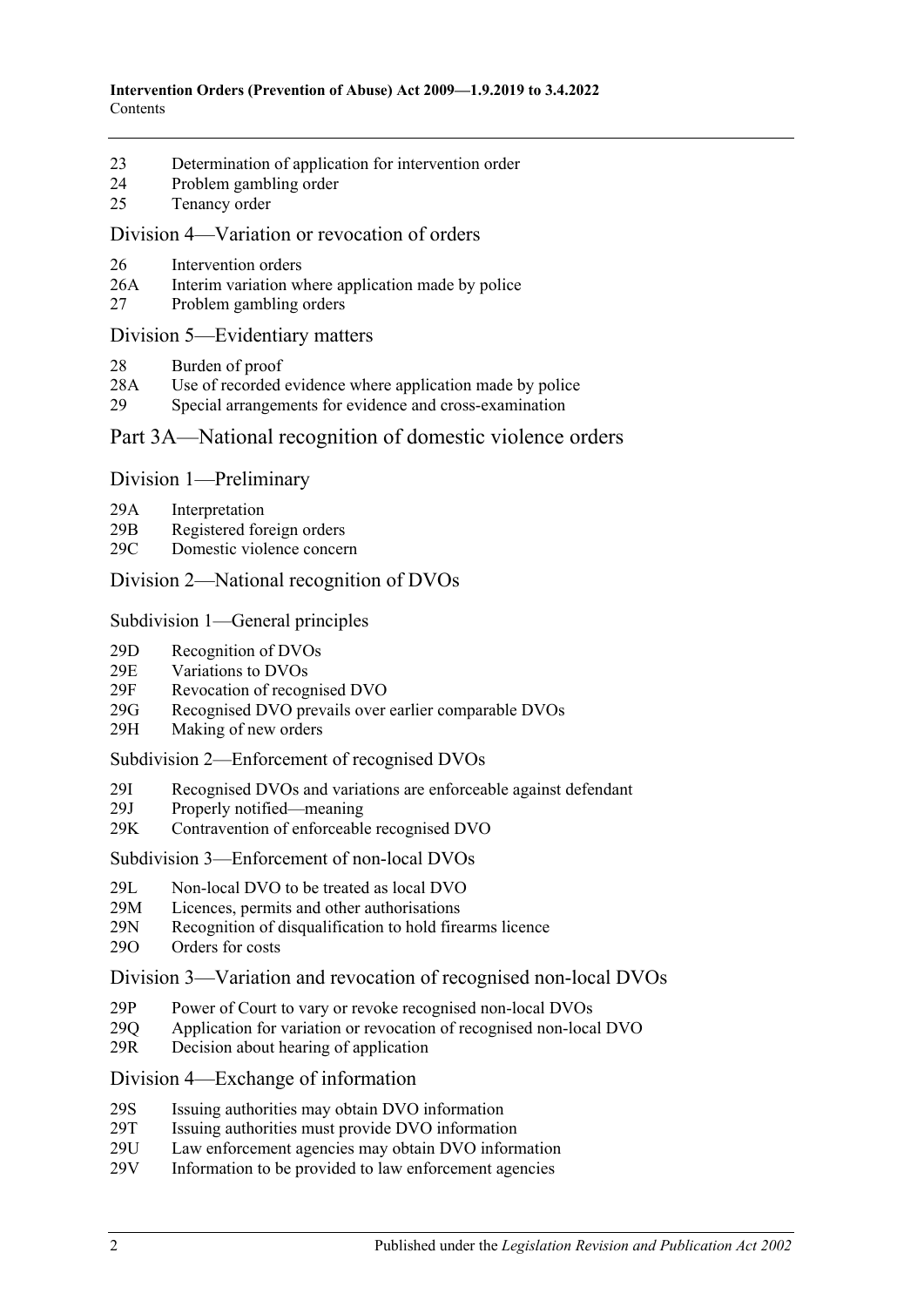Division [5—Miscellaneous](#page-37-2)

#### 29W [Certificate evidence—notification](#page-37-3)

#### Division [6—Transitional provisions](#page-38-0)

#### Subdivision [1—Preliminary](#page-38-1)

- 29X [Interpretation](#page-38-2)
- 29Y [Enforcement of DVOs under other provisions](#page-38-3)

#### Subdivision [2—DVOs to which scheme applies](#page-38-4)

- 29Z [DVOs made in this jurisdiction](#page-38-5)
- 29ZA [DVOs made in other jurisdictions](#page-38-6)

#### Subdivision [3—Extension of scheme to older DVOs](#page-39-0)

- 29ZB [DVOs declared to be recognised DVOs](#page-39-1)
- 29ZC [DVOs declared to be recognised in other jurisdictions before commencement date](#page-39-2)

#### Subdivision [4—Power to declare DVO to be recognised](#page-39-3)

- 29ZCA [Interpretation](#page-39-4)
- 29ZD [Power to declare DVO to be recognised](#page-39-5)
- 29ZE [Application for order](#page-40-0)
- 29ZF [Declarations relating to general violence orders](#page-40-1)
- [Part 4—Foreign intervention orders](#page-40-2)
- 30 [Registration of foreign intervention orders](#page-40-3)

### [Part 5—Offences and enforcement](#page-41-0)

#### [Division 1—Offences](#page-41-1)

- 31 [Contravention of intervention order](#page-41-2)
- 32 [Landlord not to allow access to excluded defendant](#page-42-0)
- 33 [Publication of report about proceedings or orders](#page-42-1)

#### [Division 2—Special police powers](#page-43-0)

- 34 [Powers facilitating service of intervention order](#page-43-1)
- 35 [Powers following service of intervention order](#page-44-0)
- 36 [Power to arrest and detain for contravention of intervention order](#page-44-1)
- 37 [Power to search for weapons and articles required to be surrendered by intervention order](#page-44-2)

[Division 3—Disclosure of information](#page-45-0)

38 [Disclosure to police of information relevant to locating defendant](#page-45-1)

## [Part 6—Miscellaneous](#page-45-2)

- 39 [Delegation by intervention program manager](#page-45-3)
- 40 [Dealing with items surrendered under intervention order](#page-45-4)
- 41 [Evidentiary provision](#page-45-5)
- 42 [Regulations](#page-45-6)

### [Schedule 1—Transitional provisions](#page-46-0)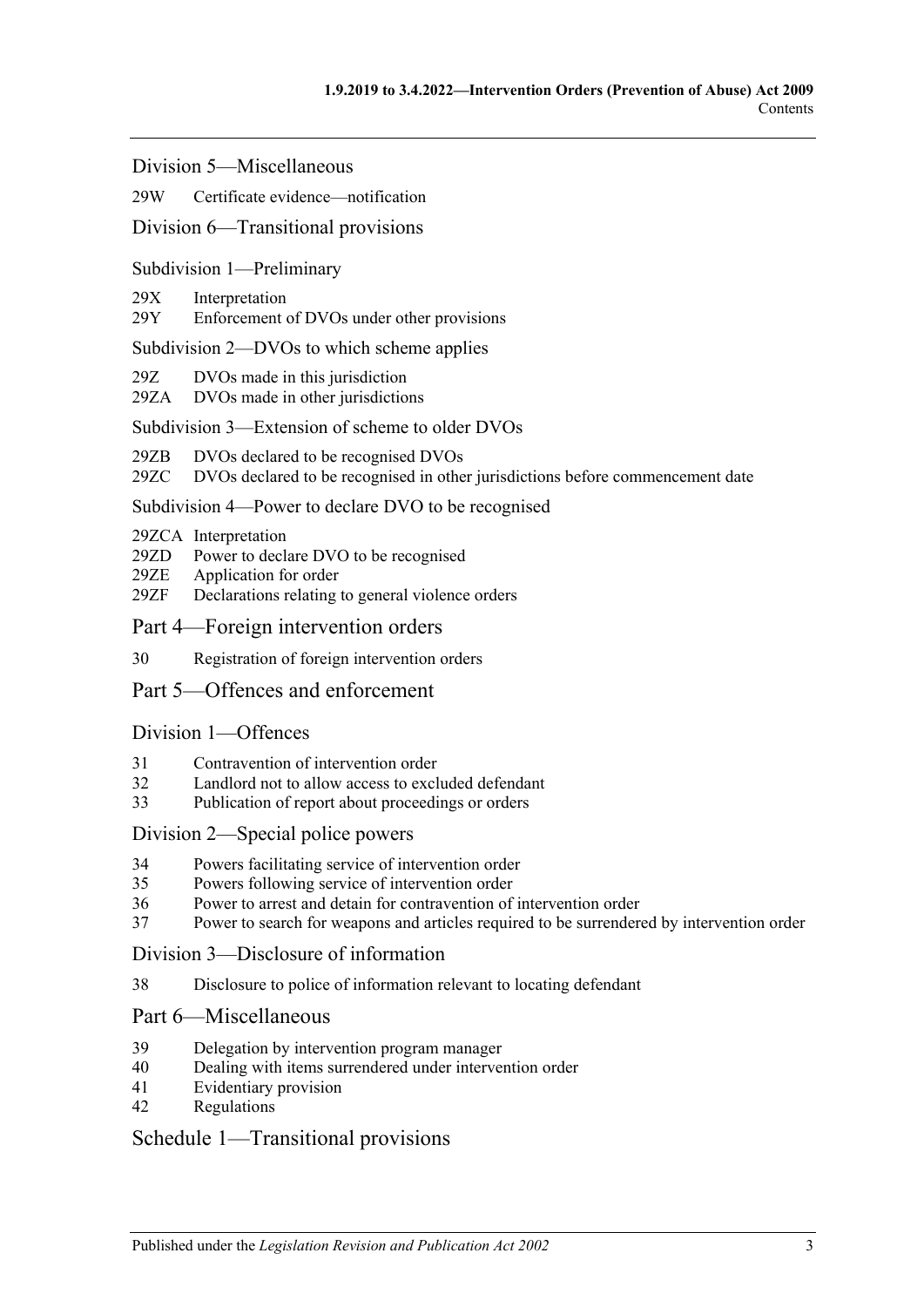#### Part 15—Transitional provisions

- 37 [Continuance of restraining orders](#page-46-1)
- 38 [Continuance of registered foreign restraining orders](#page-47-0)
- 39 [Validation of certain intervention orders in force before commencement of section](#page-47-1) 6 of *[Intervention Orders \(Prevention of Abuse\) \(Miscellaneous\) Amendment Act](#page-47-1) 2015*

[Legislative history](#page-48-0)

### <span id="page-3-0"></span>**The Parliament of South Australia enacts as follows:**

# **Part 1—Preliminary**

### <span id="page-3-1"></span>**1—Short title**

This Act may be cited as the *Intervention Orders (Prevention of Abuse) Act 2009*.

#### <span id="page-3-3"></span><span id="page-3-2"></span>**3—Interpretation**

(1) In this Act, unless the contrary intention appears—

*abuse* and *act of abuse*—see [section](#page-7-0) 8;

*ammunition* has the same meaning as in the *[Firearms Act](http://www.legislation.sa.gov.au/index.aspx?action=legref&type=act&legtitle=Firearms%20Act%202015) 2015*;

*associated order* means a problem gambling order or tenancy order made in association with a final intervention order;

*case manager* means a person responsible for supervision of a defendant's participation in an intervention program;

*child* means a person who has not attained 18 years of age;

*cognitive impairment* includes—

- (a) a developmental disability (including, for example, an intellectual disability, Down syndrome, cerebral palsy or an autistic spectrum disorder);
- (b) an acquired disability as a result of illness or injury (including, for example, dementia, a traumatic brain injury or a neurological disorder);
- (c) a mental illness;

*Commissioner* has the same meaning as in the *[Gambling Administration Act](http://www.legislation.sa.gov.au/index.aspx?action=legref&type=act&legtitle=Gambling%20Administration%20Act%201995) 1995*;

*contravene* includes fail to comply;

*Court* means the Magistrates Court of South Australia;

*defendant*—see [section](#page-6-4) 6;

*domestic abuse*—see [section](#page-9-0) 8(8);

*domestic partner* means a person who is a domestic partner within the meaning of the *[Family Relationships Act](http://www.legislation.sa.gov.au/index.aspx?action=legref&type=act&legtitle=Family%20Relationships%20Act%201975) 1975*, whether declared as such under that Act or not;

*domestic violence concern*—see [sections](#page-14-0) 15A and [29C;](#page-30-0)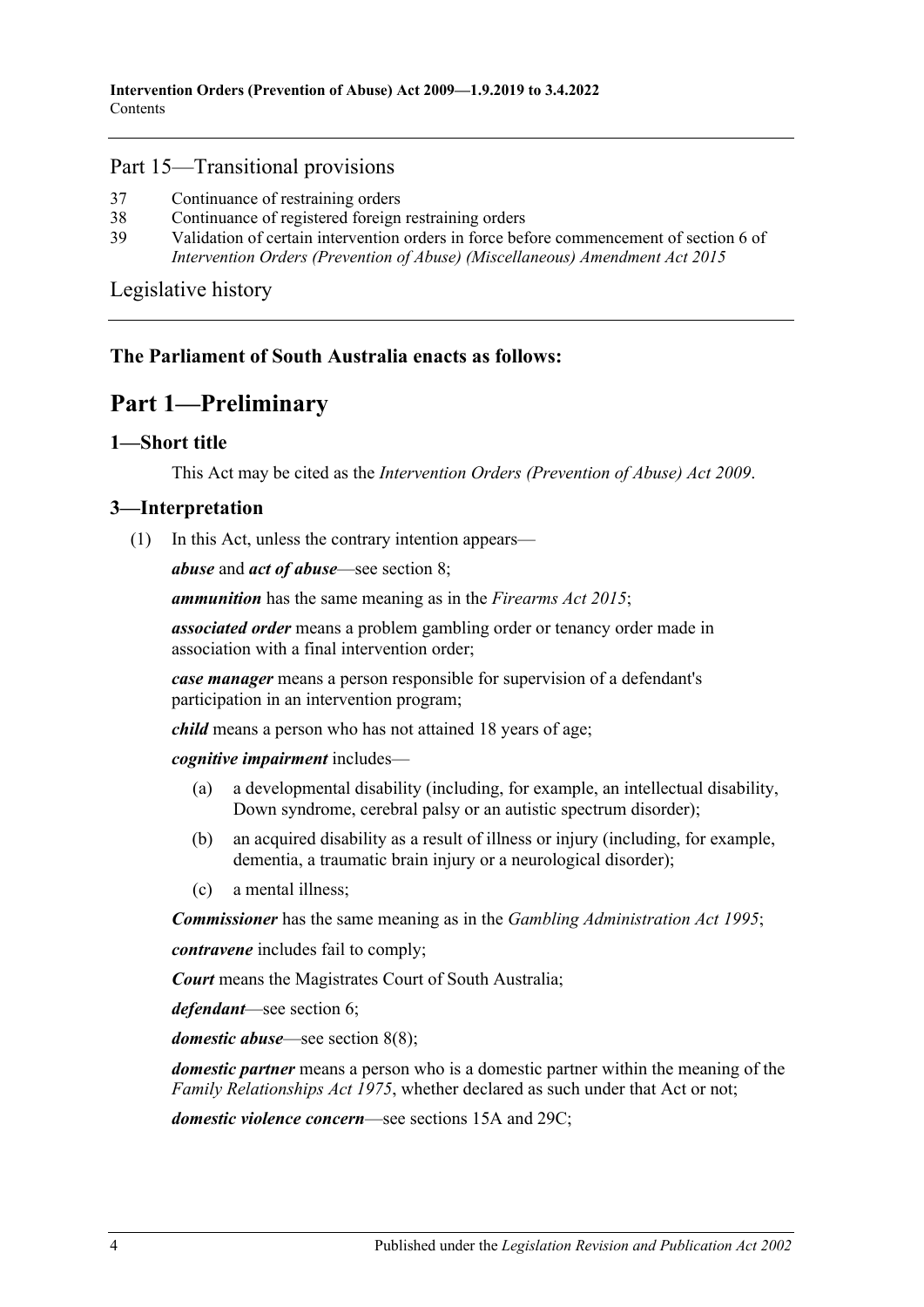*Family Law Act order* means an order, injunction, undertaking, plan, recognisance or other form of obligation imposed or agreement made under the *Family Law Act 1975* of the Commonwealth;

*final intervention order* means—

- (a) an interim intervention order (whether issued by a police officer or the Court) confirmed as a final intervention order by the Court under [section](#page-19-1) 23; or
- (b) a final intervention order issued by the Court under [section](#page-19-1) 23 in substitution for an interim intervention order;

*firearm* has the same meaning as in the *[Firearms Act](http://www.legislation.sa.gov.au/index.aspx?action=legref&type=act&legtitle=Firearms%20Act%202015) 2015*;

*firearms terms*—see [section](#page-13-0) 14;

*foreign intervention order* means an order, notice or other form of requirement under the law of another State, a Territory of the Commonwealth or New Zealand declared by regulation to be a foreign intervention order;

*interim intervention order* means—

- (a) an interim intervention order issued by a police officer under [section](#page-14-4) 18; or
- (b) an interim intervention order issued by the Court under [section](#page-17-0) 21;

#### *intervention order* means—

- (a) an interim intervention order; or
- (b) a final intervention order,

as the case requires;

*intervention program* means a program that provides—

- (a) supervised treatment; or
- (b) supervised rehabilitation; or
- (c) supervised behaviour management; or
- (d) supervised access to support services; or
- (e) a combination of any 1 or more of the above,

designed to address behavioural problems (including problem gambling), substance abuse or mental impairment;

*intervention program manager* means a person employed by the South Australian Courts Administration Authority to have general oversight of intervention programs and coordinate the implementation of relevant court orders (and includes a delegate of such a person);

#### *issuing authority*—

- (a) in relation to an interim intervention order—means the police officer who, or the Court that, issues the interim intervention order; and
- (b) in relation to a final intervention order—means the Court—
	- (i) that confirms the interim intervention order as a final intervention order under [section](#page-19-1) 23; or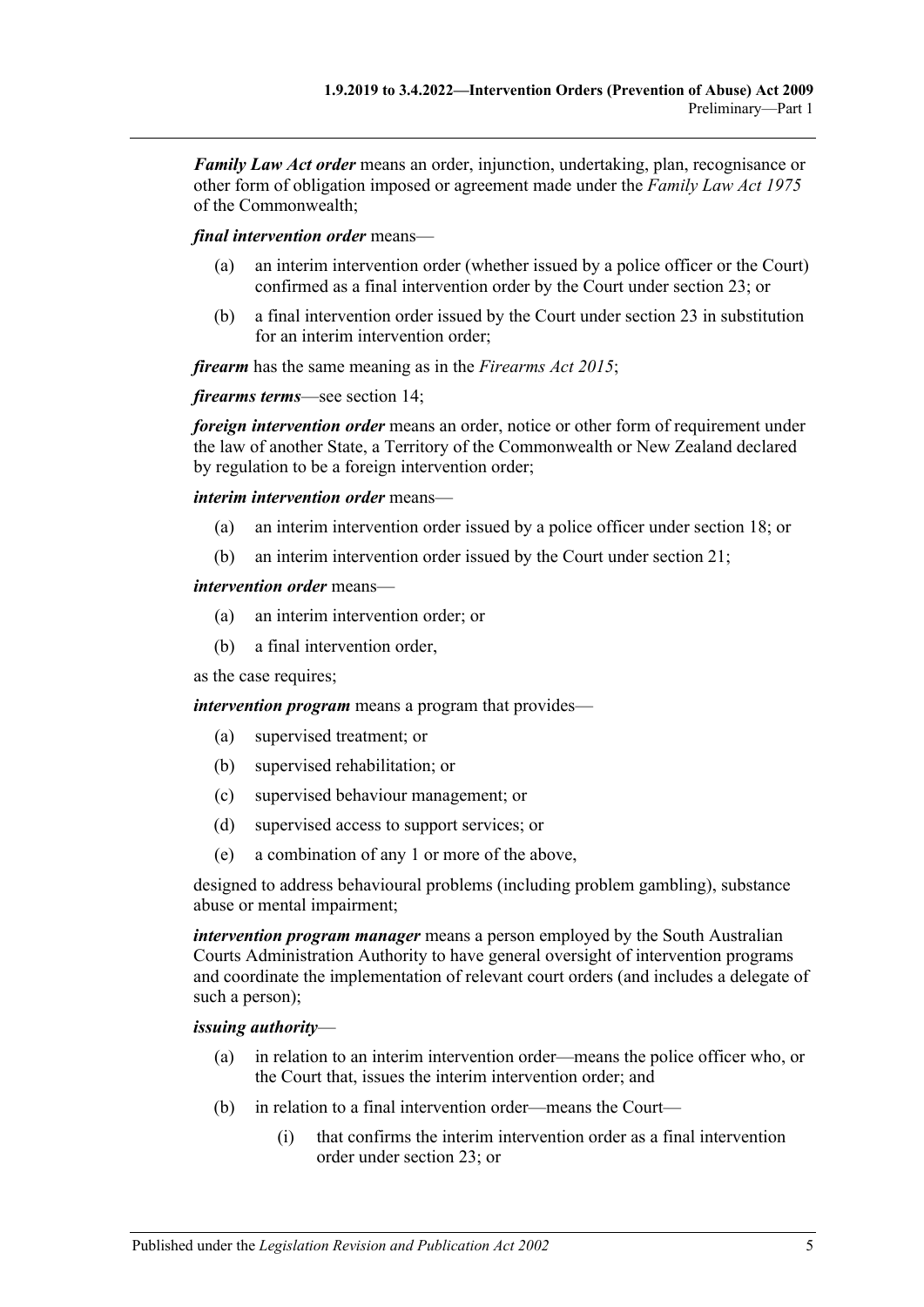(ii) that issues the final intervention order under [section](#page-19-1) 23 in substitution for an interim intervention order,

(as the case may be);

*non-domestic abuse*—see [section](#page-9-1) 8(9);

*offensive material*—see [subsection](#page-5-1) (2);

*Principal Registrar* means the Principal Registrar of the Court;

*problem gambling order*—see [section](#page-21-0) 24;

*protected person* means a person for whose protection an intervention order is issued;

*public sector agency* has the same meaning as in the *[Public Sector Act](http://www.legislation.sa.gov.au/index.aspx?action=legref&type=act&legtitle=Public%20Sector%20Act%202009) 2009*, but does not include the Legal Services Commission;

*relevant public sector agency* means—

- (a) the chief executive of the administrative unit of the Public Service that is, under a Minister, responsible for the administration of the *[Children's](http://www.legislation.sa.gov.au/index.aspx?action=legref&type=act&legtitle=Childrens%20Protection%20Act%201993)  [Protection Act](http://www.legislation.sa.gov.au/index.aspx?action=legref&type=act&legtitle=Childrens%20Protection%20Act%201993) 1993*; or
- (b) the chief executive of the administrative unit of the Public Service that is, under a Minister, responsible for the administration of the *[Education and](http://www.legislation.sa.gov.au/index.aspx?action=legref&type=act&legtitle=Education%20and%20Early%20Childhood%20Services%20(Registration%20and%20Standards)%20Act%202011)  [Early Childhood Services \(Registration and Standards\) Act](http://www.legislation.sa.gov.au/index.aspx?action=legref&type=act&legtitle=Education%20and%20Early%20Childhood%20Services%20(Registration%20and%20Standards)%20Act%202011) 2011*; or
- (c) the chief executive of the administrative unit of the Public Service that is, under a Minister, responsible for the administration of the *[Family and](http://www.legislation.sa.gov.au/index.aspx?action=legref&type=act&legtitle=Family%20and%20Community%20Services%20Act%201972)  [Community Services Act](http://www.legislation.sa.gov.au/index.aspx?action=legref&type=act&legtitle=Family%20and%20Community%20Services%20Act%201972) 1972*; or
- (d) the South Australian Housing Trust; or
- (f) the chief executive of the administrative unit of the Public Service that is, under a Minister, responsible for the administration of the *[Supported](http://www.legislation.sa.gov.au/index.aspx?action=legref&type=act&legtitle=Supported%20Residential%20Facilities%20Act%201992)  [Residential Facilities Act](http://www.legislation.sa.gov.au/index.aspx?action=legref&type=act&legtitle=Supported%20Residential%20Facilities%20Act%201992) 1992*; or
- (g) the chief executive of the administrative unit of the Public Service that is, under a Minister, responsible for the administration of the *[Correctional](http://www.legislation.sa.gov.au/index.aspx?action=legref&type=act&legtitle=Correctional%20Services%20Act%201982)  [Services Act](http://www.legislation.sa.gov.au/index.aspx?action=legref&type=act&legtitle=Correctional%20Services%20Act%201982) 1982*;

*State child protection order* means an order made under the *[Children's Protection](http://www.legislation.sa.gov.au/index.aspx?action=legref&type=act&legtitle=Childrens%20Protection%20Act%201993)  Act [1993](http://www.legislation.sa.gov.au/index.aspx?action=legref&type=act&legtitle=Childrens%20Protection%20Act%201993)* or the *[Children and Young People \(Safety\) Act](http://www.legislation.sa.gov.au/index.aspx?action=legref&type=act&legtitle=Children%20and%20Young%20People%20(Safety)%20Act%202017) 2017*;

*tenancy agreement* means an agreement under which a person grants another person, for valuable consideration, a right (which may, but need not be, an exclusive right) to occupy premises for residential purposes, and includes a residential parks agreement within the meaning of the *[Residential Parks Act](http://www.legislation.sa.gov.au/index.aspx?action=legref&type=act&legtitle=Residential%20Parks%20Act%202007) 2007*;

*tenancy order*—see [section](#page-22-0) 25.

<span id="page-5-1"></span>(2) For the purposes of determining whether material is *offensive material*, the circumstances of a dealing with the material may be taken into account but, if material was inherently offensive material, the circumstances of a dealing with the material cannot be taken to have deprived it of that character.

### <span id="page-5-0"></span>**4—Application of Act outside State**

This Act applies to an act of abuse whether it takes place in or outside this State and an intervention order may be issued against a person resident in or outside this State.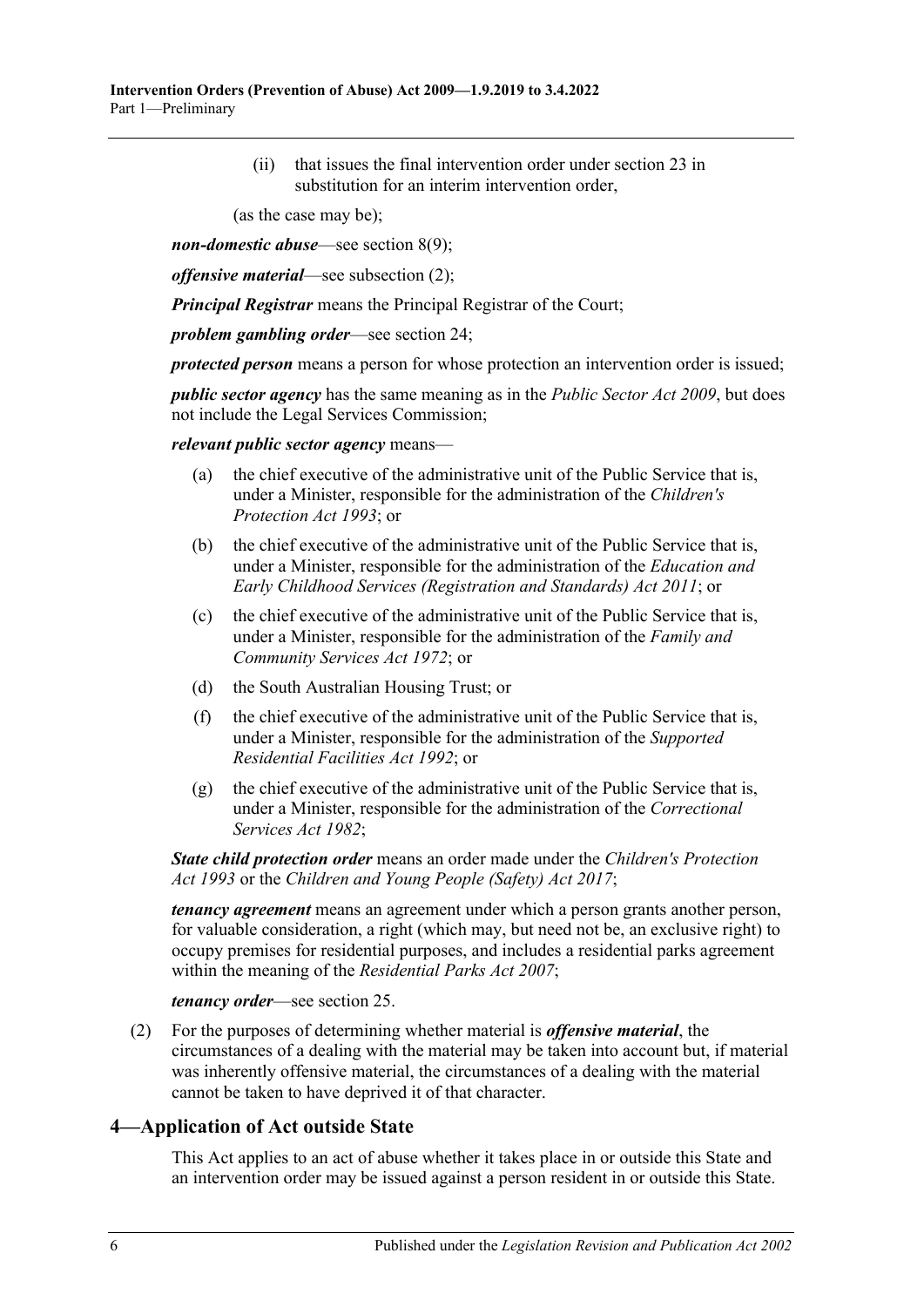# <span id="page-6-0"></span>**Part 2—Objects of Act**

# <span id="page-6-1"></span>**5—Objects of Act**

The objects of this Act are—

- (a) to assist in preventing domestic and non-domestic abuse, and the exposure of children to the effects of domestic and non-domestic abuse, by providing for—
	- (i) the issuing of intervention orders; and
	- (ii) the issuing of associated orders relating to problem gambling and tenancy agreements; and
	- (iii) the registration of foreign intervention orders; and
	- (iv) the enforcement of South Australian and foreign intervention orders; and
- (b) to provide special police powers of arrest, detention and search in connection with issuing, serving and enforcing intervention orders; and
- (c) to further protect persons suffering or witnessing domestic or non-domestic abuse by—
	- (i) providing for special arrangements for witnesses in proceedings under this Act; and
	- (ii) imposing limitations on publishing reports about proceedings or orders under this Act.

# <span id="page-6-2"></span>**Part 3—Intervention and associated orders**

# <span id="page-6-3"></span>**Division 1—General**

# <span id="page-6-4"></span>**6—Grounds for issuing intervention order**

There are grounds for issuing an intervention order against a person (the *defendant*) if—

- (a) it is reasonable to suspect that the defendant will, without intervention, commit an act of abuse against a person; and
- (b) the issuing of the order is appropriate in the circumstances.

### <span id="page-6-5"></span>**7—Persons for whose protection intervention order may be issued**

- (1) An intervention order may be issued for the protection of—
	- (a) any person against whom it is suspected the defendant will commit an act of abuse; or
	- (b) any child who may hear or witness, or otherwise be exposed to the effects of, an act of abuse committed by the defendant against a person.
- (2) An intervention order may be issued for the protection of a person even if that person is not an applicant for the order and the application is not made on his or her behalf.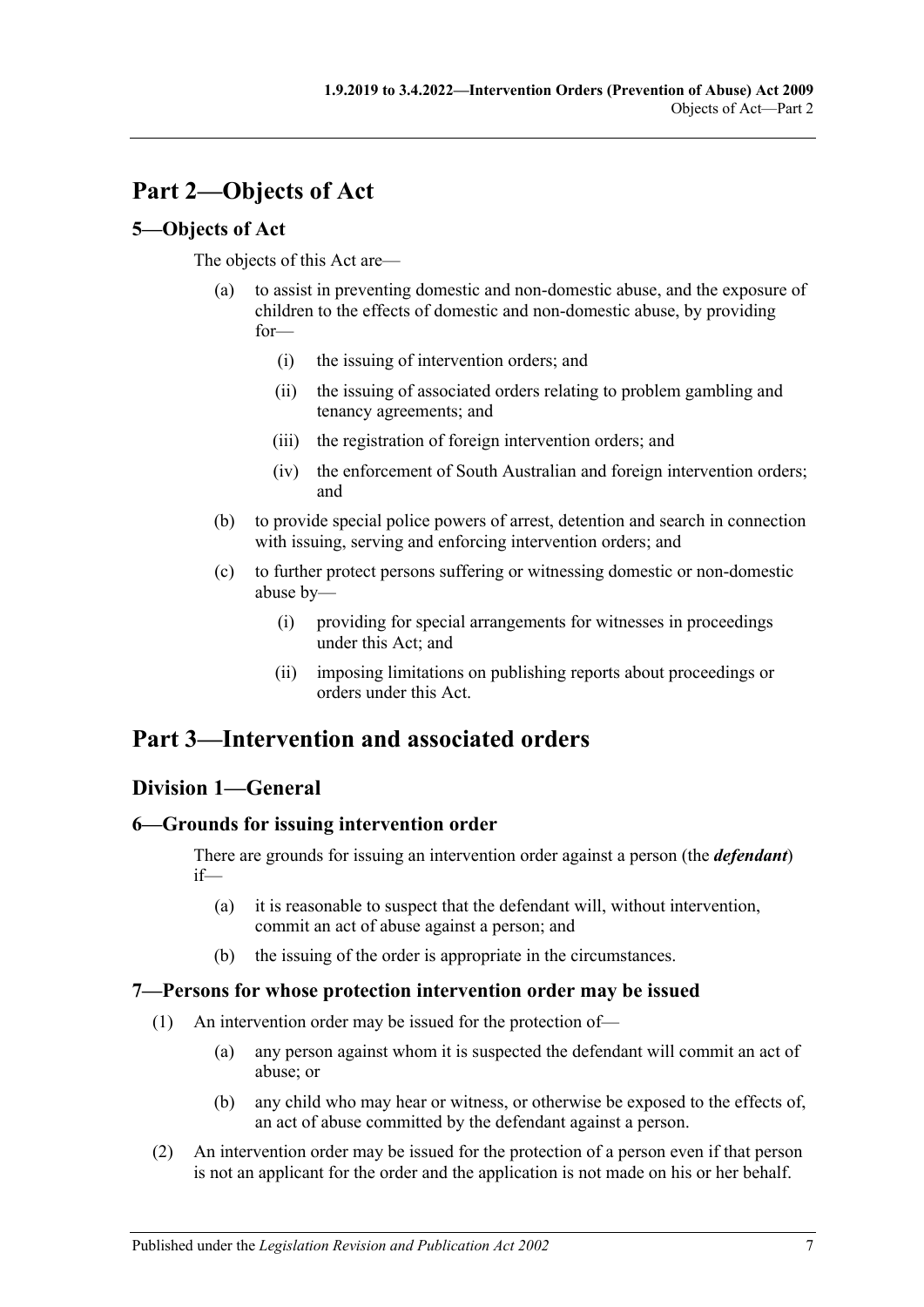(3) If an issuing authority proposes to intervene against a defendant for the protection of more than 1 person, it may do so by issuing a single intervention order or by issuing multiple intervention orders, as it considers appropriate in the circumstances.

#### <span id="page-7-0"></span>**8—Meaning of abuse—domestic and non-domestic**

- (1) *Abuse* may take many forms including physical, sexual, emotional, psychological or economic abuse.
- <span id="page-7-2"></span><span id="page-7-1"></span>(2) An act is an *act of abuse* against a person if it results in or is intended to result in—
	- (a) physical injury; or
	- (b) emotional or psychological harm; or
	- (c) an unreasonable and non-consensual denial of financial, social or personal autonomy; or
	- (d) damage to property in the ownership or possession of the person or used or otherwise enjoyed by the person.

#### (3) *Emotional or psychological harm* includes—

- (a) mental illness; and
- (b) nervous shock; and
- (c) distress, anxiety, or fear, that is more than trivial.

#### (4) **Emotional or psychological harm—examples**

Without limiting [subsection](#page-7-1) (2)(b), an act of abuse against a person resulting in emotional or psychological harm may be comprised of any of the following:

- (a) sexually assaulting the person or engaging in behaviour designed to coerce the person to engage in sexual activity;
- (b) unlawfully depriving the person of his or her liberty;
- (c) driving a vehicle in a reckless or dangerous manner while the person is a passenger in the vehicle;
- (d) causing the death of, or injury to, an animal;
- (e) following the person;
- (f) loitering outside the place of residence of the person or some other place frequented by the person;
- (g) entering or interfering with property in the possession of the person;
- (h) giving or sending offensive material to the person, or leaving offensive material where it will be found by, given to or brought to the attention of the person;
- (i) publishing or transmitting offensive material by means of the Internet or some other form of electronic communication in such a way that the offensive material will be found by, or brought to the attention of, the person;
- (j) communicating with the person, or to others about the person, by way of mail, telephone (including associated technology), fax or the Internet or some other form of electronic communication in a manner that could reasonably be expected to cause emotional or psychological harm to the person;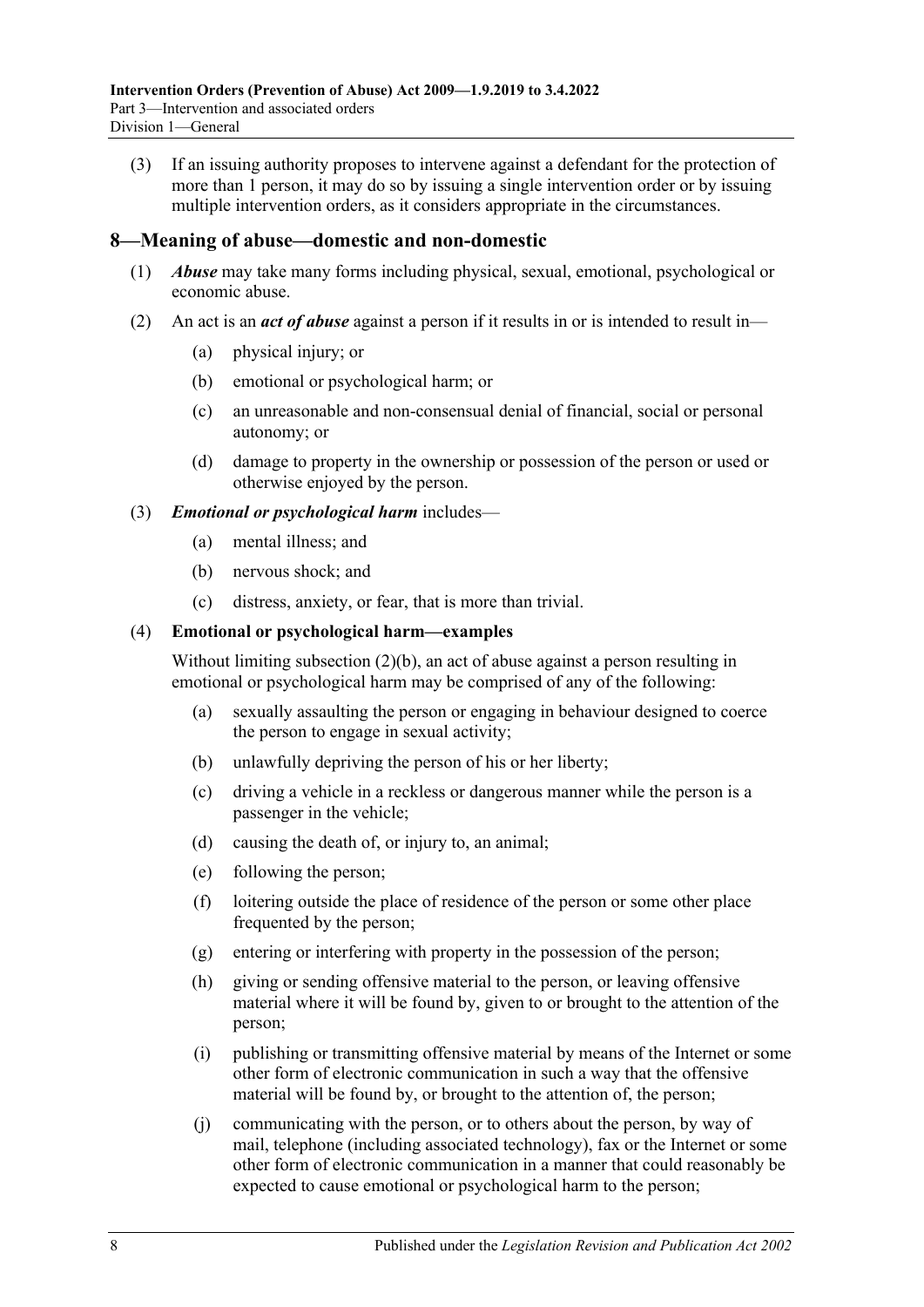- (k) keeping the person under surveillance;
- (l) directing racial or other derogatory taunts at the person;
- (m) threatening to withhold the person's medication or prevent the person accessing necessary medical equipment or treatment;
- (n) threatening to institutionalise the person;
- (o) threatening to withdraw care on which the person is dependent;
- (oa) forcing the person to marry another person;
- (ob) preventing the person from entering the person's place of residence;
- (oc) taking an invasive image (within the meaning of Part 5A of the *[Summary](http://www.legislation.sa.gov.au/index.aspx?action=legref&type=act&legtitle=Summary%20Offences%20Act%201953)  [Offences Act](http://www.legislation.sa.gov.au/index.aspx?action=legref&type=act&legtitle=Summary%20Offences%20Act%201953) 1953*) of the person and threatening to distribute the image without the person's consent;
- (p) otherwise threatening to cause the person physical injury, emotional or psychological harm or an unreasonable and non-consensual denial of financial, social or domestic autonomy or to cause damage to property in the ownership or possession of the person or used or otherwise enjoyed by the person.

#### (5) **Unreasonable and non-consensual denial of financial, social or personal autonomy—examples**

Without limiting [subsection](#page-7-2) (2)(c), an act of abuse against a person resulting in an unreasonable and non-consensual denial of financial, social or personal autonomy may be comprised of any of the following:

- (a) denying the person the financial autonomy that the person would have had but for the act of abuse;
- (b) withholding the financial support necessary for meeting the reasonable living expenses of the person (or any other person living with, or dependent on, the person) in circumstances in which the person is dependent on the financial support to meet those living expenses:
- (c) without lawful excuse, preventing the person from having access to joint financial assets for the purposes of meeting normal household expenses;
- (d) preventing the person from seeking or keeping employment;
- (e) causing the person through coercion or deception to—
	- (i) relinquish control over assets or income; or
	- (ii) claim social security payments; or
	- (iii) sign a power of attorney enabling the person's finances to be managed by another person; or
	- (iv) sign a contract for the purchase of goods or services; or
	- (v) sign a contract for the provision of finance; or
	- (vi) sign a contract of guarantee; or
	- (vii) sign any legal document for the establishment or operation of a business;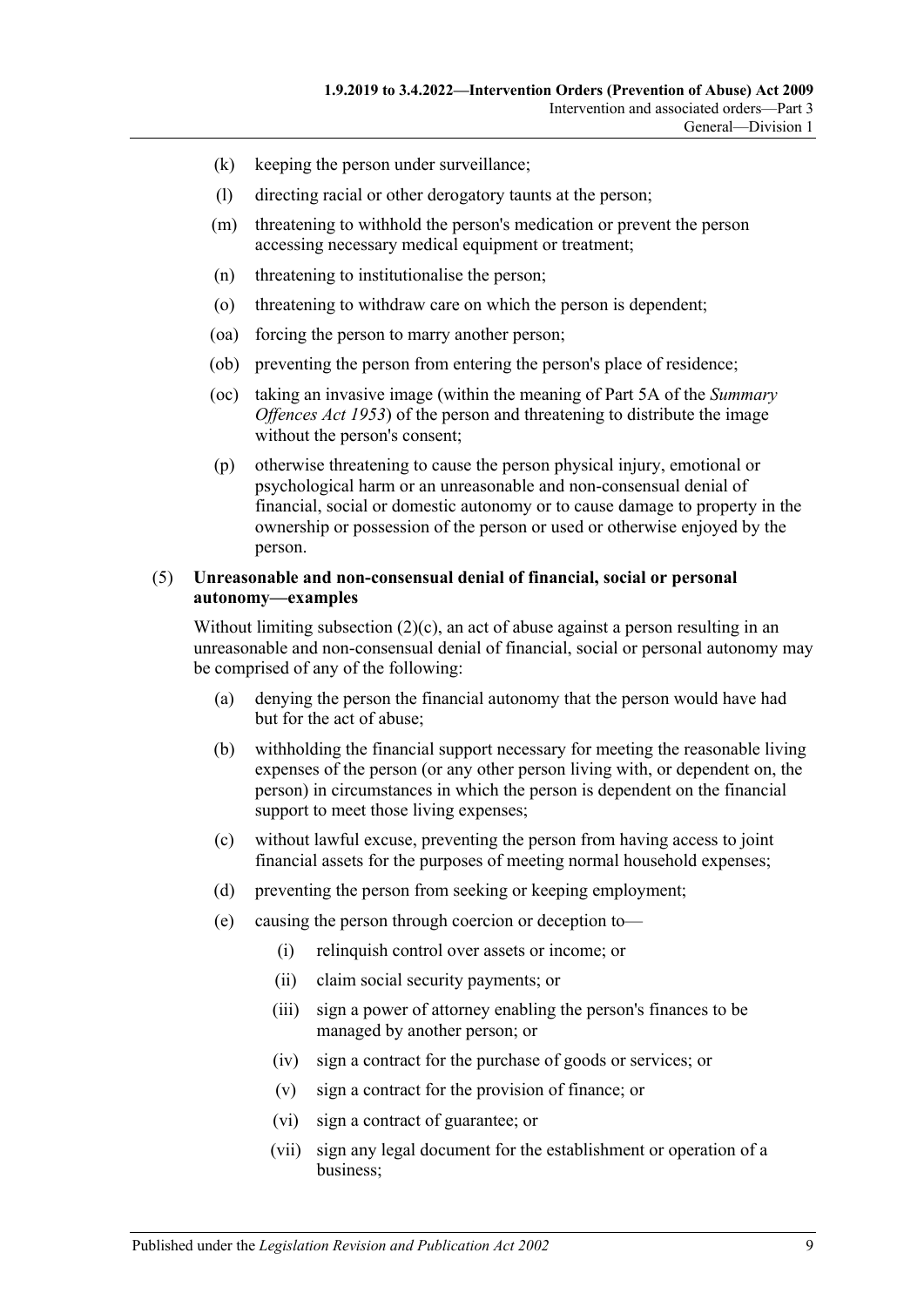- (f) without permission, removing or keeping property that is in the ownership or possession of the person or used or otherwise enjoyed by the person;
- (g) disposing of property owned by the person, or owned jointly with the person, against the person's wishes and without lawful excuse;
- (h) preventing the person from making or keeping connections with the person's family, friends or cultural group, from participating in cultural or spiritual ceremonies or practices, or from expressing the person's cultural identity;
- (i) exercising an unreasonable level of control and domination over the daily life of the person.
- (6) If a defendant commits an act of abuse against a person, or threatens to do so, in order to cause emotional or psychological harm to another person or to deny another person financial, social or personal autonomy, the defendant commits an act of abuse against that other person.
- (7) A defendant may commit an act of abuse by causing or allowing another person to commit the act or to take part in the commission of the act.
- <span id="page-9-4"></span><span id="page-9-3"></span><span id="page-9-2"></span><span id="page-9-0"></span>(8) If the act of abuse is committed by a defendant against a person with whom the defendant is or was formerly in a relationship, it is referred to in this Act as an act of *domestic abuse*; and for that purpose, 2 persons are in a relationship if—
	- (a) they are married to each other; or
	- (b) they are domestic partners; or
	- (c) they are in some other form of intimate personal relationship in which their lives are interrelated and the actions of 1 affects the other; or
	- (d) 1 is the child, stepchild or grandchild, or is under the guardianship, of the other (regardless of age); or
	- (e) 1 is a child, stepchild or grandchild, or is under the guardianship, of a person who is or was formerly in a relationship with the other under [paragraph](#page-9-2) (a), [\(b\)](#page-9-3) or [\(c\)](#page-9-4) (regardless of age); or
	- (f) 1 is a child and the other is a person who acts in *loco parentis* in relation to the child; or
	- (g) 1 is a child who normally or regularly resides or stays with the other; or
	- (h) they are brothers or sisters or brother and sister; or
	- (i) they are otherwise related to each other by or through blood, marriage, a domestic partnership or adoption; or
	- (j) they are related according to Aboriginal or Torres Strait Islander kinship rules or are both members of some other culturally recognised family group; or
	- (k) 1 is the carer (within the meaning of the *[Carers Recognition Act](http://www.legislation.sa.gov.au/index.aspx?action=legref&type=act&legtitle=Carers%20Recognition%20Act%202005) 2005*) of the other.
- <span id="page-9-1"></span>(9) An act of abuse may be committed by a defendant against a person with whom the defendant is not, and was not formerly, in a relationship (including in circumstances where the defendant imagines such a relationship) and such an act of abuse is referred to in this Act as an act of *non-domestic abuse*.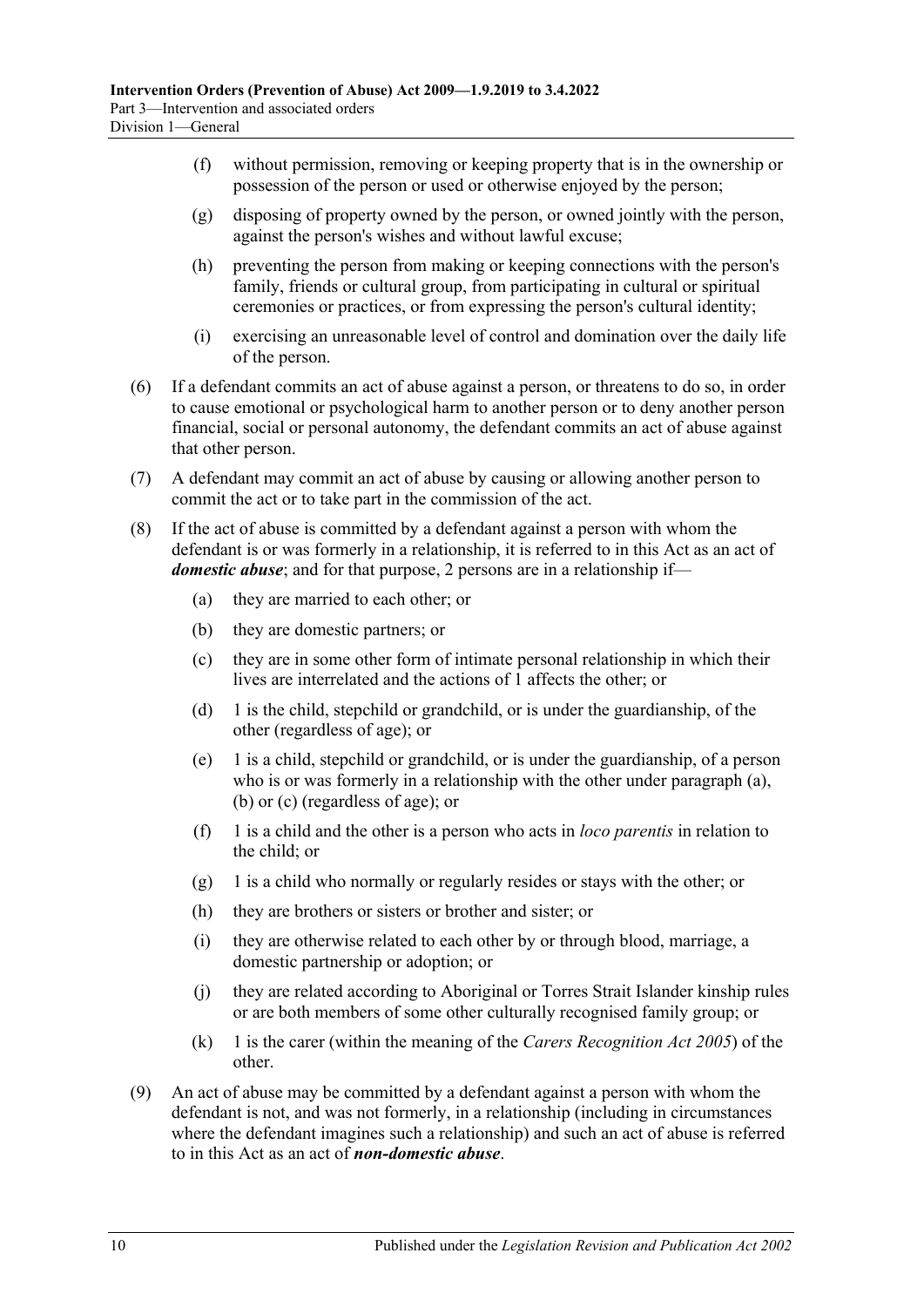## <span id="page-10-0"></span>**9—Priority for certain interventions**

Proceedings relating to intervention against domestic abuse and proceedings brought by a bail authority under section 23A of the *[Bail Act](http://www.legislation.sa.gov.au/index.aspx?action=legref&type=act&legtitle=Bail%20Act%201985) 1985* must, as far as practicable, be dealt with as a matter of priority.

### <span id="page-10-1"></span>**10—Principles for intervention against abuse**

- (1) The following must be recognised and taken into account in determining whether it is appropriate to issue an intervention order and in determining the terms of an intervention order:
	- (a) abuse occurs in all areas of society, regardless of socio-economic status, health, age, culture, gender, sexuality, ability, ethnicity and religion;
	- (b) abuse may involve overt or subtle exploitation of power imbalances and may consist of isolated incidents or patterns of behaviour;
	- (c) it is of primary importance to prevent abuse and to prevent children from being exposed to the effects of abuse;
	- (d) as far as is practicable, intervention should be designed—
		- (i) to encourage defendants who it is suspected will, without intervention, commit abuse to accept responsibility and take steps to avoid committing abuse; and
		- (ii) to minimise disruption to protected persons and any child living with a protected person and to maintain social connections and support for protected persons; and
		- (iii) to ensure continuity and stability in the care of any child living with a protected person; and
		- (iv) to allow education, training and employment of a protected person and any child living with a protected person, and arrangements for the care of such a child, to continue without interruption; and
		- (v) if the defendant is a child—
			- (A) to ensure the child has appropriate accommodation, care and supervision; and
			- (B) to ensure the child has access to appropriate educational and health services; and
			- (C) to allow the education, training and employment of the child to continue without interruption.
- (2) The following must also be taken into account in determining whether it is appropriate to issue an intervention order and in determining the terms of an intervention order:
	- (a) any relevant Family Law Act order or State child protection order of which the issuing authority has been informed;
	- (b) how the intervention order would be likely to affect contact (in accordance with a relevant Family Law Act order or State child protection order or otherwise) between—
		- (i) the protected person or the defendant; and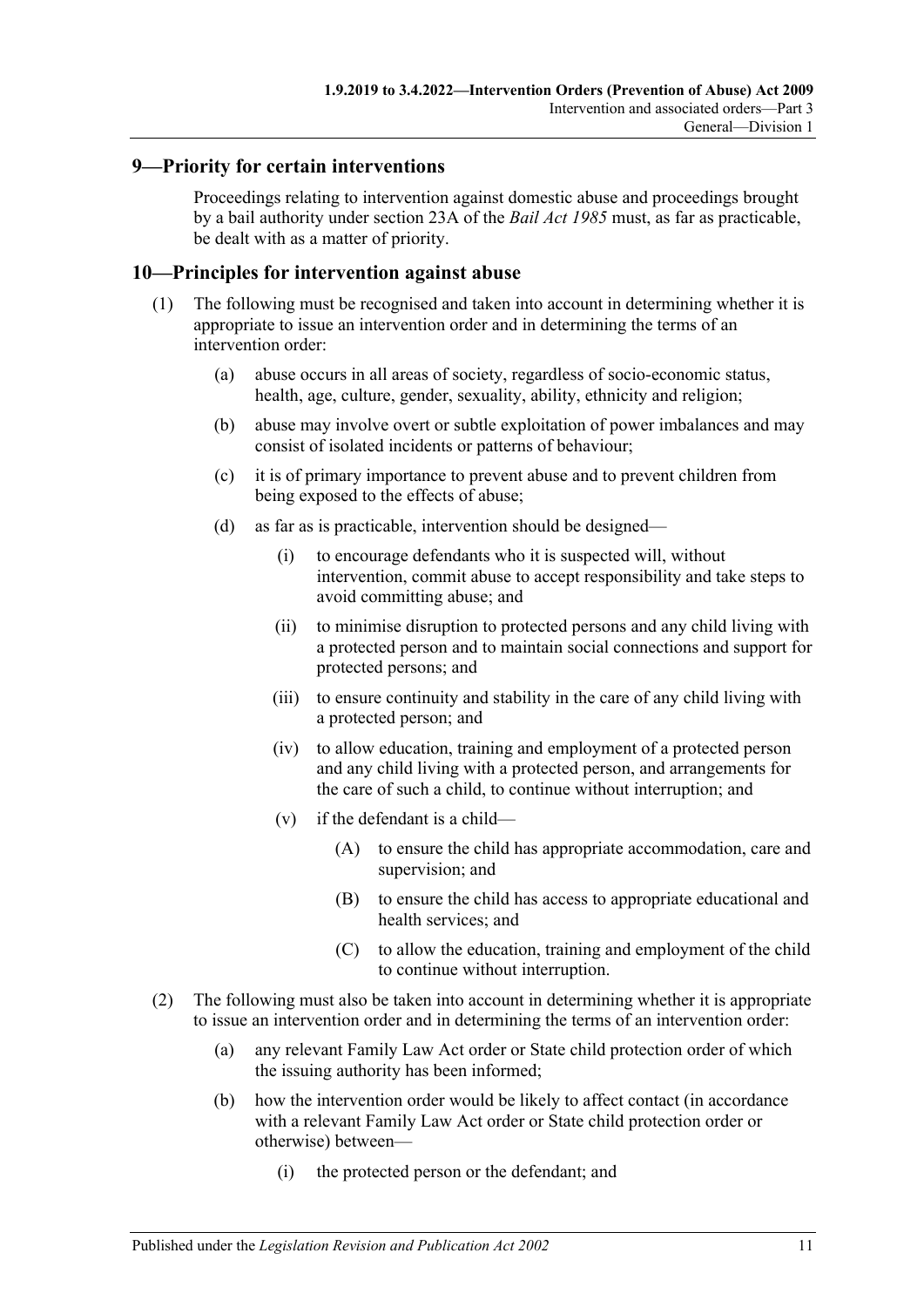- (ii) any child of, or in the care of, either of those persons;
- (c) any relevant agreement or order for the division of property under the *Family Law Act 1975* of the Commonwealth, or the *[Domestic Partners Property](http://www.legislation.sa.gov.au/index.aspx?action=legref&type=act&legtitle=Domestic%20Partners%20Property%20Act%201996)  Act [1996](http://www.legislation.sa.gov.au/index.aspx?action=legref&type=act&legtitle=Domestic%20Partners%20Property%20Act%201996)* or a corresponding law of another jurisdiction, of which the issuing authority has been informed;
- (d) if considering whether to prohibit the defendant from taking possession of property or to require the defendant to return property to a protected person or to allow a protected person to recover or have access to or make use of property—the income, assets and liabilities of the defendant and the protected person (to the extent that the issuing authority has been informed of those matters);
- (e) any other legal proceedings between the defendant and protected person of which the issuing authority has been informed.
- (3) Before issuing an intervention order the issuing authority must consider whether, if the whereabouts of a person proposed to be protected by the order are not known to the defendant, the issuing of the order would be counterproductive.
- (4) An issuing authority may take into account any other factor the authority considers relevant in the circumstances.

### <span id="page-11-0"></span>**11—Ongoing effect of intervention order**

- (1) An intervention order is ongoing and continues in force (subject to any variation or substitution of the order under this Act) until it is revoked.
- (2) Consequently, an issuing authority may not fix a date for the expiry of an intervention order or otherwise limit the duration of an intervention order.

# <span id="page-11-1"></span>**12—Terms of intervention order—general**

- <span id="page-11-3"></span><span id="page-11-2"></span>(1) An intervention order may do any 1 or more of the following:
	- (a) prohibit the defendant from being on, or within the vicinity of, premises at which a protected person resides or works;
	- (b) prohibit the defendant from being on, or within the vicinity of, specified premises frequented by a protected person;
	- (c) prohibit the defendant from being in a specified locality;
	- (d) prohibit the defendant from approaching within a specified distance of a protected person;
	- (e) prohibit the defendant from contacting, harassing, threatening or intimidating a protected person or any other person at a place where the protected person resides or works;
	- (f) prohibit the defendant from damaging specified property;
	- (g) prohibit the defendant from taking possession of specified personal property reasonably needed by a protected person;
	- (h) prohibit the defendant from causing or allowing another person to engage in the conduct referred to in any of [paragraphs](#page-11-2) (e) to  $(g)$ ;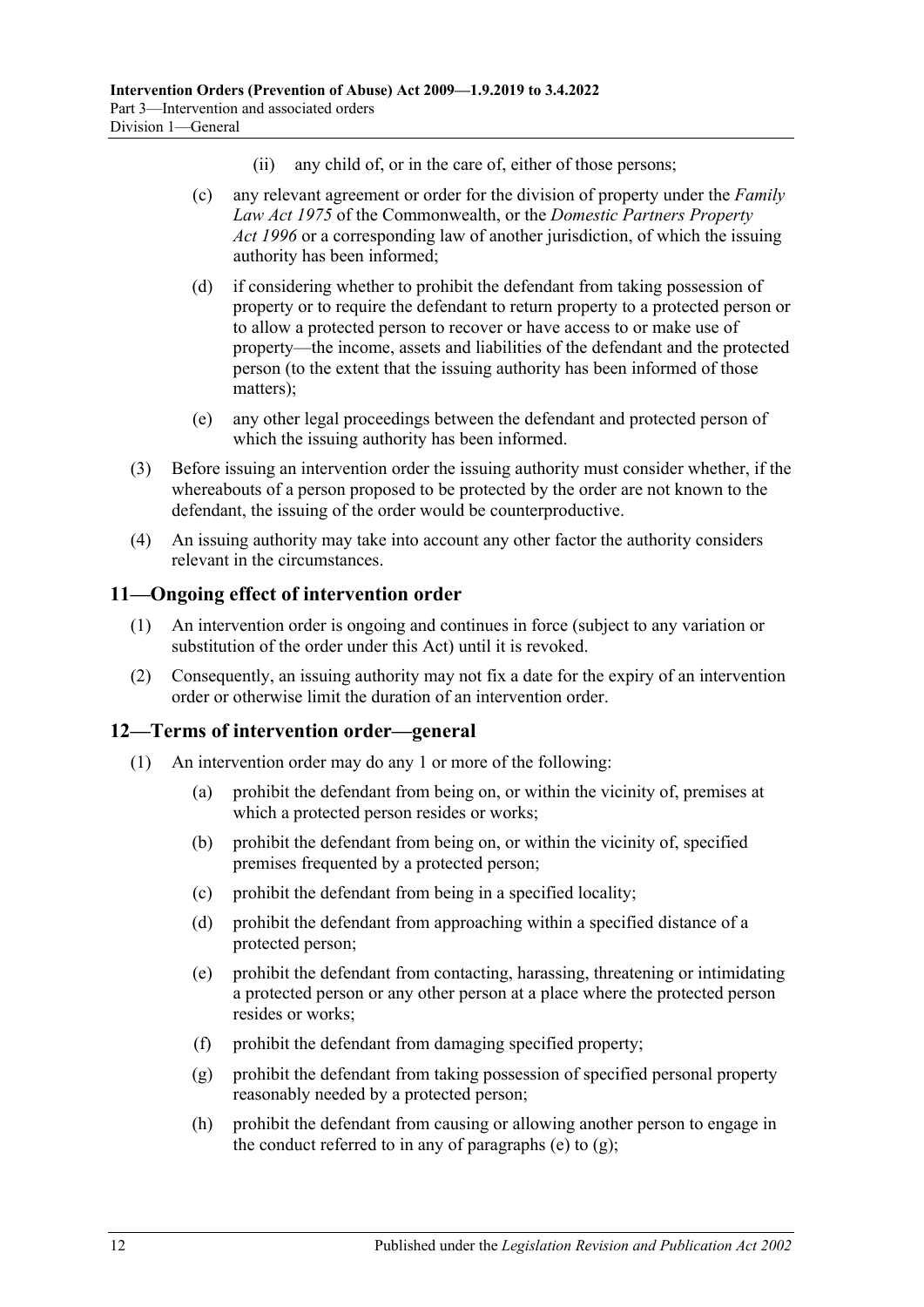- (i) require the defendant to surrender specified weapons or articles that have been used, or that there is some reason to believe might be used, by the defendant to commit an act of abuse against a protected person;
- (j) require the defendant to return specified personal property to a protected person;
- (k) require the defendant to allow a protected person to recover or have access to or make use of specified personal property and to allow the person to be accompanied by a police officer or other specified person while doing so;
- (l) impose any other requirement on the defendant to take, or to refrain from taking, specified action.
- (2) An intervention order may specify—
	- (a) conditions under which a prohibition imposed by the order does not apply; and
	- (b) conditions that must be complied with in relation to a requirement imposed by the order.
- (3) If an intervention order is designed to prevent a form of abuse involving the use or threatened use of particular weapons or articles, the terms of the order should, as far as is practicable, include surrender of the weapons or articles or other measures designed to minimise the risk of the defendant using or threatening to use the weapons or articles to commit an act of abuse against the protected person.
- (4) If an interim intervention order requires the surrender of specified weapons or articles, the order must provide for their safe keeping until the determination of proceedings under [section](#page-19-1) 23, but otherwise an intervention order may specify how surrendered weapons or articles are to be dealt with or disposed of.
- (5) An intervention order may be issued against the defendant in relation to premises or property despite the fact that the defendant has a legal or equitable interest in the premises or property.
- (6) If an intervention order prohibits the defendant from being on, or within the vicinity of, premises at which a protected person resides—
	- (a) the protected person may, despite any other Act or law, change any external door or window lock of the premises (and, if the premises are rented and a lock is so changed, the protected person must give a key to the lock to the landlord, except if the defendant is the landlord); and
	- (b) if the defendant is a party to a tenancy agreement for the premises—the defendant may not, despite any other Act or law, take any action to terminate the tenancy agreement before the determination of the proceedings under [section](#page-19-1) 23.

### <span id="page-12-0"></span>**13—Terms of intervention order—intervention programs**

- (1) An intervention order may require the defendant to undergo an assessment by the intervention program manager to determine—
	- (a) a form of intervention program that is appropriate for the defendant; and
	- (b) the defendant's eligibility for the services included on the program.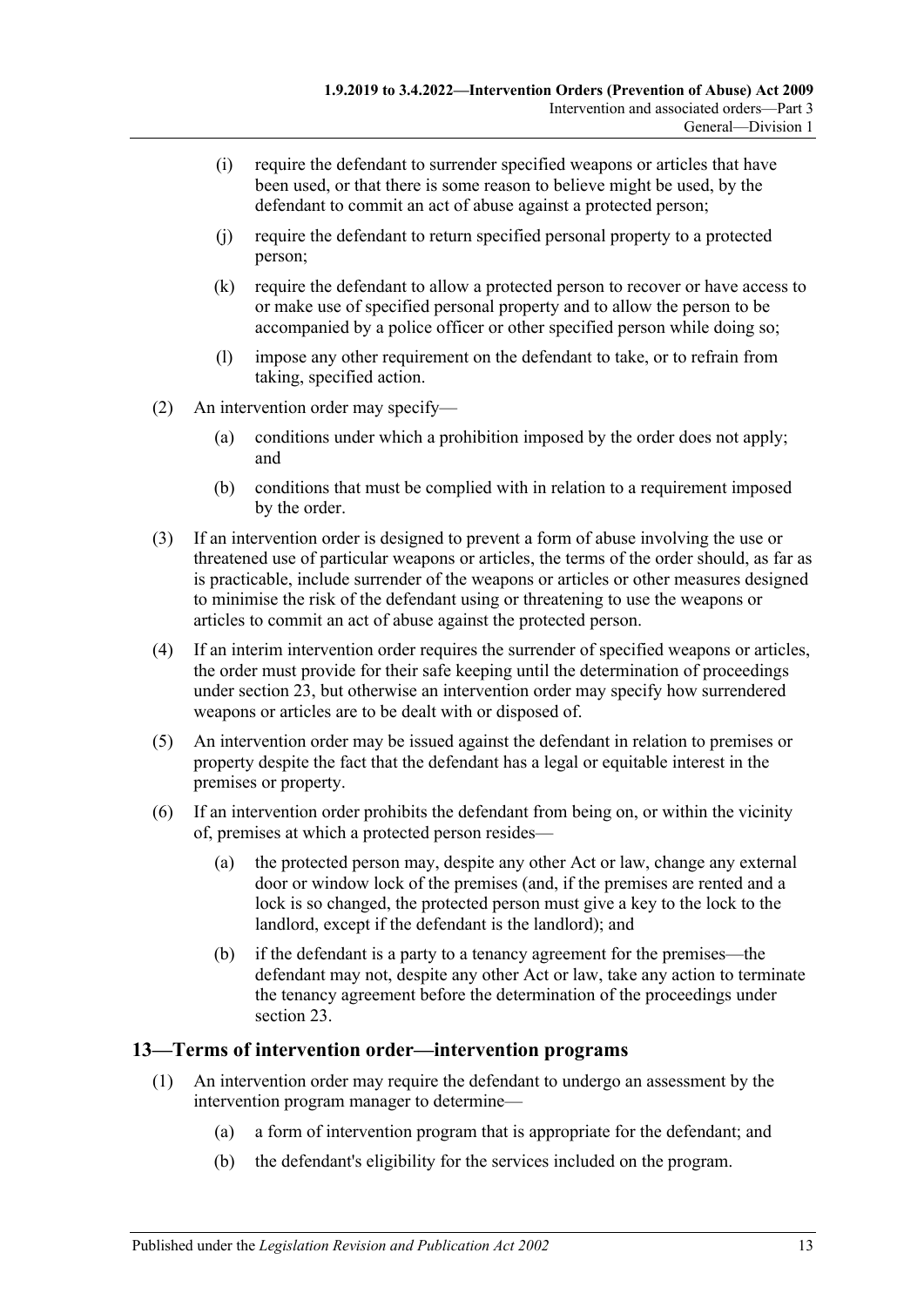- (2) An intervention order issued by the Court may require the defendant to undertake an intervention program if the intervention program manager has advised the Court that—
	- (a) the defendant is eligible for the services to be included on the program in accordance with applicable eligibility criteria (if any); and
	- (b) those services are available for the defendant at a suitable time and place.
- <span id="page-13-2"></span>(3) If an intervention order contains a requirement under this section, the defendant must comply with requirements regulating his or her participation in the assessment or intervention program notified from time to time by the defendant's case manager.
- (4) The Court must endeavour to ensure that the defendant understands that—
	- (a) failure to comply with a requirement referred to in [subsection](#page-13-2) (3) constitutes a contravention of the term of the intervention order imposed under this section; and
	- (b) the Court may, if the person is found guilty of any such contravention, order the defendant to make a payment of not more than the prescribed amount toward the cost of any intervention program the defendant may be required to undertake in accordance with the intervention order,

(but failure to comply with this subsection will not make an order under this section invalid).

#### <span id="page-13-0"></span>**14—Terms of intervention order—firearms**

- (1) Subject to this section, an intervention order must include the following terms (the *firearms terms*):
	- (a) any firearm, ammunition or part of a firearm in the possession of the defendant and any licence or permit held by the defendant authorising possession of a firearm must be surrendered to the Registrar of Firearms;
	- (b) while an intervention order remains in force against the defendant—
		- (i) any licence or permit held by the defendant authorising possession of a firearm is suspended; and
		- (ii) the defendant is disqualified from holding or obtaining a licence or permit authorising possession of a firearm; and
		- (iii) the defendant is prohibited from possessing a firearm, ammunition or part of a firearm in the course of his or her employment.
- (2) The Court need not include the firearms terms in a final intervention order if satisfied that the defendant has never been guilty of violent or intimidatory conduct and needs to have a firearm for purposes related to earning a livelihood.

### <span id="page-13-1"></span>**15—Terms of intervention order—date after which defendant may apply for variation or revocation**

- <span id="page-13-3"></span>(1) The Court may, when issuing or varying a final intervention order, include a term fixing a date after which the defendant may apply for variation (or further variation) or revocation of the order.
- (2) The date must fall at least 12 months after the date of issue or variation of the order.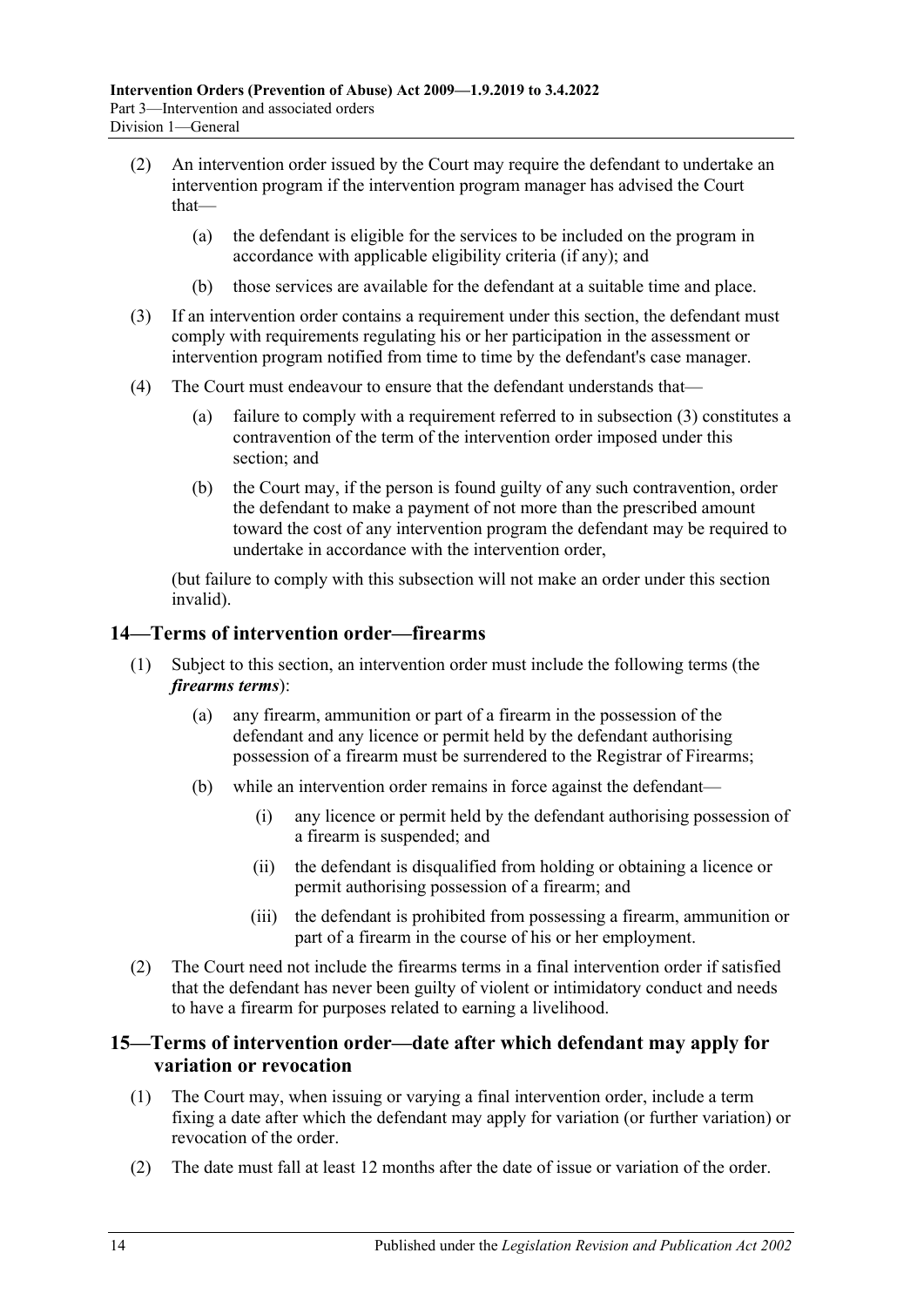(3) If the Court does not include in a final intervention order a term under [subsection](#page-13-3) (1), the order will be taken to include a term fixing the date falling 12 months after the date of issue or variation of the order as the date after which the defendant may apply for variation (or further variation) or revocation of the order.

## <span id="page-14-0"></span>**15A—Declaration that intervention order addresses domestic violence concern**

- (1) Whenever an issuing authority issues an intervention order, the issuing authority must decide whether the order addresses a domestic violence concern.
- (2) If the order does address a domestic violence concern, the issuing authority must declare the order to be an order that addresses a domestic violence concern.
- (3) The declaration must be included in the order.
- (4) An intervention order will be taken to address a domestic violence concern for the purposes of [Part 3A](#page-28-0) if the order is made because the defendant has committed, or because it is feared the defendant will commit, an act of domestic abuse.

## <span id="page-14-1"></span>**16—Inconsistent Family Law Act or State child protection orders**

- (1) An intervention order is invalid to the extent of any inconsistency with a Family Law Act order of a kind referred to in section 68R of the *Family Law Act 1975* of the Commonwealth (but the Court may resolve the inconsistency by exercising its power to revive, vary, discharge or suspend the Family Law Act order under that section).
- (2) An intervention order prevails over a State child protection order (being an order under section 38 of the *[Children's Protection Act](http://www.legislation.sa.gov.au/index.aspx?action=legref&type=act&legtitle=Childrens%20Protection%20Act%201993) 1993* or a corresponding order made under section 53 of the *[Children and Young People \(Safety\) Act](http://www.legislation.sa.gov.au/index.aspx?action=legref&type=act&legtitle=Children%20and%20Young%20People%20(Safety)%20Act%202017) 2017*) to the extent of any inconsistency (but the Youth Court may resolve the inconsistency by varying or revoking the order on application under the *[Children and Young](http://www.legislation.sa.gov.au/index.aspx?action=legref&type=act&legtitle=Children%20and%20Young%20People%20(Safety)%20Act%202017) People (Safety) Act [2017](http://www.legislation.sa.gov.au/index.aspx?action=legref&type=act&legtitle=Children%20and%20Young%20People%20(Safety)%20Act%202017)*).

# <span id="page-14-2"></span>**17—Explanation for defendant and protected persons**

An issuing authority must endeavour to ensure that the defendant and protected persons understand—

- (a) the terms and effect of an intervention order and any associated order, including, in the case of an interim intervention order, that the order acts as a summons; and
- (b) if relevant, the effect of [section](#page-14-1) 16; and
- (c) that a protected person cannot give permission for contravention of an order,

(but failure to do so will not make an order invalid).

# <span id="page-14-3"></span>**Division 2—Police orders**

## <span id="page-14-4"></span>**18—Interim intervention order issued by police**

(1) Subject to [subsection](#page-15-0) (2), a police officer may issue an interim intervention order against a defendant if it appears to the police officer that there are grounds for issuing the order and the defendant is present before the police officer or in custody.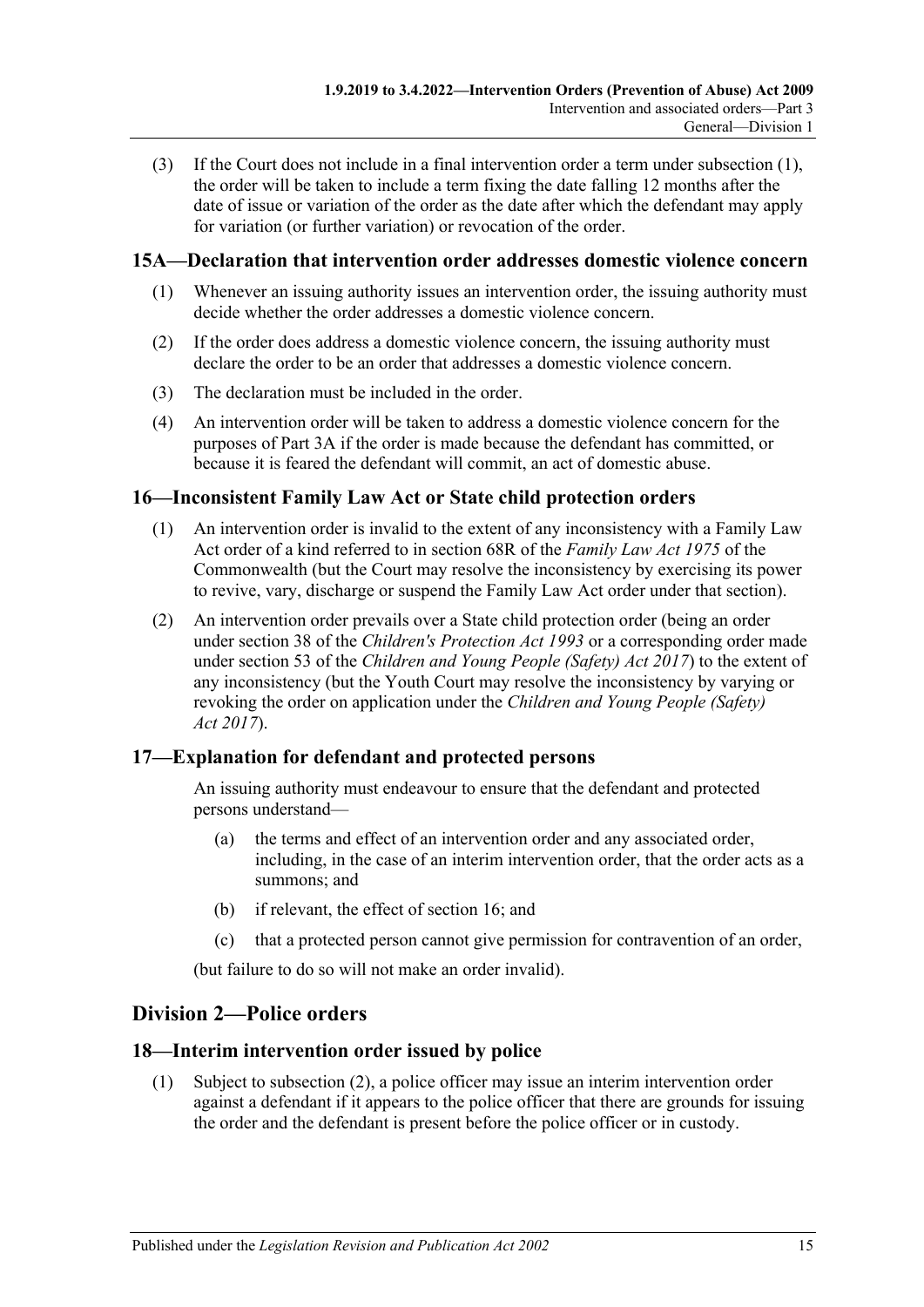- <span id="page-15-0"></span>(2) If the police officer issuing the order is not of or above the rank of sergeant, the officer must, before issuing the order, obtain the authorisation (either orally or in writing) of a police officer of or above that rank.
- (3) An interim intervention order issued by a police officer must—
	- (a) be in a form approved by the Commissioner of Police; and
	- (b) identify the defendant and the persons protected by the order; and
	- (c) specify the prohibitions and requirements imposed by the order; and
	- (d) require the defendant to appear before the Court at a specified time and place (within 8 days after the date of the order or, if the Court will not be sitting at the place within that period, within 2 days after the Court next commences sitting at the place).
- (4) An interim intervention order issued by a police officer comes into force against the defendant when served on the defendant personally.
- (5) On an interim intervention order issued by a police officer being served on the defendant, the police officer issuing the order will be taken to have made an application to the Court for an intervention order and the defendant will be taken to have been issued a summons to appear before the Court as specified in the order for the purposes of the hearing and determination of the application under [section](#page-19-1) 23.
- (6) The Commissioner of Police must—
	- (a) give a copy of an interim intervention order issued by a police officer to each person protected by the order; and
	- (b) either—
		- (i) notify the Principal Registrar in writing of the prescribed details of the order; or
		- (ii) give a copy of the order to the Principal Registrar.
- <span id="page-15-1"></span>(7) A person against whom an interim intervention order is issued by a police officer must notify the Commissioner of Police in writing of an address for service.
- (7a) A person who is required under [subsection](#page-15-1) (7) to notify the Commissioner of Police of an address for service—
	- (a) who fails to provide the address within 7 days after being so requested; or
	- (b) who provides an address that is false,

is guilty of an offence.

Maximum penalty: \$750.

Expiation fee: \$105.

- (8) The Commissioner of Police must notify the Principal Registrar of any address for service provided under [subsection](#page-15-1) (7).
- (9) The Principal Registrar must notify the relevant public sector agencies in writing of the prescribed details of interim intervention orders issued by police officers.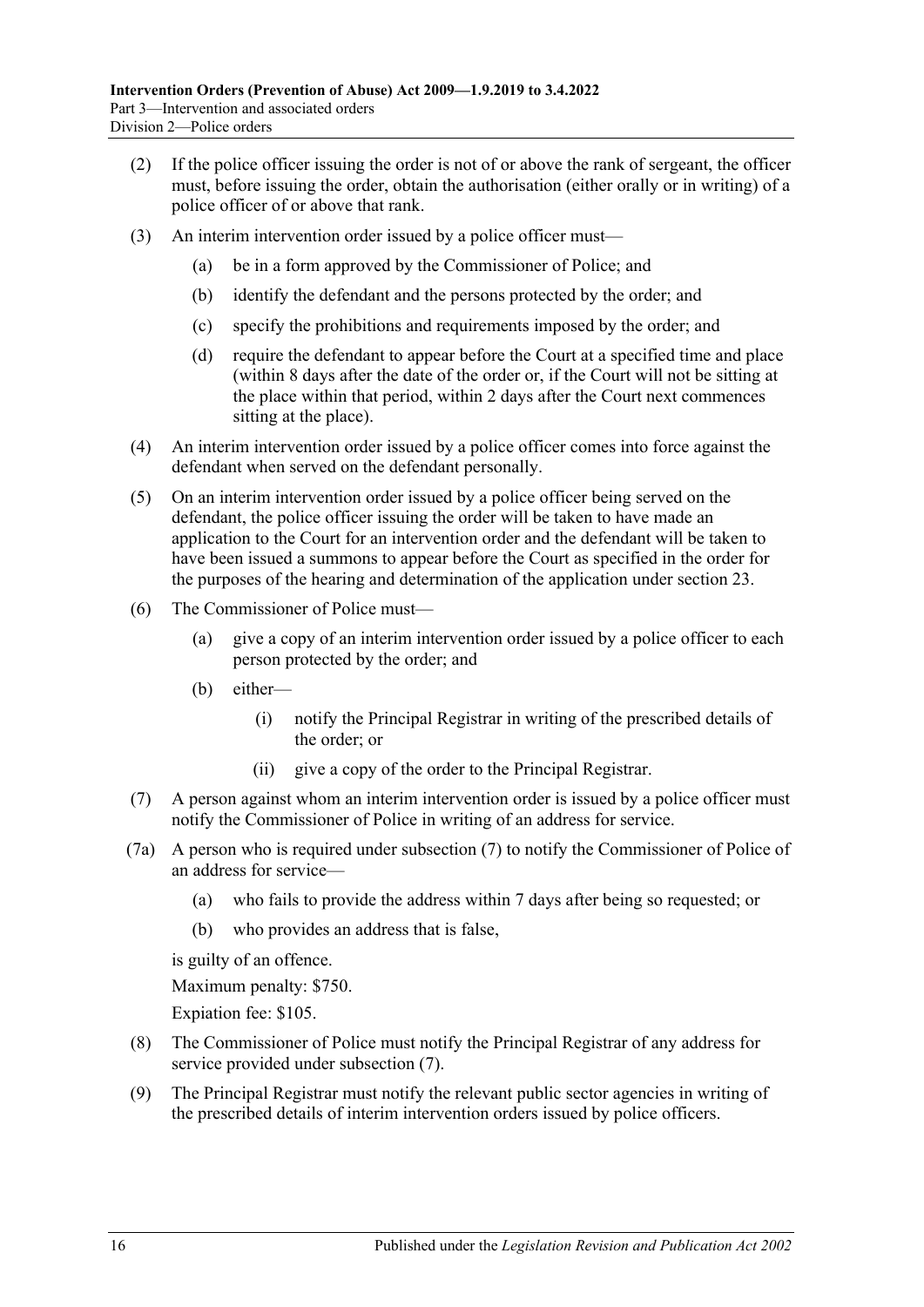### <span id="page-16-0"></span>**19—Revocation of interim intervention order by Commissioner of Police**

- (1) The Commissioner of Police may revoke an interim intervention order issued by a police officer by written notice served on the defendant personally or by post at the address for service provided by the defendant under this Act.
- (2) The Commissioner of Police must—
	- (a) give a copy of a notice of revocation of an interim intervention order issued by a police officer to each person protected by the order; and
	- (b) notify the Principal Registrar that the order has been revoked.
- (3) The Principal Registrar must notify the relevant public sector agencies of the revocation of interim intervention orders by the Commissioner of Police.

## <span id="page-16-1"></span>**Division 3—Court orders**

#### <span id="page-16-2"></span>**20—Application to Court for intervention order**

- (1) The following persons may make an application to the Court for an intervention order:
	- (a) a police officer;
	- (b) a person against whom it is alleged the defendant may commit an act of abuse or a suitable representative of such a person given permission to apply by the Court;
	- (c) a child who it is alleged may hear or witness, or otherwise be exposed to the effects of, an act of abuse committed by the defendant against a person;
	- (d) if the defendant or a person proposed to be protected by the order is a child and there is a State child protection order in force in respect of the child—the Minister responsible for the administration of the *[Children and Young People](http://www.legislation.sa.gov.au/index.aspx?action=legref&type=act&legtitle=Children%20and%20Young%20People%20(Safety)%20Act%202017)  [\(Safety\) Act](http://www.legislation.sa.gov.au/index.aspx?action=legref&type=act&legtitle=Children%20and%20Young%20People%20(Safety)%20Act%202017) 2017*.
- (2) If the person entitled to apply is a child, the application may be made—
	- (a) by the child with the permission of the Court, if the child has attained the age of 14 years; or
	- (b) on behalf of the child by—
		- (i) a parent or guardian of the child; or
		- (ii) a person with whom the child normally or regularly resides; or
		- (iii) some other suitable representative of the child given permission to apply by the Court.
- (3) The applicant must inform the Court of any relevant Family Law Act order, State child protection order or agreement or order for the division of property under the *Family Law Act 1975* of the Commonwealth, or the *[Domestic Partners Property](http://www.legislation.sa.gov.au/index.aspx?action=legref&type=act&legtitle=Domestic%20Partners%20Property%20Act%201996)  Act [1996](http://www.legislation.sa.gov.au/index.aspx?action=legref&type=act&legtitle=Domestic%20Partners%20Property%20Act%201996)* or a corresponding law of another jurisdiction, any pending application for such an order, and any other legal proceedings between a person proposed to be protected by the order and the defendant, of which the applicant is aware (but an intervention order is not invalid merely because the applicant fails to so inform the Court).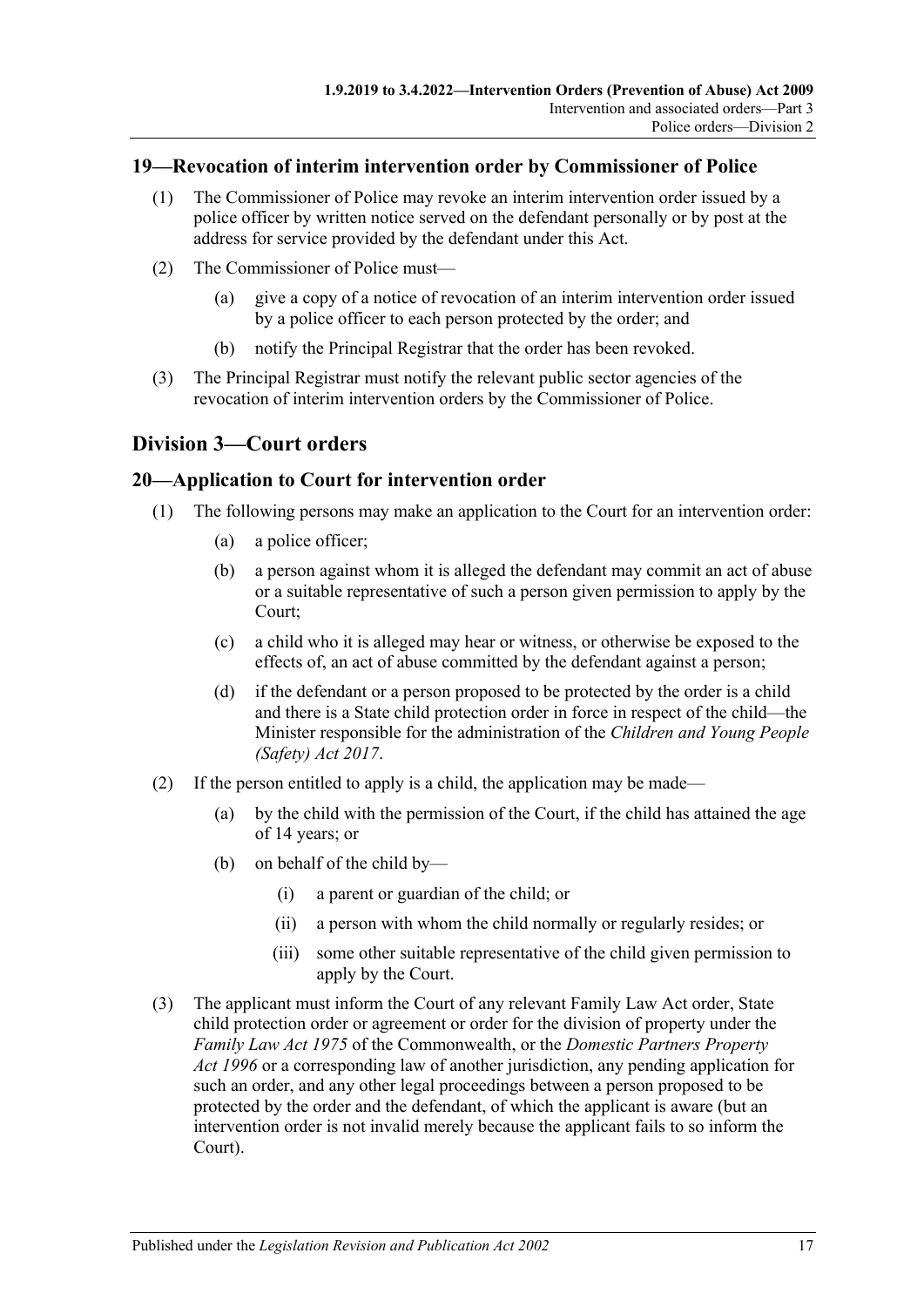(4) A single application relating to the same defendant may be made by any number of persons.

### <span id="page-17-0"></span>**21—Preliminary hearing and issue of interim intervention order**

- (1) On an application for an intervention order in circumstances in which an interim intervention order has not been issued by a police officer, the Court must hold a preliminary hearing as soon as practicable and without summoning the defendant to appear.
- (2) If the application is made by telephone or other electronic means in accordance with rules of Court—
	- (a) the preliminary hearing may occur by oral questioning of the applicant and any other available witness or by other means contemplated by the rules; and
	- (b) if the Court is not satisfied that it is an appropriate case for completing the preliminary hearing without requiring the personal attendance of the applicant, the Court may adjourn the hearing to a time and place fixed by the Court and inform the applicant of the time and place so fixed.
- (3) At the preliminary hearing, the Court may—
	- (a) issue an interim intervention order against a defendant if it appears to the Court that there are grounds for issuing the order; or
	- (b) dismiss the application on the grounds that the application is frivolous, vexatious, without substance or has no reasonable prospect of success or on any other ground considered sufficient by the Court.
- (4) If the applicant alleges non-domestic abuse and is a person other than a police officer, the Court must, in determining whether to exercise the discretion to dismiss the application, take into account—
	- (a) whether it might be appropriate and practicable for the parties to attempt to resolve the matter through mediation or by some other means; and
	- (b) whether the application is in the nature of a cross application; and
	- (c) any other matters that the Court considers relevant.
- (4a) If the applicant is a police officer—
	- (a) the Court is not bound by the rules of evidence but may inform itself as it thinks fit; and
	- (b) the Court must act according to equity, good conscience and the substantial merits of the case without regard to technicalities and legal forms.
- (5) There is a presumption against exercising the discretion to dismiss the application if the applicant alleges an offence involving personal violence or an offence of stalking under section 19AA of the *[Criminal Law Consolidation Act](http://www.legislation.sa.gov.au/index.aspx?action=legref&type=act&legtitle=Criminal%20Law%20Consolidation%20Act%201935) 1935*.
- (6) The Court may issue an interim intervention order on the basis of evidence received in the form of an affidavit if the application is made by a police officer or a person introduced by a police officer but, in that case—
	- (a) the deponent must, if the defendant so requires, appear personally at the proceedings for the determination of the application to give oral evidence of the matters referred to in the affidavit; and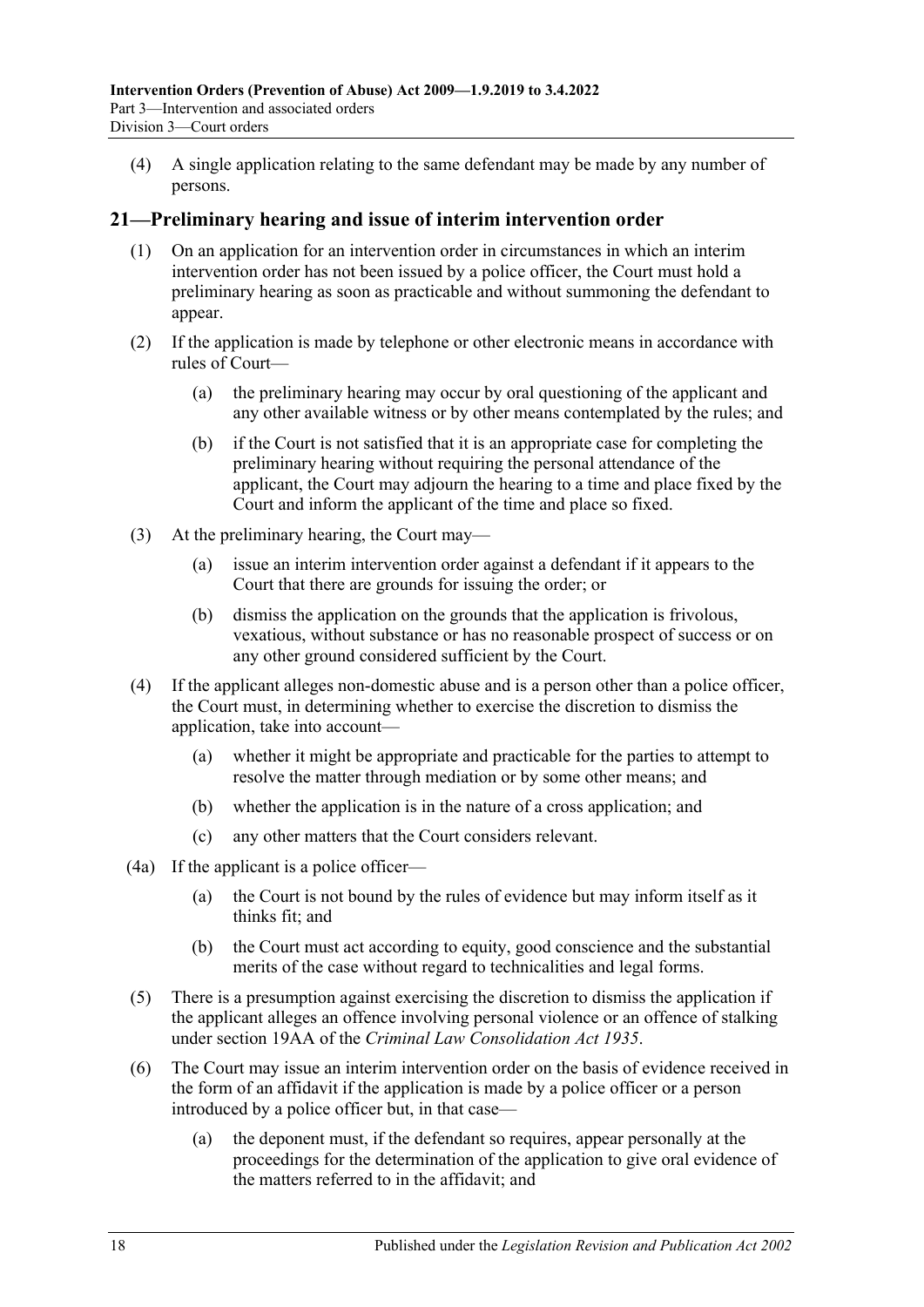- (b) if the deponent does not appear personally to give evidence as so required—the Court may not rely on the evidence contained in the affidavit for the purpose of determining the application.
- (7) An interim intervention order issued by the Court must—
	- (a) identify the defendant and the persons protected by the order; and
	- (b) specify the prohibitions and requirements imposed by the order; and
	- (c) require the defendant to appear before the Court at a specified time and place (within 8 days after the date of the order or, if the Court will not be sitting at the place within that period, within 2 days after the Court next commences sitting at the place).
- <span id="page-18-0"></span>(8) An interim intervention order issued by the Court comes into force against the defendant when served on the defendant in accordance with this section.
- (8a) For the purposes of [subsection](#page-18-0) (8), an interim intervention order is served on the defendant if—
	- (a) the order is served on the defendant personally; or
	- (b) the order is served on the defendant in some other manner authorised by the Court; or
	- (c) the defendant is present in the Court when the order is made.
- (9) On an interim intervention order issued by the Court being served on the defendant, the defendant will be taken to have been issued a summons to appear before the Court as specified in the order for the purposes of proceedings to determine the application for a final intervention order under [section](#page-19-1) 23.
- (10) The Principal Registrar must—
	- (a) give a copy of an interim intervention order issued by the Court to—
		- (i) each person protected by the order; and
		- (ii) if the applicant is not a police officer or a person protected by the order—the applicant; and
	- (b) either—
		- (i) notify the Commissioner of Police in writing of the prescribed details of the order; or
		- (ii) give a copy of the order to the Commissioner of Police.
- (11) The Principal Registrar must notify the relevant public sector agencies in writing of the prescribed details of interim intervention orders issued by the Court.
- (12) A person against whom an interim intervention order is issued by the Court must notify the Principal Registrar in writing of an address for service.
- (13) If a hearing is adjourned under this section, the Court need not be constituted at the adjourned hearing of the same judicial officer as ordered the adjournment.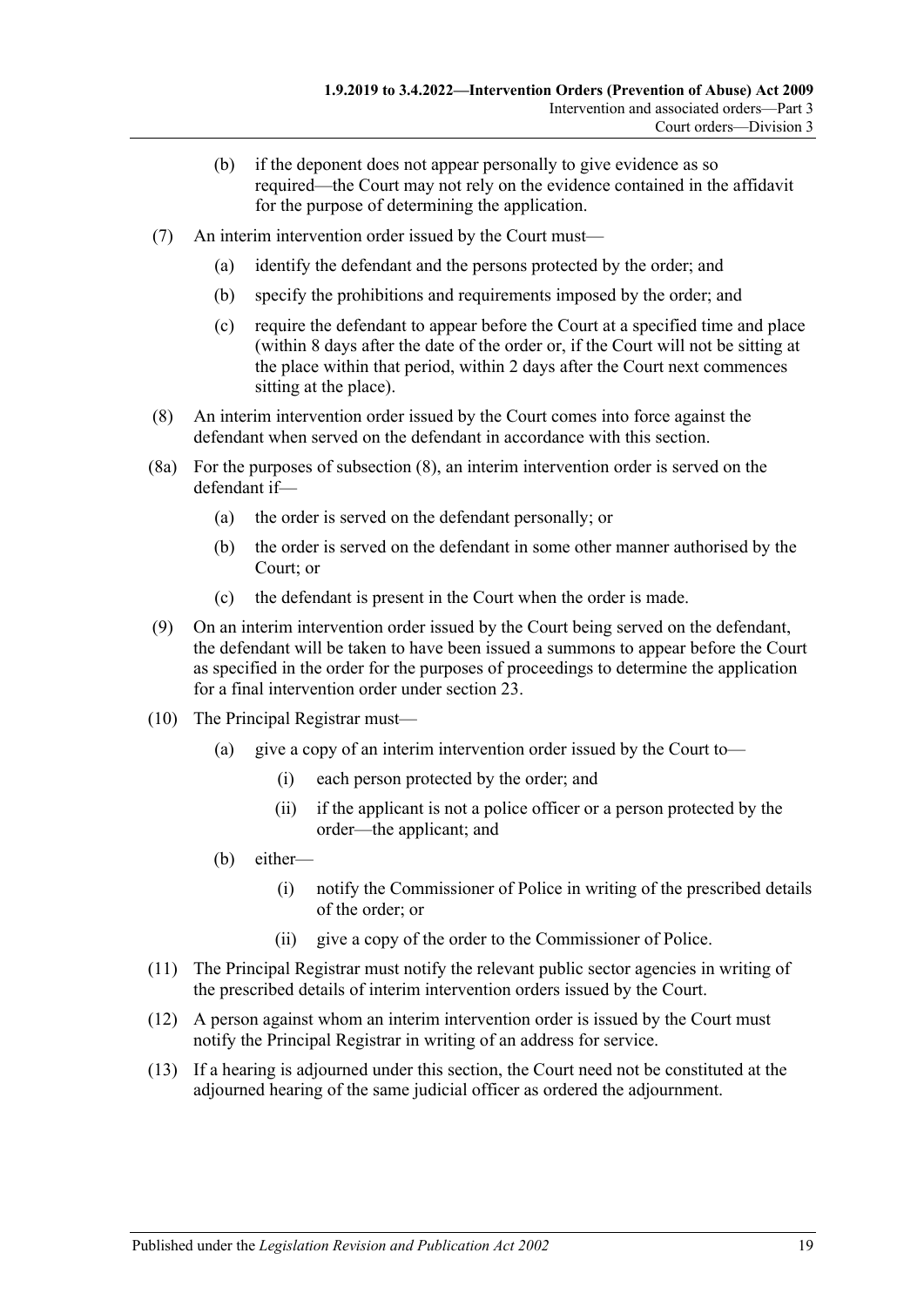## <span id="page-19-0"></span>**22—Adjournments**

- (1) The Court may, from time to time without requiring the attendance of any party, adjourn the hearing of an application for an intervention order at which a defendant is required by an interim intervention order to appear to a later date if satisfied that the interim intervention order has not been served or that there is other adequate reason for the adjournment.
- (2) The date fixed for an adjourned hearing must be within 8 days after the date on which the adjournment is ordered, unless the Court is satisfied—
	- (a) that a later date is required to enable the interim intervention order to be served; or
	- (b) that there is other adequate reason for fixing a later date.
- (3) If a hearing is adjourned under this section, the Court need not be constituted at the adjourned hearing of the same judicial officer as ordered the adjournment.

### <span id="page-19-2"></span><span id="page-19-1"></span>**23—Determination of application for intervention order**

- (1) Subject to this section, on the hearing of an application for a final intervention order, the Court may—
	- (a) confirm the interim intervention order issued against the defendant as a final intervention order; or
	- (b) issue a final intervention order in substitution for an interim intervention order issued against the defendant; or
	- (c) dismiss the application and revoke the interim intervention order issued against the defendant.
- (1a) If the Court determines that it is appropriate to confirm an interim intervention order as a final intervention order or to issue a final intervention order in substitution for an interim intervention order under [subsection](#page-19-2) (1) and the defendant, or a person protected by the order, is a child or the parent of a child, the Court—
	- (a) must make the following inquiries:
		- (i) whether there is any relevant Family Law Act order or State child protection order;
		- (ii) how the final intervention order would be likely to affect contact (in accordance with a relevant Family Law Act order or State child protection order or otherwise) between—
			- (A) the protected person or the defendant; and
			- (B) any child of, or in the care of, either of those persons; and
	- (b) must take such steps as the Court considers necessary so as to avoid inconsistency between the order and any Family Law Act order or State child protection order of which the Court has knowledge (whether on its own inquiry or having been so informed).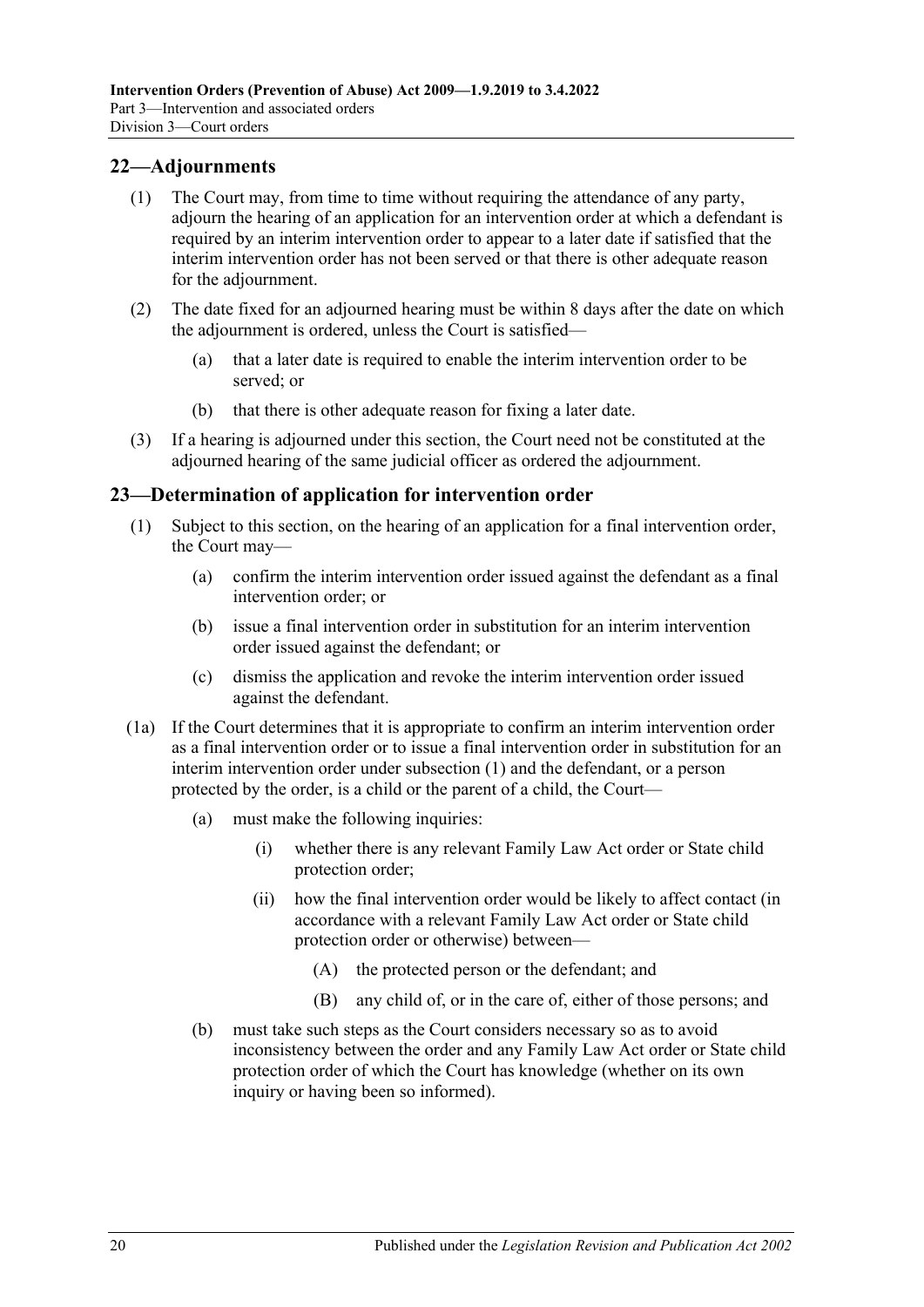- (2) An interim intervention order issued against a defendant may be confirmed as a final intervention order, or a final intervention order may be issued in substitution for an interim intervention order issued against a defendant, in the absence of the defendant if the defendant failed to appear at the hearing of the application as required by the interim intervention order or by conditions of bail.
- (3) If a defendant disputes some or all of the grounds on which a final intervention order is sought but consents to the order, the Court may confirm the interim intervention order issued against the defendant as a final intervention order, or issue a final intervention order in substitution for the interim intervention order issued against the defendant, without receiving any further submissions or evidence as to the grounds.
- (4) If an interim intervention order is confirmed, the order continues in force against the defendant as a final intervention order without any further requirement for service.
- <span id="page-20-0"></span>(5) A final intervention order that is issued in substitution for an interim intervention order comes into force against the defendant when served on the defendant in accordance with this section (and until the order is so served the interim intervention order continues in force against the defendant).
- (5a) For the purposes of [subsection](#page-20-0) (5), a final intervention order is served on the defendant if—
	- (a) the order is served on the defendant personally; or
	- (b) the order is served on the defendant in some other manner authorised by the Court; or
	- (c) the defendant is present in the Court when the order is made.
- (6) If an interim intervention order is revoked, the Principal Registrar must serve written notice of the revocation on the defendant personally or by post at the address for service provided by the defendant under this Act or in some other manner authorised by the Court.
- (7) The Principal Registrar must—
	- (a) give a copy of a final intervention order, or notice of revocation of an interim intervention order, to—
		- (i) each person protected by the order; and
		- (ii) if the applicant is not a police officer or a person protected by the order—the applicant; and
	- (b) either—
		- (i) notify the Commissioner of Police in writing—
			- (A) of the prescribed details of a final intervention order; or
			- (B) that an interim intervention order (whether issued by a police officer or the Court) has been revoked; or
		- (ii) give a copy of the final intervention order, or notice of revocation of an interim intervention order, to the Commissioner of Police.
- (8) The Principal Registrar must notify the relevant public sector agencies in writing of the prescribed details of final intervention orders issued by the Court and of the revocation of interim intervention orders by the Court.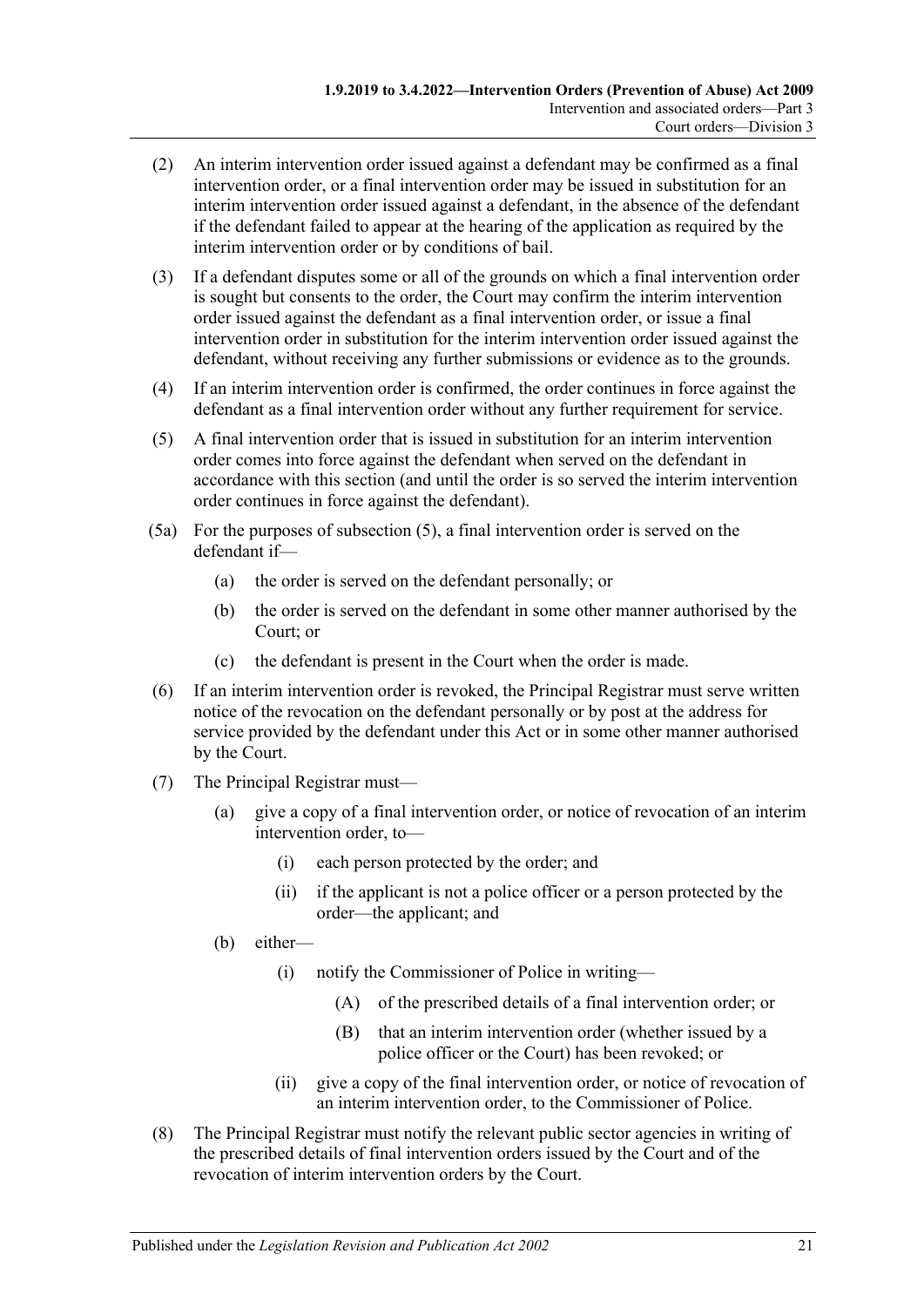#### <span id="page-21-0"></span>**24—Problem gambling order**

- (1) If the Court confirms an interim intervention order as a final intervention order against a defendant or issues a final intervention order against a defendant in substitution for an interim intervention order, the Court may make an order (a *problem gambling order*) that the defendant is subject to a problem gambling family protection order under the *[Problem Gambling Family Protection Orders Act](http://www.legislation.sa.gov.au/index.aspx?action=legref&type=act&legtitle=Problem%20Gambling%20Family%20Protection%20Orders%20Act%202004) 2004* imposing specified requirements or orders of a kind that could be imposed by the Commissioner under that Act.
- <span id="page-21-1"></span>(2) A problem gambling order must be served on the defendant in accordance with this section and is not binding on the defendant until so served.
- (2a) For the purposes of [subsection](#page-21-1) (2), a problem gambling order is served on the defendant if—
	- (a) the order is served on the defendant personally; or
	- (b) the order is served on the defendant in some other manner authorised by the Court; or
	- (c) the defendant is present in the Court when the order is made.
- (3) If the problem gambling family protection order to which the defendant is subject includes an attachment order (within the meaning of the *[Problem Gambling Family](http://www.legislation.sa.gov.au/index.aspx?action=legref&type=act&legtitle=Problem%20Gambling%20Family%20Protection%20Orders%20Act%202004)  [Protection Orders Act](http://www.legislation.sa.gov.au/index.aspx?action=legref&type=act&legtitle=Problem%20Gambling%20Family%20Protection%20Orders%20Act%202004) 2004*), the attachment order must be served on the third person specified in the order personally or in some other manner authorised by the Court and is not binding on the third person until so served.
- (4) A problem gambling order continues in force (subject to any variation of the order under this Act) until it is revoked.
- <span id="page-21-2"></span>(5) If the Court orders that the defendant is subject to a problem gambling family protection order, the Principal Registrar must—
	- (a) give a copy of the order to—
		- (i) each person for whose benefit the order is made; and
		- (ii) if the applicant for the order is not a police officer or a person protected by the order—the applicant; and
	- (b) either—
		- (i) notify a person listed below in writing of the prescribed details of the order:
			- (A) the Commissioner;
			- (B) the Commissioner of Police;
			- (C) the proprietor or licensee of any premises specified in the order; or
		- (ii) give a copy of the order to a person referred to in [subparagraph](#page-21-2) (i).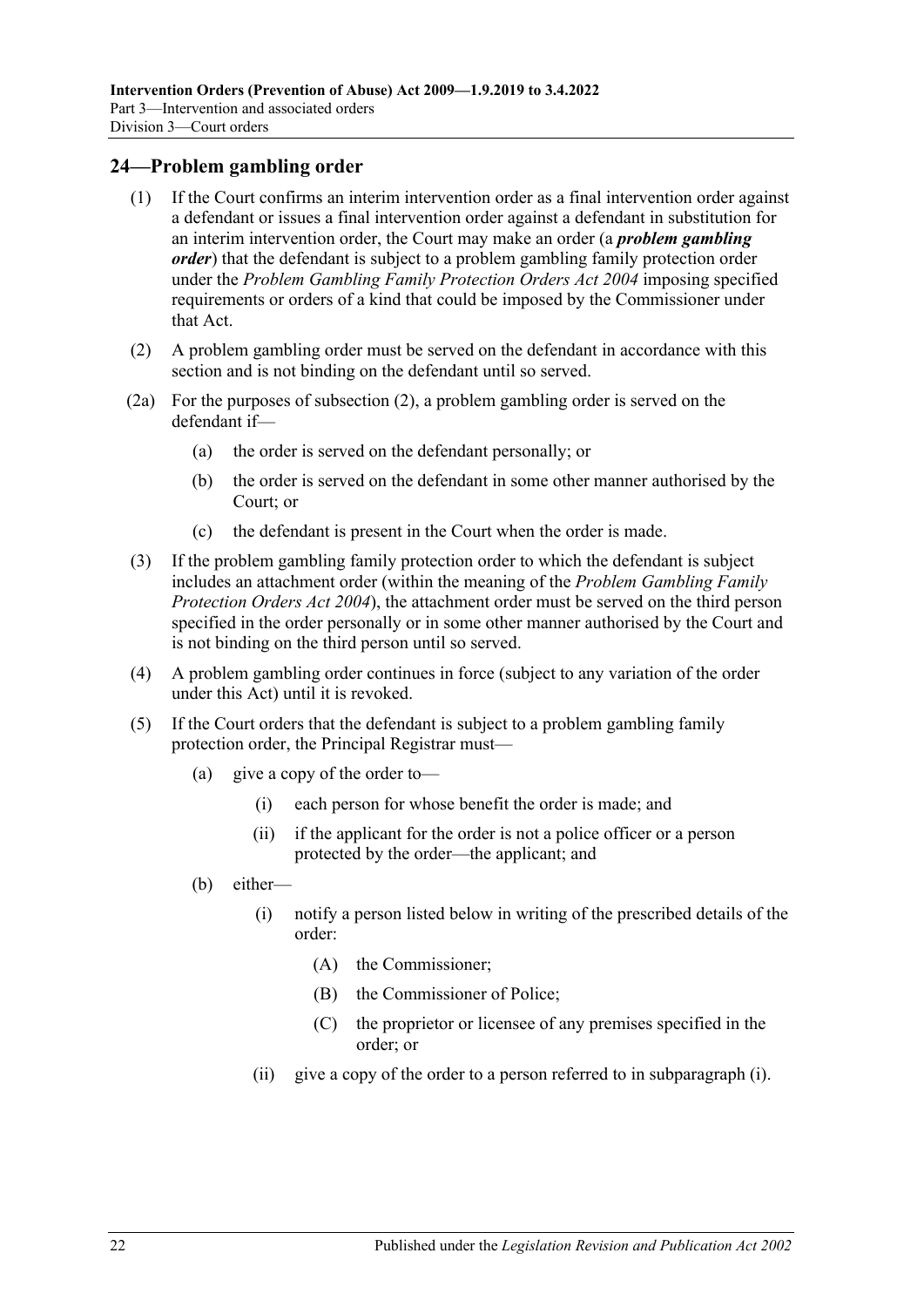#### <span id="page-22-0"></span>**25—Tenancy order**

- $(1)$  If—
	- (a) the Court confirms an interim intervention order as a final intervention order against a defendant or issues a final intervention order against a defendant in substitution for an interim intervention order; and
	- (b) the final intervention order prohibits the defendant from being on premises at which a protected person resides; and
	- (c) the defendant and protected person previously resided together on the premises; and
	- (d) the premises are subject to a tenancy agreement to which the defendant is a party,

the Court may make an order (a *tenancy order*) that the defendant will be taken to have assigned the defendant's interest in the tenancy agreement to a specified person or persons with the landlord's consent.

- (2) However, a tenancy order may only be made if the Court is satisfied that the assignee consents to the assignment and—
	- (a) in a case where—
		- (i) the landlord is a community housing provider registered under the *Community Housing Providers National Law*; and
		- (ii) the premises constitute community housing within the meaning of that Law,

the assignee meets the eligibility requirements for such community housing and any membership or other requirements of the landlord associated with occupation of those premises; and

- (b) in a case where the landlord is the South Australian Housing Trust or a subsidiary of the South Australian Housing Trust—the assignee meets the eligibility requirements of the Trust; and
- (c) in any case—the assignee could reasonably be expected to comply with the obligations under the tenancy agreement,

(so that it would be unreasonable for the landlord to withhold consent to the assignment).

- (3) A tenancy order takes effect on the day on which it is made or on such later day as is specified in the order.
- (4) If a tenancy order is made—
	- (a) the effect of the assignment is that the assignee is substituted for the assignor as tenant under the tenancy agreement (but the assignor remains responsible for liabilities that accrued before the date of the assignment); and
	- (b) the assignee is liable to indemnify the assignor for liabilities incurred by the assignor to the landlord because of a breach of the tenancy agreement by the assignee; and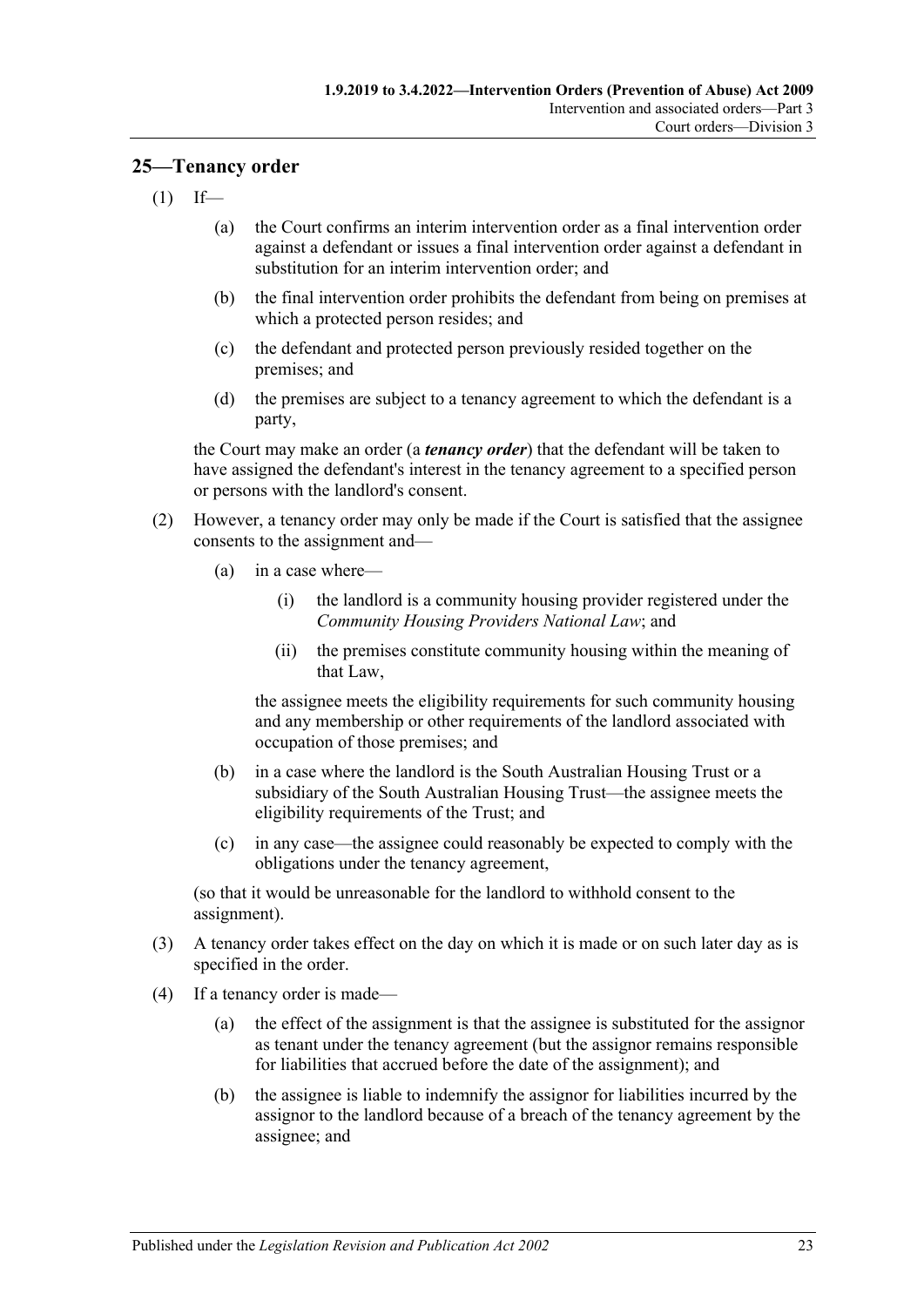- (c) an amount paid by the assignor and held by way of security for the performance of obligations under the tenancy agreement will (unless the parties agree to the contrary) continue to be held as security for the proper performance by the assignee of obligations under the tenancy agreement.
- (5) The Registrar must give a copy of a tenancy order to—
	- (a) the protected person; and
	- (b) the defendant; and
	- (c) the landlord; and
	- (d) if the assignee is not the protected person—the assignee; and
	- (e) the Registrar of the South Australian Civil and Administrative Tribunal.

# <span id="page-23-0"></span>**Division 4—Variation or revocation of orders**

#### <span id="page-23-1"></span>**26—Intervention orders**

- (1) The Court may vary or revoke an intervention order on application by—
	- (a) a police officer; or
	- (b) a person protected by the order or a suitable representative of such a person given permission to apply by the Court; or
	- (c) if the defendant or a person protected by the order is a child and there is a State child protection order (being an order under section 38 of the *[Children's](http://www.legislation.sa.gov.au/index.aspx?action=legref&type=act&legtitle=Childrens%20Protection%20Act%201993)  [Protection Act](http://www.legislation.sa.gov.au/index.aspx?action=legref&type=act&legtitle=Childrens%20Protection%20Act%201993) 1993* or a corresponding order made under section 53 of the *[Children and Young People \(Safety\) Act](http://www.legislation.sa.gov.au/index.aspx?action=legref&type=act&legtitle=Children%20and%20Young%20People%20(Safety)%20Act%202017) 2017*) in force in respect of the child—the Minister responsible for the administration of that Act; or
	- (d) the defendant.
- (2) If the person entitled to apply is a child, the application may be made—
	- (a) by the child with the permission of the Court, if the child has attained the age of 14 years; or
	- (b) on behalf of the child by—
		- (i) a parent or guardian of the child; or
		- (ii) a person with whom the child normally or regularly resides; or
		- (iii) any other suitable representative of the child with the permission of the Court.
- (3) An application for variation or revocation of a final intervention order may only be made by the defendant after the date fixed by the order.
- (4) On an application for variation or revocation of a final intervention order by the defendant, the Court may, without receiving submissions or evidence from the protected person, dismiss the application—
	- (a) if satisfied that the application is frivolous or vexatious; or
	- (b) if not satisfied that there has been a substantial change in the relevant circumstances since the order was issued or last varied.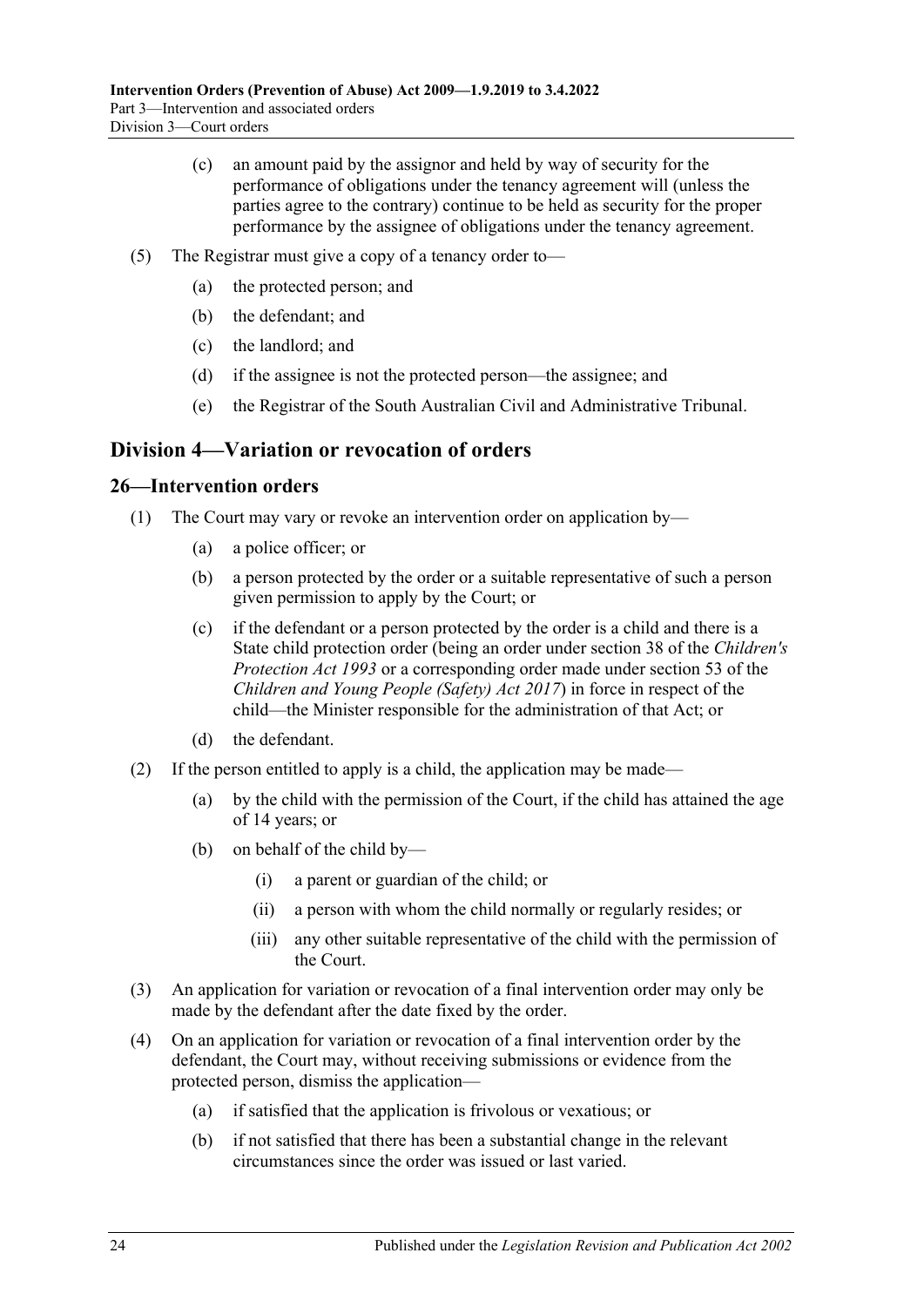- (5) The Court must, before varying or revoking an intervention order under this section—
	- (a) allow the Commissioner of Police, the defendant and each person protected by the order a reasonable opportunity to be heard on the matter; and
	- (b) have regard to the same matters that the Court is required to have regard to in considering whether or not to make an intervention order and in considering the terms of an intervention order.
- (6) The Court may not vary a final intervention order by removing the firearms terms unless satisfied that the defendant has never been guilty of violent or intimidatory conduct and needs to have a firearm for purposes related to earning a livelihood.
- <span id="page-24-0"></span>(7) If an intervention order is varied, the order in its amended form must be served on the defendant in accordance with this section and until so served—
	- (a) the variation is not binding on the defendant; but
	- (b) the order as in force prior to the variation continues to be binding on the defendant.
- (7a) For the purposes of [subsection](#page-24-0) (7), an order in its amended form is served on the defendant if—
	- (a) the order is served on the defendant personally; or
	- (b) the order is served on the defendant in some other manner authorised by the Court; or
	- (c) the defendant is present in the Court when the order is made.
- (8) If an intervention order is revoked, the Principal Registrar must serve written notice of the revocation on the defendant personally or by post at the address for service provided by the defendant under this Act or in some other manner authorised by the Court.
- (9) If an intervention order is varied or revoked, the Principal Registrar must—
	- (a) give a copy of the order as varied by the Court, or notice of revocation of the order, to—
		- (i) each person protected by the order; and
		- (ii) if the applicant is not a police officer or a person protected by the order—the applicant; and
	- (b) either—
		- (i) notify the Commissioner of Police in writing of the prescribed details of the order as varied by the Court, or that the order has been revoked; or
		- (ii) give a copy of the order as varied by the Court, or notice of revocation of the order, to the Commissioner of Police.
- (10) The Principal Registrar must notify the relevant public sector agencies in writing of—
	- (a) the prescribed details of intervention orders varied by the Court; or
	- (b) the revocation of intervention orders by the Court.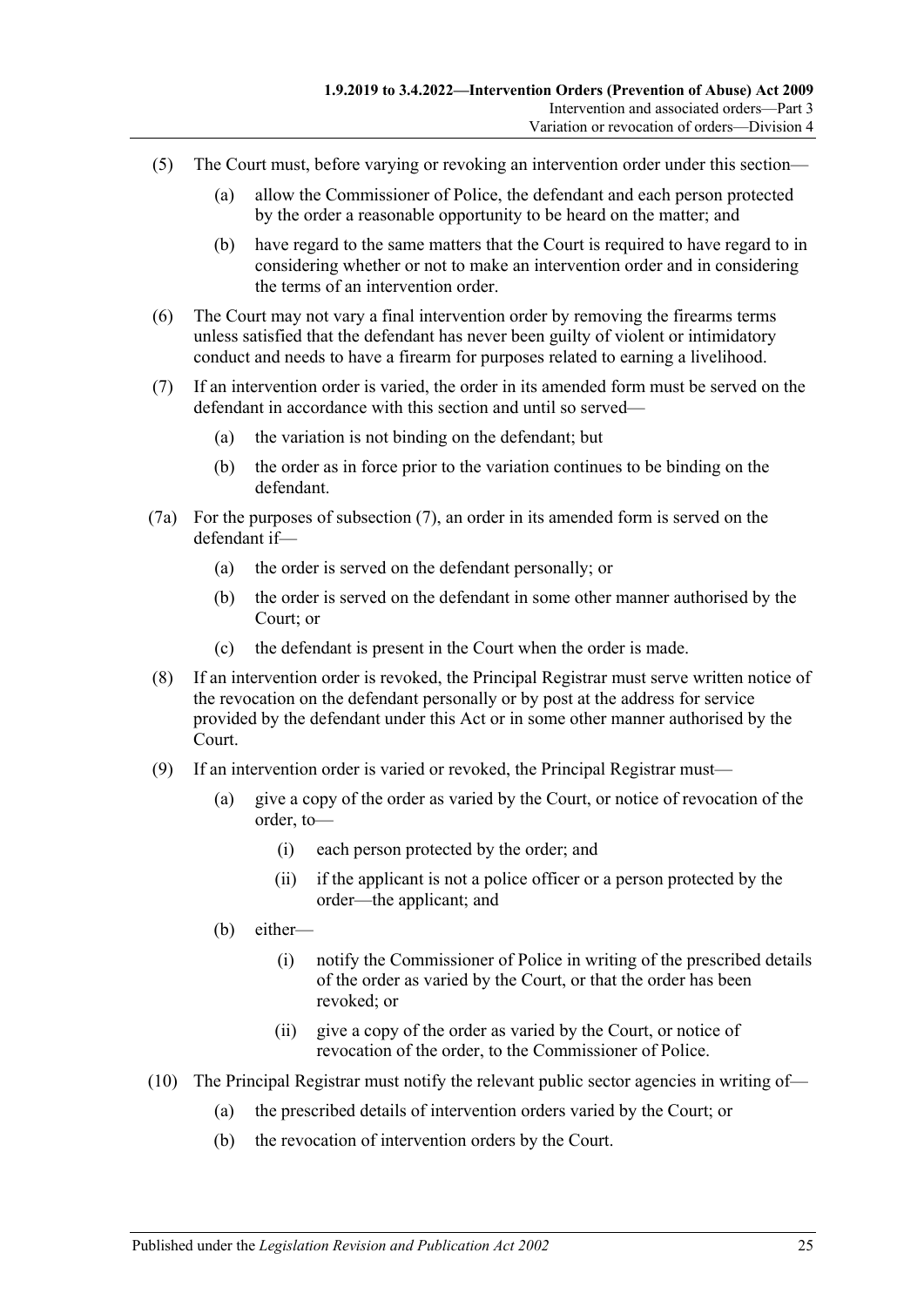## <span id="page-25-0"></span>**26A—Interim variation where application made by police**

- $(1)$  If—
	- (a) an application for variation of a final intervention order is made by a police officer under [section](#page-23-1) 26; and
	- (b) the applicant requests that the Court make an interim variation of the intervention order, pending final determination of the application,

the Court must hold a preliminary hearing as soon as practicable and without summoning the defendant to appear.

- (2) If the application is made by telephone or other electronic means in accordance with rules of Court—
	- (a) the preliminary hearing may occur by oral questioning of the applicant and any other available witness or by other means contemplated by the rules; and
	- (b) if the Court is not satisfied that it is an appropriate case for completing the preliminary hearing without requiring the personal attendance of the applicant, the Court may adjourn the hearing to a time and place fixed by the Court and inform the applicant of the time and place so fixed.
- (3) At the preliminary hearing, the Court may—
	- (a) issue an interim variation of the intervention order if it appears to the Court that there are grounds for issuing the variation; or
	- (b) determine that the application should be dealt with under [section](#page-23-1) 26 without the issuing of any interim variation order; or
	- (c) dismiss the application (on any ground considered sufficient by the Court).
- (4) The Court may issue an interim variation of the intervention order on the basis of evidence received in the form of an affidavit but, in that case—
	- (a) the deponent must, if the defendant so requires, appear personally to give oral evidence of the matters referred to in the affidavit at any hearing held for the purpose of finally determining the application for variation of the intervention order; and
	- (b) if the deponent does not appear personally to give evidence as so required—the Court may not rely on the evidence contained in the affidavit for the purpose of finally determining the application.
- (5) An interim variation of an intervention order issued by the Court must require the defendant to appear before the Court at a specified time and place (within 8 days after the date of the order or, if the Court will not be sitting at the place within that period, within 2 days after the Court next commences sitting at the place).
- <span id="page-25-1"></span>(6) An interim variation of an intervention order issued by the Court comes into force against the defendant when served on the defendant in accordance with this section.
- (7) For the purposes of [subsection](#page-25-1) (6), an interim variation of an intervention order is served on the defendant if—
	- (a) the order is served on the defendant personally; or
	- (b) the order is served on the defendant in some other manner authorised by the Court; or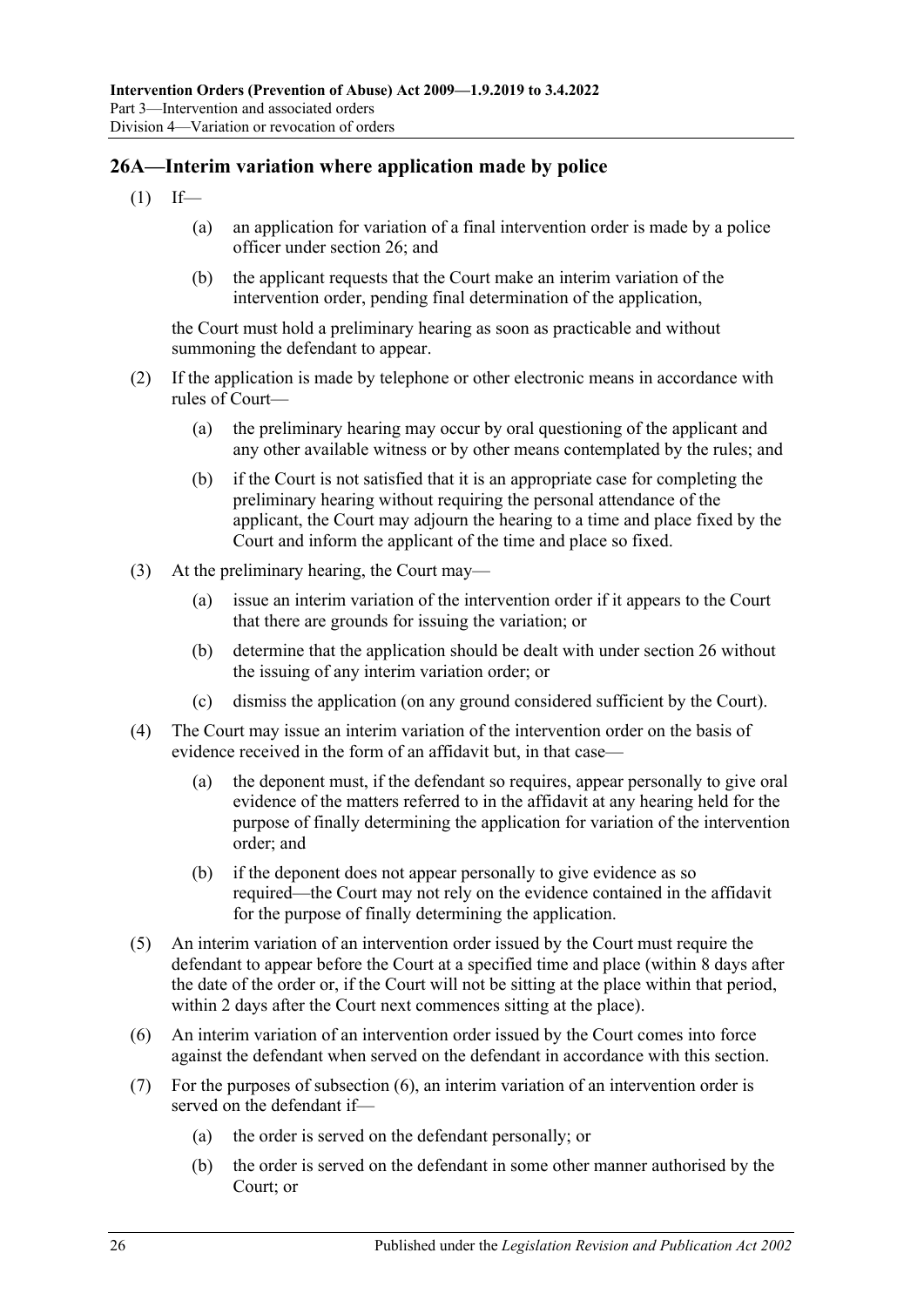- (c) the defendant is present in the Court when the order is made.
- (8) On an interim variation of an intervention order issued by the Court being served on the defendant, the defendant will be taken to have been issued a summons to appear before the Court as specified in the order for the purposes of proceedings to finally determine the application for variation of the final intervention order under [section](#page-23-1) 26.
- (9) The Principal Registrar must—
	- (a) give a copy of an interim variation of an intervention order issued by the Court to each person protected by the order; and
	- (b) either—
		- (i) notify the Commissioner of Police in writing of the prescribed details of the order; or
		- (ii) give a copy of the order to the Commissioner of Police.
- (10) The Principal Registrar must notify the relevant public sector agencies in writing of the prescribed details of an interim variation of an intervention order issued by the Court.
- (11) If a hearing is adjourned under this section, the Court need not be constituted at the adjourned hearing of the same judicial officer as ordered the adjournment.

## <span id="page-26-0"></span>**27—Problem gambling orders**

- (1) The Court may vary or revoke a problem gambling order—
	- (a) on revoking the intervention order with which it is associated; or
	- (b) on application by a defendant subject to the intervention order with which it is associated or a person for whose benefit the problem gambling family protection order to which the defendant is subject under the order applies.
- (2) If on revoking an intervention order the Court does not revoke an associated problem gambling order, the problem gambling family protection order to which the defendant is subject under the order continues in force under the *[Problem Gambling Family](http://www.legislation.sa.gov.au/index.aspx?action=legref&type=act&legtitle=Problem%20Gambling%20Family%20Protection%20Orders%20Act%202004)  [Protection Orders Act](http://www.legislation.sa.gov.au/index.aspx?action=legref&type=act&legtitle=Problem%20Gambling%20Family%20Protection%20Orders%20Act%202004) 2004* as if it had been issued under that Act and, consequently, is subject to variation or revocation by the Commissioner under that Act.

# <span id="page-26-1"></span>**Division 5—Evidentiary matters**

### <span id="page-26-2"></span>**28—Burden of proof**

In proceedings under this Part, the Court is to decide questions of fact on the balance of probabilities.

#### <span id="page-26-3"></span>**28A—Use of recorded evidence where application made by police**

(1) This section applies in addition to, and does not derogate from, any other power of the Court to receive evidence or to determine the form in which evidence may be received (including evidence in the form of a recording).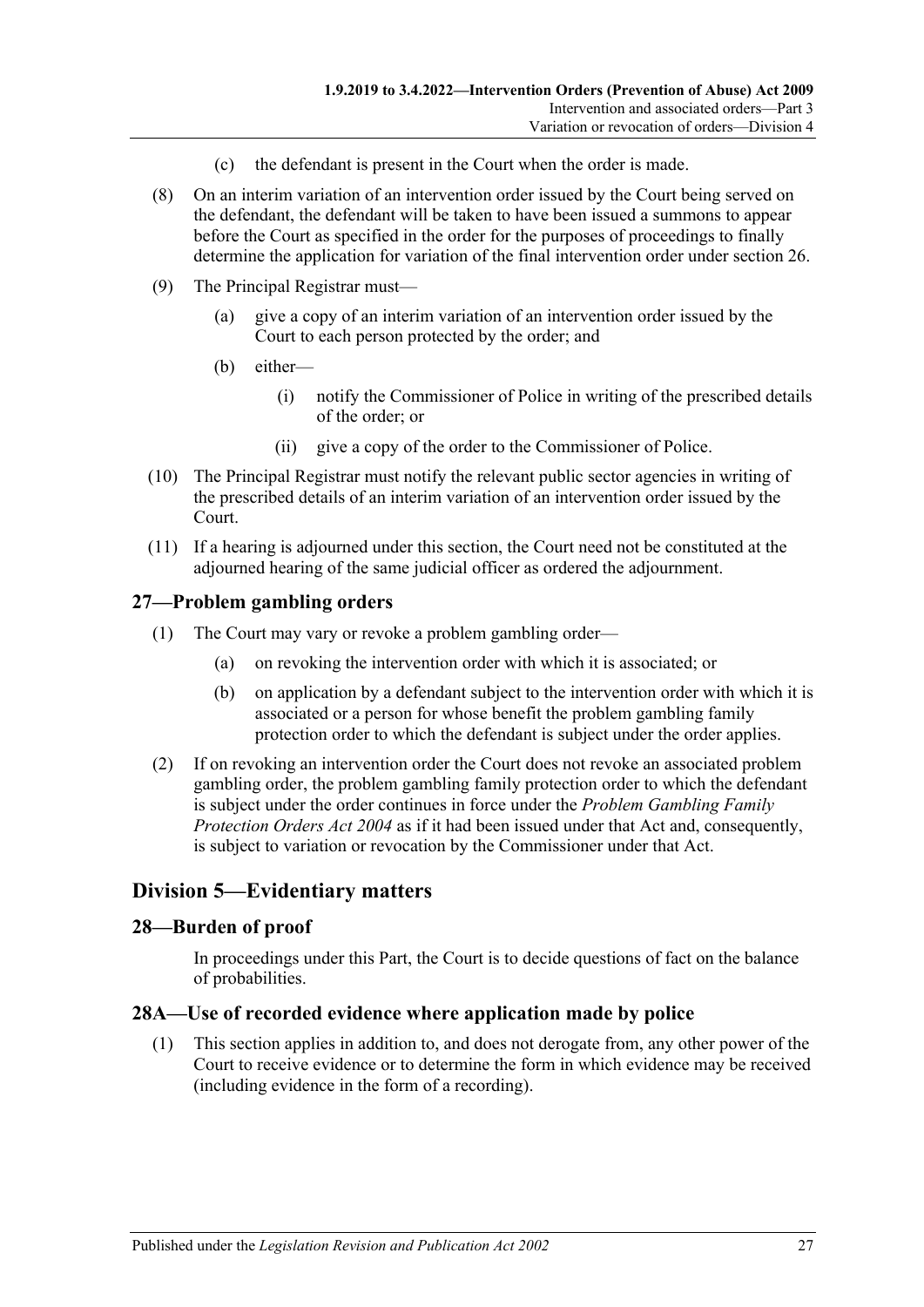- (2) In any proceedings in which a police officer has applied for the making, or variation, of an intervention order—
	- (a) the evidence of a relevant person may be admitted in the form of a recording made by a police officer if the Court is satisfied that the interests of justice require the admission of the evidence; and
	- (b) if evidence of a relevant person is admitted in the form of a recording pursuant to this section, the relevant person cannot be further examined, cross-examined or re-examined on the evidence so admitted without the permission of the Court.
- (3) Without limiting [section](#page-45-6) 42, the regulations may—
	- (a) prescribe additional requirements in relation to recordings under this section; and
	- (b) require that additional material be provided to the Court with a recording in certain circumstances (such as a transcript or translation); and
	- (c) prescribe requirements in relation to access to, or service of, recordings and other material; and
	- (d) prescribe requirements in relation to custody of recordings; and
	- (e) impose restrictions on copying or distribution of recordings.
- (4) In this section—

*recording* means an audio record or an audio visual record;

*relevant person*—a person is a relevant person in proceedings on an application for the making, or variation, of an intervention order if the intervention order is to be, or has been, issued for the protection of the person.

### <span id="page-27-0"></span>**29—Special arrangements for evidence and cross-examination**

- (1) The Court may order that special arrangements be made for taking the evidence of a person against whom it is alleged the defendant has committed or might commit an act of abuse or a child who it is alleged has been or might be exposed to the effects of an act of abuse committed by the defendant against a person.
- (2) Without limiting the kind of order that may be made under this section, the Court may make 1 or more of the following orders:
	- (a) an order that the evidence be given outside the Court and transmitted to the Court by means of closed circuit television;
	- (b) an order that the evidence be taken outside the Court and that an audio visual record of the evidence be made and replayed in the Court;
	- (c) an order that a screen, partition or one-way glass be placed to obscure the view of a party to whom the evidence relates or some other person;
	- (d) an order that the defendant be excluded from the place where the evidence is taken, or otherwise be prevented from directly seeing and hearing the witness while giving evidence;
	- (e) an order that the witness be accompanied by a relative or friend for the purpose of providing emotional support;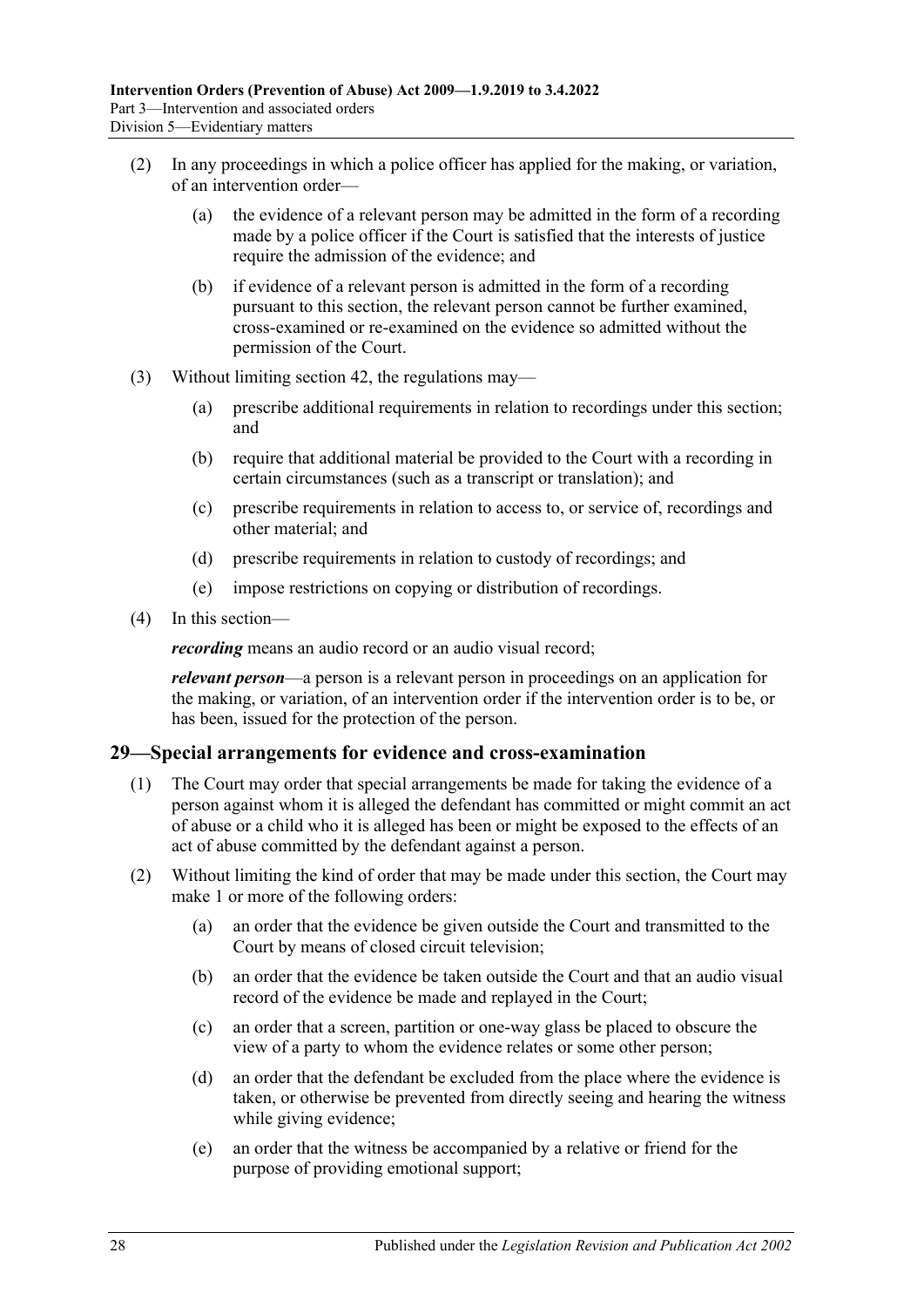- (f) that extra allowance be made for breaks during, and time to be given for, the taking of evidence;
- (g) if the witness has a physical disability or cognitive impairment—that the evidence be taken in a particular way (to be specified by the Court) that will, in the Court's opinion, facilitate the taking of evidence from the witness or minimise the witness's embarrassment or distress (including, if the witness has complex communication needs, with such communication assistance as may be specified by the Court under section 14A of the *[Evidence Act](http://www.legislation.sa.gov.au/index.aspx?action=legref&type=act&legtitle=Evidence%20Act%201929) 1929*).
- (3) Special arrangements made under this section may relate to the evidence of the witness as a whole or to particular aspects of the evidence of the witness, such as cross-examination and re-examination.
- (4) Cross-examination of a person against whom it is alleged the defendant has committed or might commit an act of abuse or a child who it is alleged has been or might be exposed to the effects of an act of abuse committed by the defendant against a person is—
	- (a) to be by counsel; or
	- (b) if the defendant is not legally represented in the proceedings—to be undertaken—
		- (i) by the defendant submitting to the Court, in the manner required by the Court, the questions the defendant proposes the witness be asked in cross-examination and the Court (or the Court's nominee) asking the witness those of the questions submitted that are determined by the Court to be allowable in cross-examination; or
		- (ii) as otherwise directed by the Court.

# <span id="page-28-0"></span>**Part 3A—National recognition of domestic violence orders**

# <span id="page-28-1"></span>**Division 1—Preliminary**

### <span id="page-28-2"></span>**29A—Interpretation**

In this Part, unless the contrary intention appears—

*corresponding law* means a law, or part of a law, of a State or a Territory of the Commonwealth declared by the regulations to be a corresponding law for the purposes of this Part;

*domestic violence order* or *DVO* means a local DVO, an interstate DVO or a foreign intervention order;

*foreign intervention order* does not include an order (whether registered or not under [Part 4\)](#page-40-2) that is declared by the regulations not to be a foreign intervention order for the purposes of this Part;

#### *general violence order* means—

(a) an intervention order under this Act; or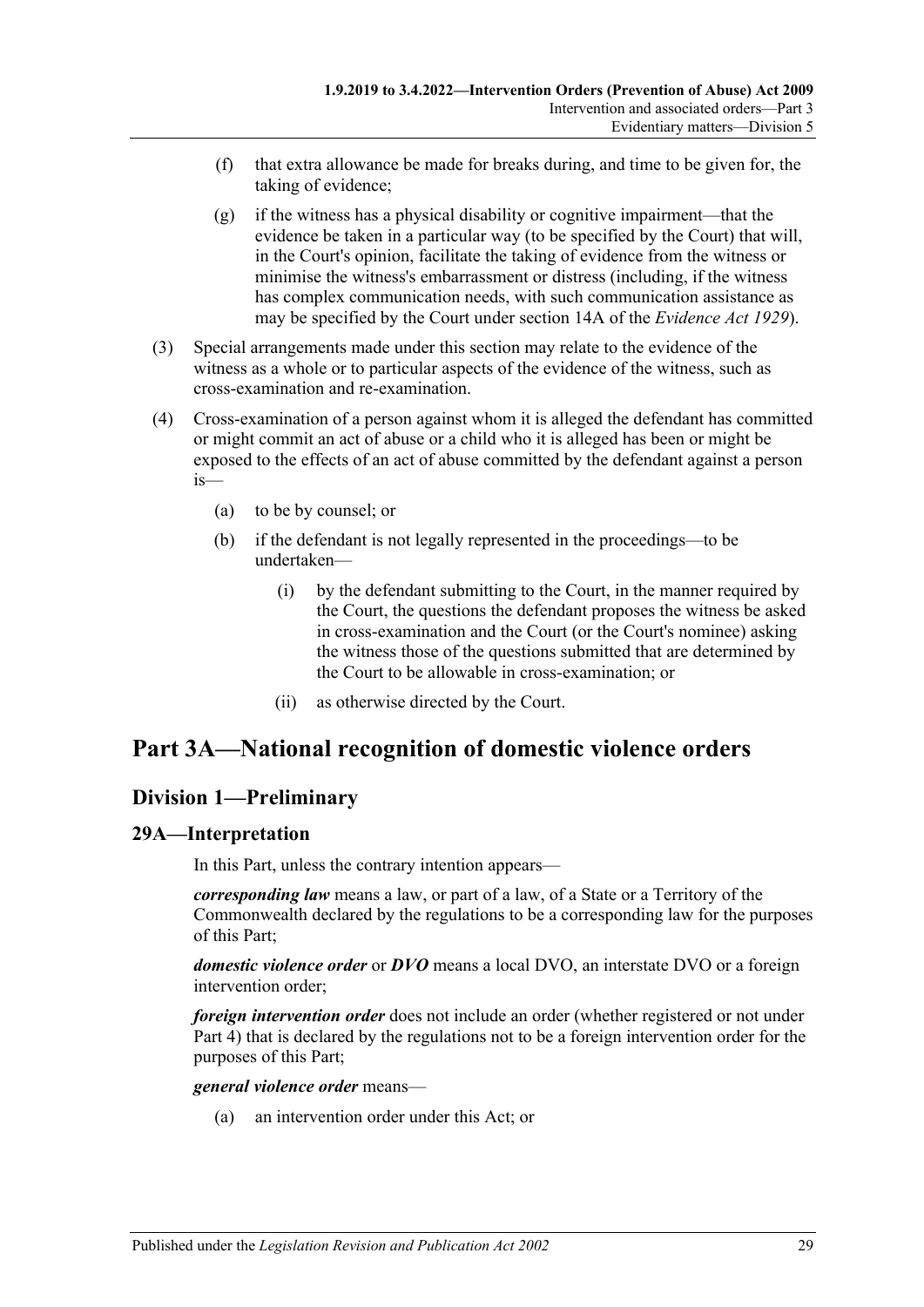(b) a violence restraining order under the corresponding law of Western Australia, other than an order under that corresponding law declared by the regulations not to be a general violence order for the purposes of this paragraph;

*interim DVO* means a DVO that is of an interim or a provisional nature and includes—

- (a) an interim intervention order under this Act; and
- (b) a DVO made by a police officer under a corresponding law; and
- (c) an emergency order made under the corresponding law of the Australian Capital Territory; and
- (d) a temporary protection order made under the corresponding law of Queensland; and
- (e) a DVO declared by the regulations to be an interim DVO;

*interstate DVO* means an order, or order of a type, made under a corresponding law that is declared by the regulations to be an interstate DVO for the purposes of this Part;

*interstate law enforcement agency* means—

- (a) a police force of a participating jurisdiction; or
- (b) an agency of a participating jurisdiction responsible for enforcing DVOs in that jurisdiction;

*issuing authority* includes a court or person with power to make, vary or revoke a DVO under the law of a participating jurisdiction;

*issuing jurisdiction*, in respect of a DVO, means the jurisdiction in which the DVO is made;

*local law enforcement agency* means South Australia Police;

*local DVO*—a reference to a *local DVO* is a reference to an intervention order (within the meaning of [section](#page-3-3)  $3(1)$ ) that addresses a domestic violence concern;

*make* includes issue;

*non-local DVO* means an interstate DVO or a foreign intervention order;

*participating jurisdiction* means this jurisdiction or a jurisdiction in which a corresponding law is in force;

*properly notified*—see [section](#page-33-0) 29J;

*protected person* means a person for whose protection or benefit a DVO is made;

*recognised DVO*—see [section](#page-30-3) 29D;

*registered foreign order*—see [section](#page-29-0) 29B;

*revoke* includes cancel.

### <span id="page-29-0"></span>**29B—Registered foreign orders**

- (1) A *registered foreign order* means a foreign order that is—
	- (a) a foreign intervention order registered under [Part 4;](#page-40-2) or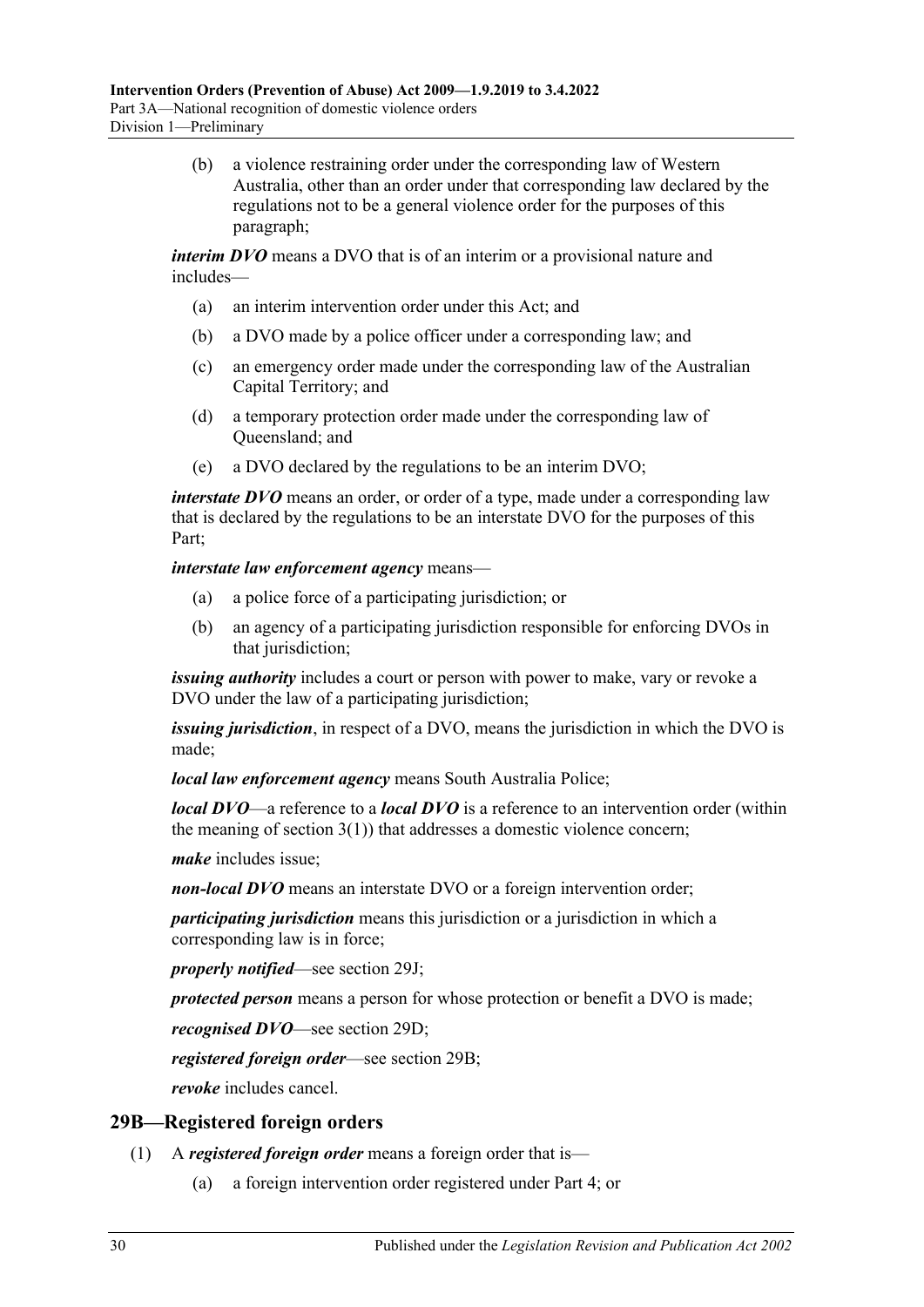- (b) an order declared by the regulations to be a registered foreign order for the purposes of this Part.
- (2) A registered foreign order is neither a local DVO nor an interstate DVO.
- (3) For the purpose of this Part, a registered foreign order—
	- (a) will be taken to be made in the jurisdiction in which it is registered as a registered foreign order; and
	- (b) will be taken to be made when it becomes a registered foreign order in that jurisdiction; and
	- (c) will be taken to have been varied or revoked if its registration as a registered foreign order is varied or revoked.
- (4) A power conferred by this Part to vary or revoke a registered foreign order is a power to vary or revoke registration of the order as a registered foreign order.

### <span id="page-30-0"></span>**29C—Domestic violence concern**

- (1) A violence restraining order under the corresponding law of Western Australia will be taken to address a domestic violence concern for the purposes of this Part if the order is made because the defendant has committed, or because it is feared the defendant will commit, an act of family and domestic violence (within the meaning of that corresponding law).
- (2) A general violence order will be taken to be an order that addresses a domestic violence concern for the purposes of this Part if—
	- (a) it is declared to be an order that addresses a domestic violence concern by the issuing authority that makes the order; or
	- (b) a registrar of a court of the jurisdiction in which the order was made makes an order declaring the DVO to be a recognised DVO in that jurisdiction.
- (3) The Governor may make regulations for the purposes of this section including so as to modify what may be taken to address a domestic violence concern in a participating jurisdiction.

# <span id="page-30-2"></span><span id="page-30-1"></span>**Division 2—National recognition of DVOs**

### **Subdivision 1—General principles**

#### <span id="page-30-3"></span>**29D—Recognition of DVOs**

- (1) In this jurisdiction, each of the following DVOs is a *recognised DVO*:
	- (a) a local DVO;
	- (b) an interstate DVO made in another participating jurisdiction;
	- (c) a foreign order that is a registered foreign order in any participating jurisdiction.
- (2) A DVO becomes a recognised DVO when it is made.

**Note—**

A foreign order will be taken to be made when it is registered as a registered foreign order.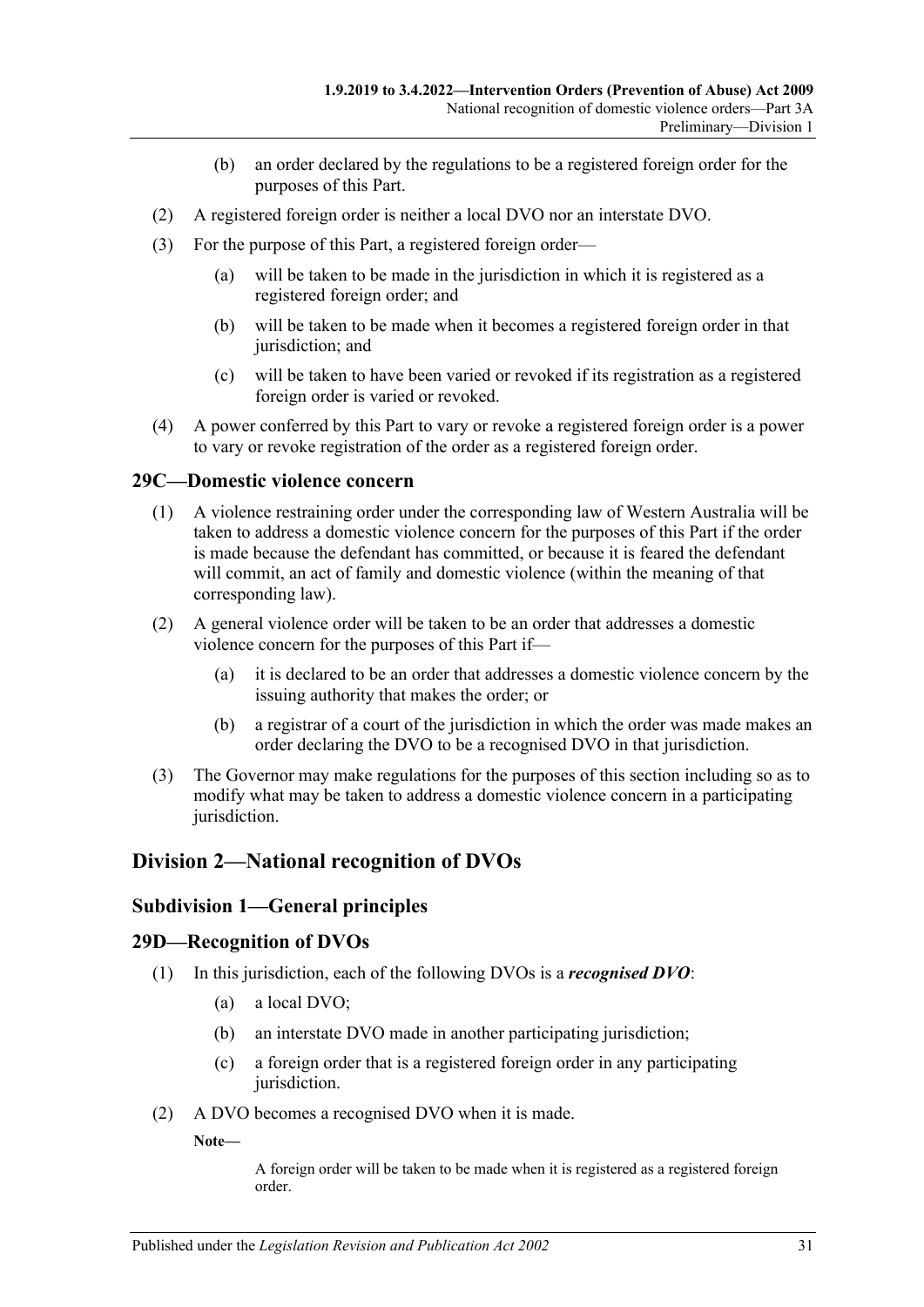(3) Subject to this Part, a DVO is a recognised DVO for the period for which it remains in force in the jurisdiction in which it is made.

# <span id="page-31-0"></span>**29E—Variations to DVOs**

- (1) A variation to a recognised DVO that is done in this or another jurisdiction is a *recognised variation* in this jurisdiction in the circumstances provided for by this section.
- (2) A variation to a local DVO is a recognised variation in this jurisdiction if the variation is done—
	- (a) in this jurisdiction by a court or any other person authorised to do so under this Act; or
	- (b) in another participating jurisdiction by a court under a corresponding law.
- (3) A variation to an interstate DVO or foreign order is a recognised variation in this jurisdiction if the variation is done—
	- (a) in the issuing jurisdiction by a court or any other person authorised to do so under the law of the issuing jurisdiction; or
	- (b) in any participating jurisdiction by a court under this Part or a corresponding law.
		- **Note—**

The issuing jurisdiction for a foreign order is the jurisdiction in which the order is registered.

(4) A variation is recognised from the time that it is done.

### <span id="page-31-1"></span>**29F—Revocation of recognised DVO**

- (1) A DVO ceases to be a recognised DVO if the DVO is revoked in this or another jurisdiction and that revocation is recognised in this jurisdiction.
- (2) A revocation of a local DVO is recognised in this jurisdiction if the revocation is done—
	- (a) in this jurisdiction by the Court under this Act; or
	- (b) in another participating jurisdiction by a court under a corresponding law.
- (3) A revocation of an interstate DVO or foreign order is recognised in this jurisdiction if the revocation is done—
	- (a) in the issuing jurisdiction by a court or any other person authorised to do so under the law of the issuing jurisdiction; or
	- (b) in any participating jurisdiction by a court under this Part or a corresponding law.
- (4) The DVO ceases to be a recognised DVO from the time it is revoked.

# <span id="page-31-2"></span>**29G—Recognised DVO prevails over earlier comparable DVOs**

- (1) A recognised DVO that is enforceable against a defendant in this jurisdiction (a *new DVO*) supersedes—
	- (a) any comparable recognised DVO made earlier than the new DVO; and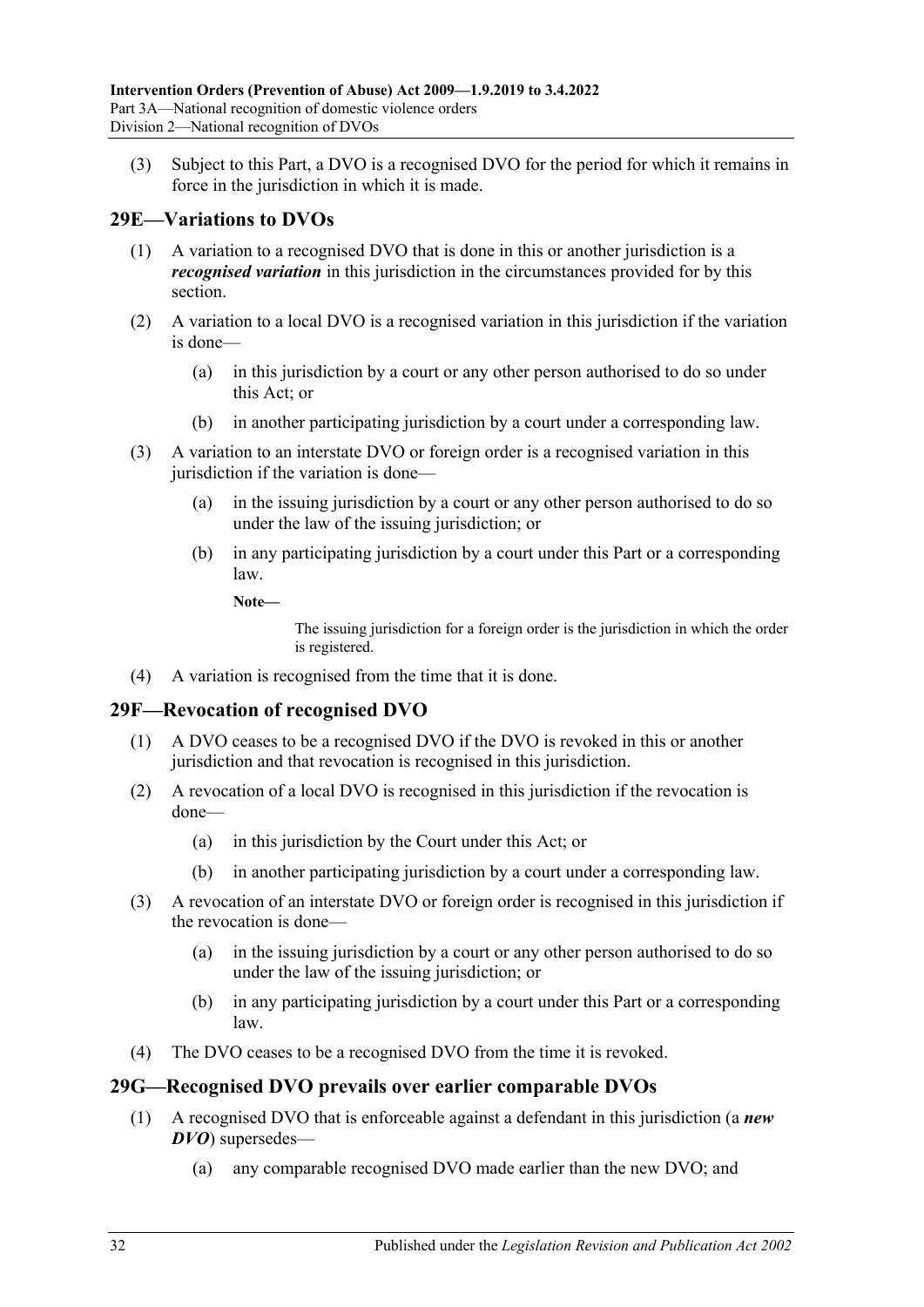- (b) any comparable local DVO made earlier than the new DVO (whether or not the local DVO is a recognised DVO).
- (2) The earlier comparable DVO is superseded from the time the recognised DVO becomes enforceable against the defendant.
- (3) A recognised DVO that is superseded ceases to be a recognised DVO.
- (4) A local DVO that is superseded is revoked.
- (5) A DVO is not superseded to the extent that it relates to a protected person who is not a protected person under the new DVO.
- (6) Accordingly, a DVO continues to be a recognised DVO, and to have effect, to the extent that it relates to a person who is not a protected person under the new DVO.
- (7) A DVO made by a police officer does not supersede a comparable DVO made by a court (of any jurisdiction).
- (8) A DVO is *comparable* with another DVO if—
	- (a) the DVOs are made against the same defendant; and
	- (b) the DVOs are made for the protection of 1 or more of the same protected persons.

#### <span id="page-32-0"></span>**29H—Making of new orders**

- (1) Nothing in this Part prevents a person from applying for, or an issuing authority from making, a local DVO even though there is a recognised DVO in force that applies to the same defendant.
- (2) However, a police officer is not to make a local DVO if the police officer is aware that there is already a recognised DVO that is enforceable against the defendant which—
	- (a) applies to the same defendant and protected person; and
	- (b) was made by a court of any jurisdiction.

#### <span id="page-32-1"></span>**Subdivision 2—Enforcement of recognised DVOs**

#### <span id="page-32-2"></span>**29I—Recognised DVOs and variations are enforceable against defendant**

- (1) A recognised DVO, or a recognised variation to a recognised DVO, is enforceable against the defendant in this jurisdiction.
- (2) A recognised DVO that is a local DVO becomes enforceable against the defendant in this jurisdiction when the defendant is properly notified of the making of the DVO under the law of this jurisdiction.
- (3) A recognised DVO that is a non-local DVO (other than a foreign order) becomes enforceable against a defendant in this jurisdiction when the defendant is properly notified of the making of the DVO under the law of the jurisdiction in which the DVO was made.
- (4) A recognised DVO that is a foreign order becomes enforceable against a defendant in this jurisdiction from the time it becomes a recognised DVO.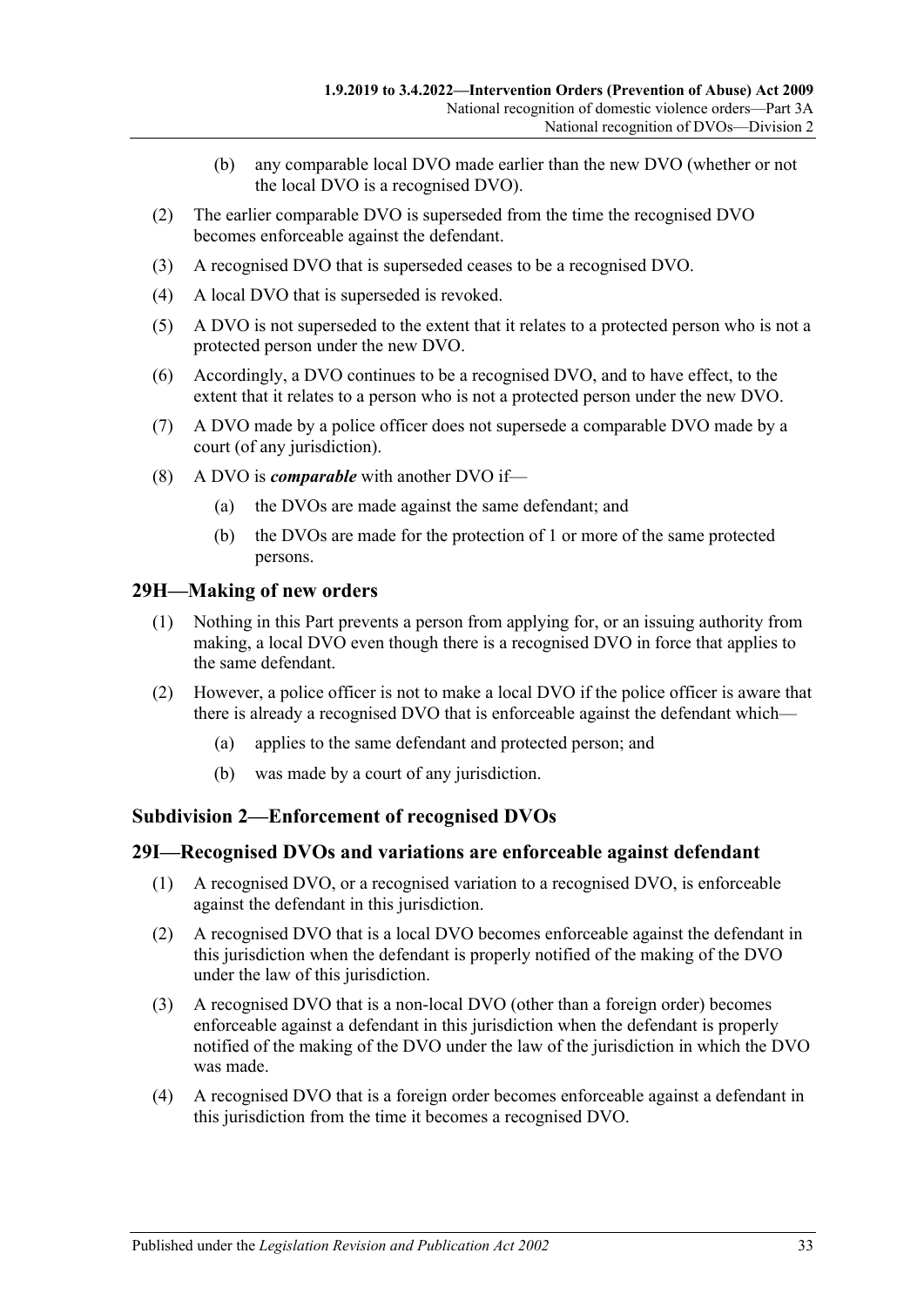(5) A recognised variation to a recognised DVO becomes enforceable against the defendant in this jurisdiction when the defendant is properly notified of the variation under the law of the jurisdiction in which the variation is done.

## <span id="page-33-0"></span>**29J—Properly notified—meaning**

- (1) The making of a local DVO is *properly notified* under this Act if—
	- (a) a copy of the DVO is served on the defendant personally or in some other manner authorised by the Court; or
	- (b) the DVO is made by the Court and the defendant is present in the Court when the DVO is made.
- (2) The making of an interstate DVO is *properly notified* under the law of the jurisdiction in which it is made in the circumstances provided for by the corresponding law of that jurisdiction.
- (3) A variation to a recognised DVO that is done in this jurisdiction is *properly notified* under this Act if—
	- (a) a copy of the variation is served on the defendant personally or in some other manner authorised by the Court; or
	- (b) the variation is done by the Court and the defendant is present in the Court when the DVO is varied.
- (4) A variation to a recognised DVO that is done in another jurisdiction is *properly notified* under the law of that jurisdiction in the circumstances provided for by the corresponding law of that jurisdiction.

### <span id="page-33-1"></span>**29K—Contravention of enforceable recognised DVO**

- (1) A non-local DVO that is a recognised DVO and which is enforceable against a defendant in this jurisdiction may be enforced in this jurisdiction—
	- (a) as if it were a local DVO; and
	- (b) as if the defendant had been properly notified of the making of the DVO under this Act.
- (2) A recognised variation to a non-local DVO that is a recognised DVO and which is enforceable in this jurisdiction may be enforced in this jurisdiction as if it were a variation to a local DVO.
- (3) A recognised variation to a recognised DVO made in another jurisdiction that is enforceable against the defendant in this jurisdiction may be enforced as if the defendant had been properly notified of the variation under this Act.
- (4) This section does not affect any law of this jurisdiction that requires a territorial nexus to exist between this jurisdiction and an offence for a person to be guilty of an offence under the law of this jurisdiction.

### <span id="page-33-2"></span>**Subdivision 3—Enforcement of non-local DVOs**

### <span id="page-33-3"></span>**29L—Non-local DVO to be treated as local DVO**

(1) A recognised DVO that is a non-local DVO has the same effect in this jurisdiction as a local DVO.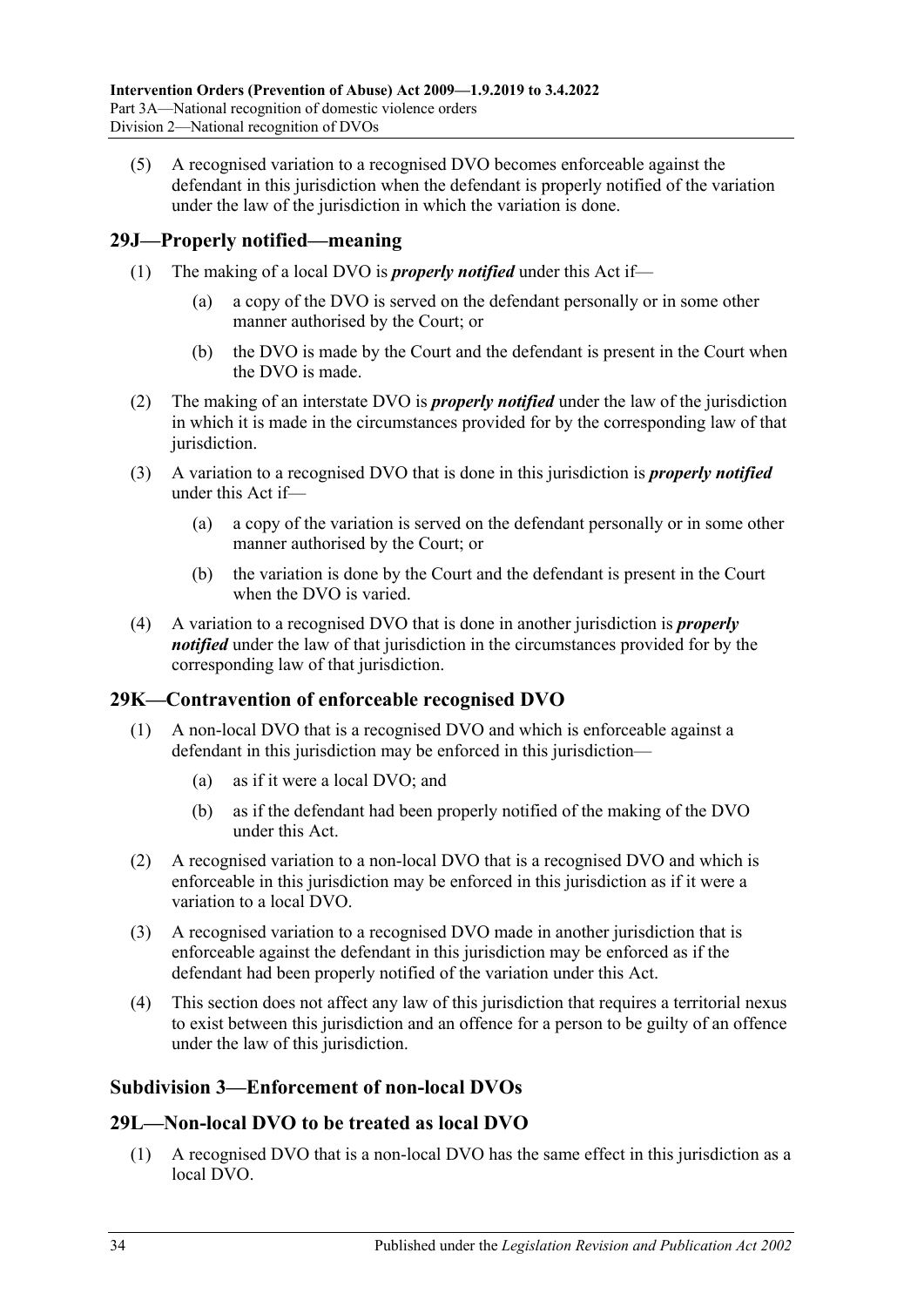(2) A prohibition, restriction or condition imposed by a non-local DVO has the same meaning as it would have in the jurisdiction in which the DVO was made, but may be enforced in this jurisdiction as if it were a prohibition, restriction or condition of a local DVO.

## <span id="page-34-0"></span>**29M—Licences, permits and other authorisations**

- (1) A law of this jurisdiction (a *relevant law*) that restricts the grant of an authorisation, or that authorises or requires an authorisation to be suspended or revoked, if a person is or has been subject to a local DVO extends to a person who is or has been subject to any non-local DVO that is a recognised DVO (as if the non-local DVO were a local DVO).
- (2) For the purposes of a relevant law—
	- (a) a non-local DVO that is a final DVO is to be treated in the same way as a local DVO that is a final DVO; and
	- (b) a non-local DVO that is an interim DVO is to be treated in the same way as a local DVO that is an interim DVO.
- (3) In this section—

*authorisation* includes a licence or permit;

*grant* includes issue.

## <span id="page-34-1"></span>**29N—Recognition of disqualification to hold firearms licence**

- (1) If a non-local DVO that is a recognised DVO disqualifies a person from holding a non-local firearms licence, or type of non-local firearms licence, the person is also disqualified from holding a local firearms licence of the same type.
- (2) The Registrar of Firearms must revoke any local firearms licence held by a person, or refuse to issue a local firearms licence to a person, if the person is so disqualified from holding the firearms licence by a recognised DVO.
- (3) A recognised DVO disqualifies a person from holding a non-local firearms licence, or type of non-local firearms licence, if the DVO expressly—
	- (a) disqualifies the person from holding a non-local firearms licence, or type of non-local firearms licence; or
	- (b) revokes or requires the person to surrender a non-local firearms licence, or type of non-local firearms licence, held by the person.
- (4) In this section—

*local firearms licence* means a licence, permit or other authorisation under the *[Firearms Act](http://www.legislation.sa.gov.au/index.aspx?action=legref&type=act&legtitle=Firearms%20Act%201977) 1977* or the *[Firearms Act](http://www.legislation.sa.gov.au/index.aspx?action=legref&type=act&legtitle=Firearms%20Act%202015) 2015*;

*non-local firearms licence* means a licence, permit or other authorisation to possess a firearm issued under the law of another jurisdiction or country.

## <span id="page-34-2"></span>**29O—Orders for costs**

(1) A non-local DVO, to the extent that it requires the payment of money, cannot be enforced in this jurisdiction.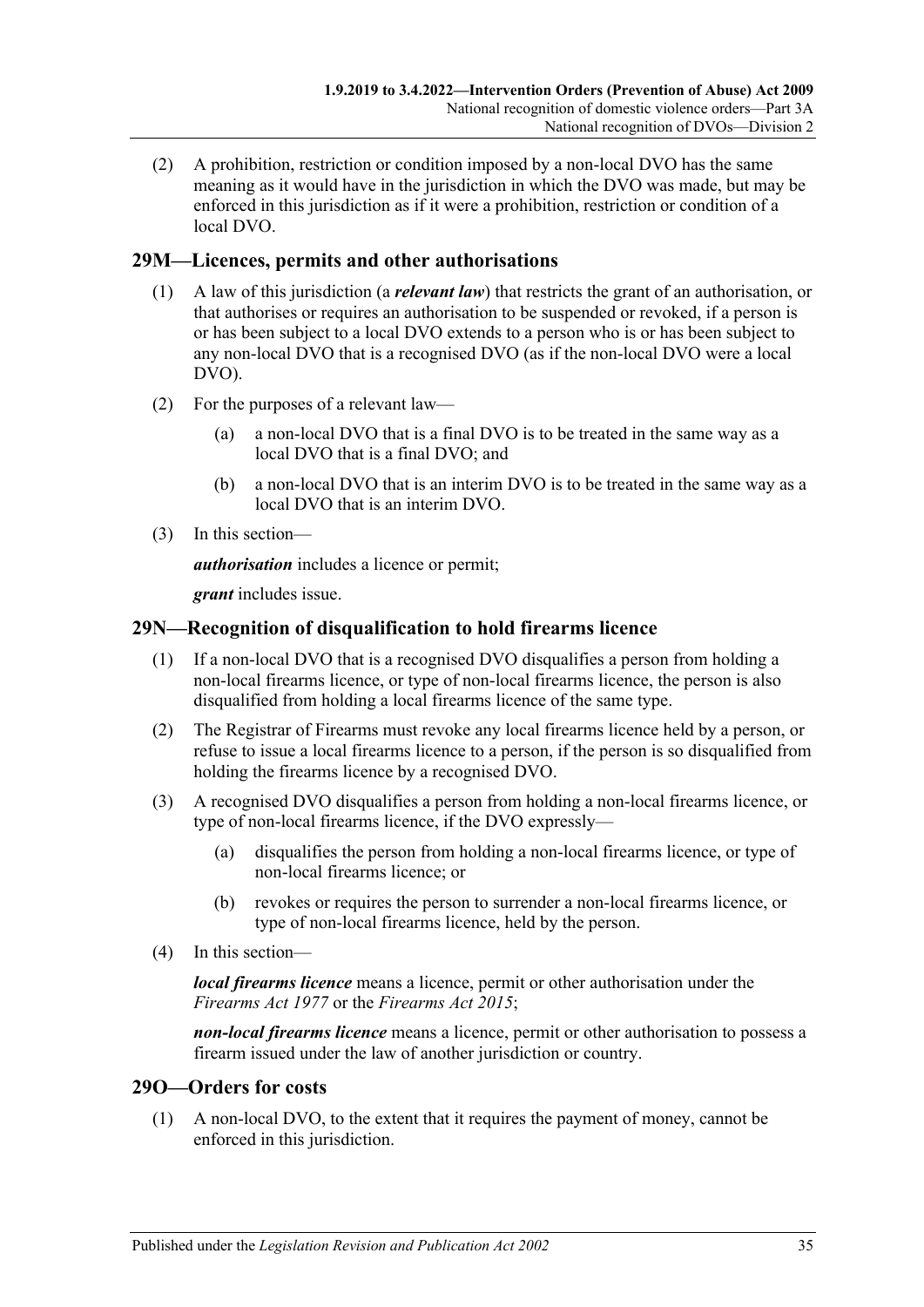- (2) The recognition of a DVO made in another jurisdiction does not confer power on a court or tribunal of this jurisdiction to award costs in respect of any proceedings relating to the DVO that occurred in another jurisdiction.
- (3) This section does not prevent the Court awarding costs in respect of any proceedings in this jurisdiction relating to the variation or revocation of a recognised DVO.

# <span id="page-35-0"></span>**Division 3—Variation and revocation of recognised non-local DVOs**

### <span id="page-35-1"></span>**29P—Power of Court to vary or revoke recognised non-local DVOs**

- (1) The Court may vary or revoke a recognised DVO that is a non-local DVO in accordance with this Division as if the DVO were a local DVO.
- (2) The Court cannot vary or revoke a non-local DVO if it is a kind of DVO that cannot be varied or revoked by a court in the jurisdiction in which the DVO was made.
- (3) A variation to or revocation of a recognised DVO that is done under this Division is not limited in its operation to this jurisdiction.
- (4) This Division does not apply to the variation or revocation of a foreign order that is registered as a registered foreign order in this jurisdiction.
- (5) To avoid doubt, if the Court varies a recognised DVO that was made in another jurisdiction, the other jurisdiction continues to be treated, for the purposes of this Part, as the jurisdiction in which the DVO was made.

## <span id="page-35-2"></span>**29Q—Application for variation or revocation of recognised non-local DVO**

- (1) An application for the variation or revocation of a recognised DVO that is a non-local DVO may be made to the Court as if it were an application for variation or revocation of a local DVO by a person who would be able to make the application if the DVO were a local DVO.
- (2) An application—
	- (a) is to be made in accordance with any requirements that would apply if the DVO were a local DVO; and
	- (b) may be dealt with (subject to this Division) as if the DVO were a local DVO.

# <span id="page-35-3"></span>**29R—Decision about hearing of application**

- (1) On an application for variation or revocation of a non-local DVO, the Court may decide to hear the application or decline to hear the application.
- (2) In making that decision, the Court may consider the following matters (to the extent relevant):
	- (a) the jurisdiction in which the defendant and the protected person or persons under the DVO generally reside or are employed;
	- (b) any difficulty the respondent to the proceedings may have in attending the proceedings;
	- (c) whether there is sufficient information available to the Court in relation to the DVO and the basis on which it was made;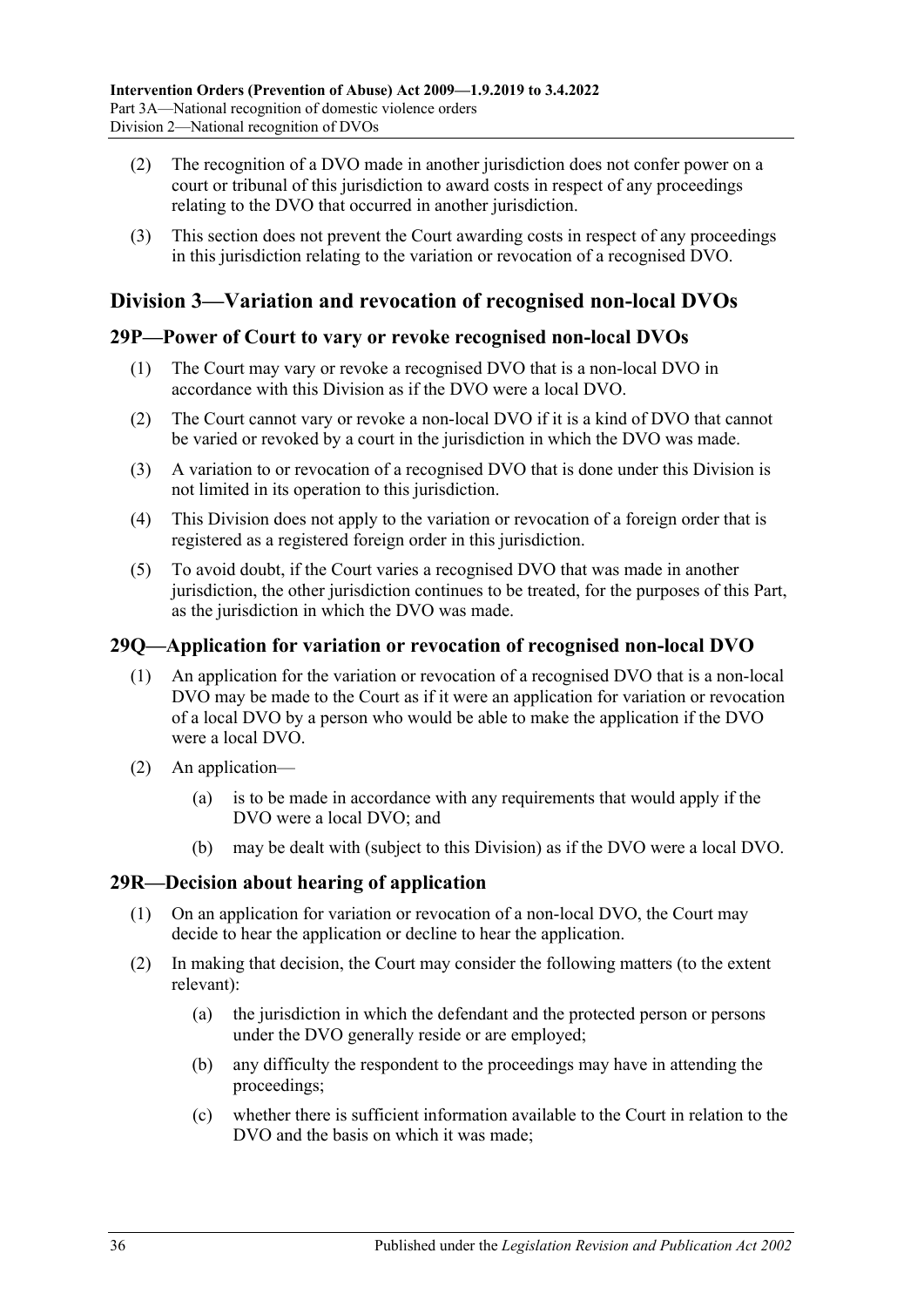- (d) whether any proceedings are being taken in respect of an alleged contravention of the DVO and the jurisdiction in which those proceedings are being taken;
- (e) the practicality of the applicant (if not the defendant under the DVO) applying for and obtaining a local DVO against the defendant with similar prohibitions or restrictions;
- (f) the impact of the application on children;
- (g) any other matter the Court considers relevant.
- (3) Without limiting the Court's power to decline to hear an application, the Court may decline to hear the application if the Court is satisfied that there has been no material change in the circumstances on which the making of the order was based and that the application is in the nature of an appeal against the order.
- (4) For the purpose of exercising its functions under this Division, the Court may have regard to any information that the Court considers relevant about the making or variation of a DVO that is provided by an issuing authority of any other jurisdiction.

**Note—**

[Division](#page-36-0) 4 enables the Court to obtain information about DVOs from other jurisdictions.

- (5) The Court must refuse to hear an application for variation or revocation made by the defendant during any period in which, under the law of the issuing jurisdiction for the DVO, the defendant is not entitled to apply for the variation or revocation of the DVO in the issuing jurisdiction.
- (6) In this section, the *respondent* to an application for variation or revocation of a DVO means—
	- (a) in the case of an application made by the defendant under the recognised DVO—the protected person or persons under the recognised DVO; and
	- (b) in any other case—the defendant under the recognised DVO.

# <span id="page-36-0"></span>**Division 4—Exchange of information**

### <span id="page-36-1"></span>**29S—Issuing authorities may obtain DVO information**

An issuing authority of this jurisdiction may obtain information about a DVO from an issuing authority of another jurisdiction, or from a local or interstate law enforcement agency, and use that information for the purpose of exercising its functions under this Part.

### <span id="page-36-2"></span>**29T—Issuing authorities must provide DVO information**

- (1) An issuing authority of this jurisdiction that makes, varies or revokes a DVO must provide to a court of another participating jurisdiction any information about the DVO that the court reasonably requests for the purpose of exercising its functions under a corresponding law.
- (2) An issuing authority of this jurisdiction that makes, varies or revokes a DVO must provide to a local or interstate law enforcement agency any information about the DVO that the law enforcement agency reasonably requests for the purpose of exercising its law enforcement functions.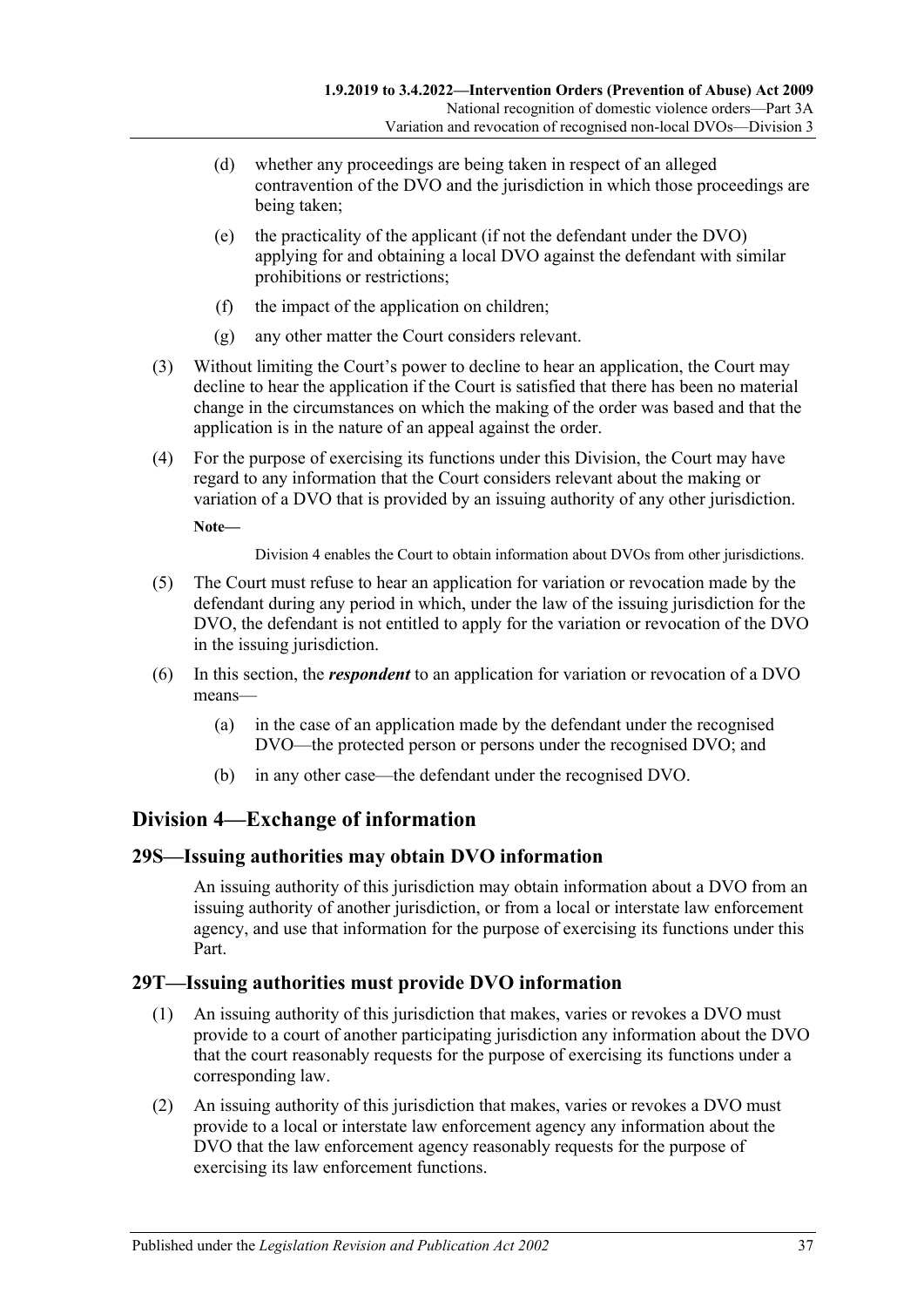#### <span id="page-37-0"></span>**29U—Law enforcement agencies may obtain DVO information**

A local law enforcement agency may obtain information about a DVO from an issuing authority of this or another jurisdiction, or from an interstate law enforcement agency, and use that information for the purpose of exercising its law enforcement functions.

#### <span id="page-37-1"></span>**29V—Information to be provided to law enforcement agencies**

A local law enforcement agency must provide to an interstate law enforcement agency any information it holds about a DVO that the interstate law enforcement agency reasonably requests for the purpose of exercising its law enforcement functions.

### <span id="page-37-2"></span>**Division 5—Miscellaneous**

#### <span id="page-37-3"></span>**29W—Certificate evidence—notification**

- (1) An authorised officer of this jurisdiction may issue a certificate in writing certifying any of the following matters:
	- (a) that the making of a local DVO has been properly notified under this Act;
	- (b) that a variation to a DVO that was done in this jurisdiction has been properly notified under this Act.
- (2) The certificate is admissible in evidence in any proceedings and is evidence of the matters certified.
- (3) A certificate in writing purporting to be signed by an authorised officer of another jurisdiction and certifying any of the following matters is admissible in evidence in any proceedings and is evidence of the matters certified:
	- (a) that the making of a DVO in that jurisdiction has been properly notified under the law of that jurisdiction;
	- (b) that a variation to a DVO that was done in that jurisdiction has been properly notified under the law of that jurisdiction.
- (4) In any document, the words "authorised officer" after a signature are evidence that the person whose signature it purports to be is in fact an authorised officer.
- (5) In this section—

*authorised officer* of another jurisdiction means a person (whether or not designated as an authorised officer) who is authorised under the law of another jurisdiction to issue a certificate certifying that the making or variation of a DVO has been properly notified under the law of that jurisdiction;

*authorised officer* of this jurisdiction means—

- (a) a registrar of the Court; or
- (b) a police officer of or above the rank of sergeant.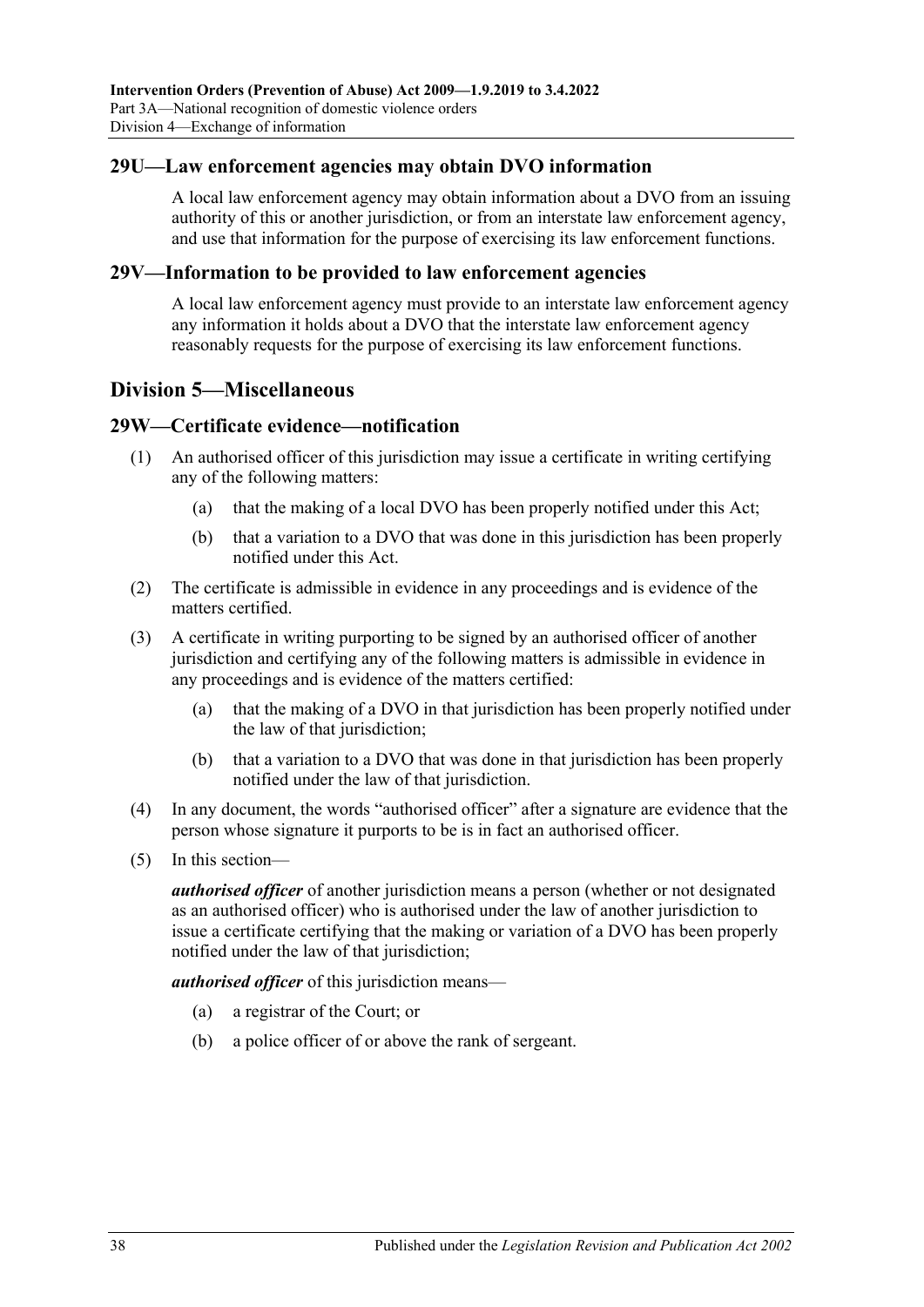# <span id="page-38-1"></span><span id="page-38-0"></span>**Division 6—Transitional provisions**

## **Subdivision 1—Preliminary**

### <span id="page-38-2"></span>**29X—Interpretation**

In this Division—

*commencement date* means the date on which this Part commences.

#### <span id="page-38-3"></span>**29Y—Enforcement of DVOs under other provisions**

- (1) Subject to [subsection](#page-38-7) (3), this Part does not affect the enforceability in this jurisdiction, otherwise than under this Part, of any local DVO made before the commencement date.
- (2) Subject to [subsection](#page-38-7) (3), this Part does not affect the enforceability in this jurisdiction, otherwise than under this Part, of any interstate DVO or foreign order registered in this jurisdiction, before the commencement date, under [Part 4.](#page-40-2)
- <span id="page-38-7"></span>(3) However, a DVO made in this jurisdiction before the commencement date can be superseded under [section](#page-31-2) 29G, on or after the commencement date, by a recognised DVO that is made later.

#### <span id="page-38-4"></span>**Subdivision 2—DVOs to which scheme applies**

#### <span id="page-38-5"></span>**29Z—DVOs made in this jurisdiction**

[Division](#page-30-1) 2 applies to any local DVO or foreign DVO that is made in this jurisdiction on or after the commencement date.

### <span id="page-38-6"></span>**29ZA—DVOs made in other jurisdictions**

- (1) [Division](#page-30-1) 2 applies to any DVOs made in another participating jurisdiction that are recognised DVOs in that jurisdiction under the corresponding law for that jurisdiction.
- <span id="page-38-8"></span>(2) To avoid doubt, [section](#page-30-3) 29D extends to the following DVOs:
	- (a) any interstate DVO that was made in another participating jurisdiction before the commencement date that is a recognised DVO in that jurisdiction;
	- (b) any foreign order that became a registered foreign order in another participating jurisdiction before the commencement date that is a recognised DVO in that jurisdiction.
- (3) [Sections 29E](#page-31-0) and [29F](#page-31-1) extend to any variation or revocation of a DVO referred to in [subsection](#page-38-8) (2), that was done in a participating jurisdiction before the commencement date, as if the DVO were a recognised DVO.
- (4) However, a non-local DVO, and any variation to a non-local DVO, does not become enforceable against the defendant in this jurisdiction, under this Part, until the commencement date (even if the making of the DVO, or variation, was properly notified before that date).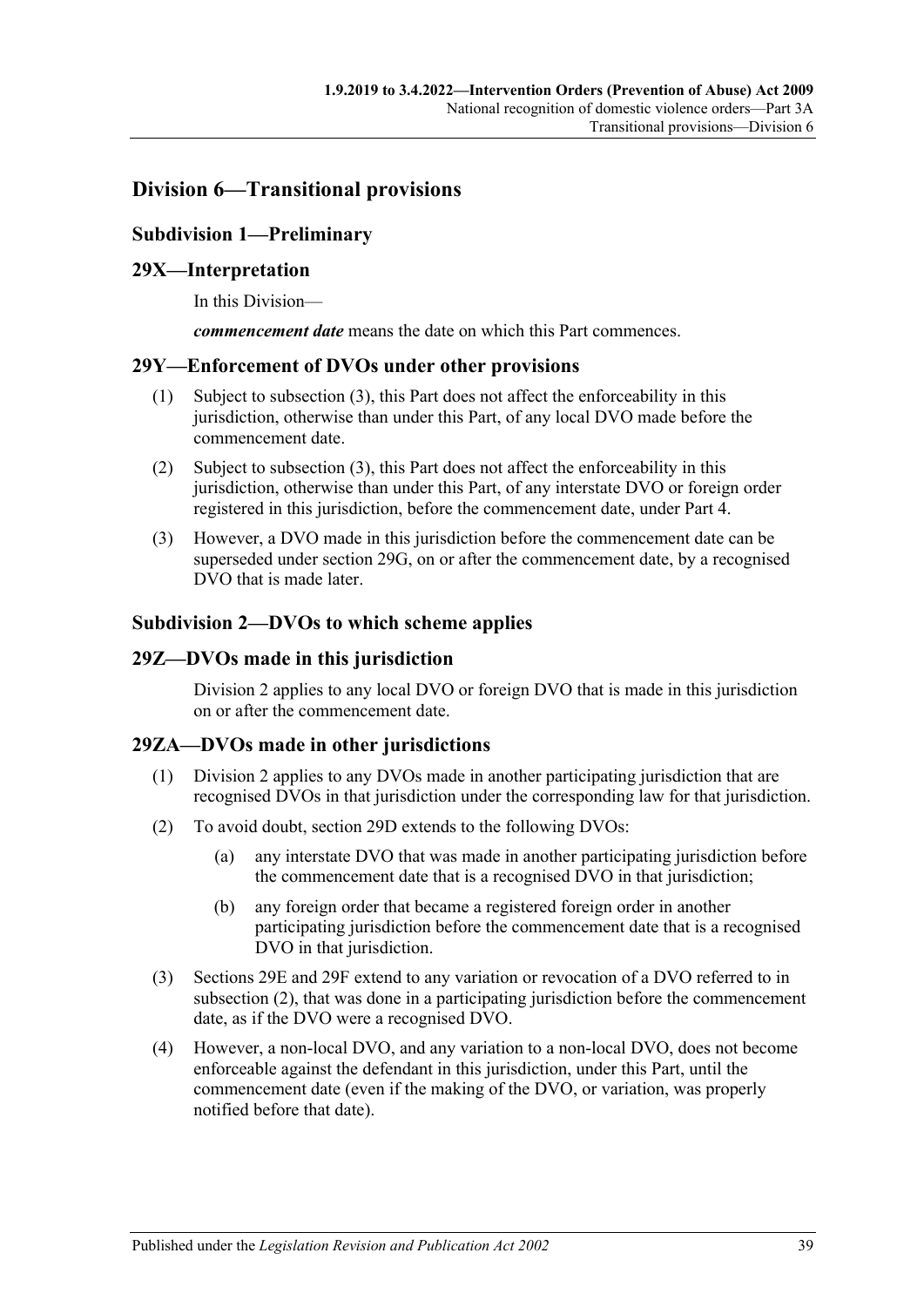## <span id="page-39-0"></span>**Subdivision 3—Extension of scheme to older DVOs**

## <span id="page-39-6"></span><span id="page-39-1"></span>**29ZB—DVOs declared to be recognised DVOs**

- (1) Each of the following DVOs is also taken to be a *recognised DVO*:
	- (a) a DVO that is declared by the Court to be a recognised DVO in this jurisdiction under [Subdivision](#page-39-3) 4;
	- (b) a DVO that is declared by a registrar of a court of another participating jurisdiction to be a recognised DVO in that jurisdiction under a corresponding law.
- (2) A recognised DVO referred to in [subsection](#page-39-6) (1) becomes enforceable against the defendant in this jurisdiction, under this Part, when the declaration is made (despite [section](#page-32-0) 29H).

## <span id="page-39-2"></span>**29ZC—DVOs declared to be recognised in other jurisdictions before commencement date**

- <span id="page-39-7"></span>(1) To avoid doubt, [section](#page-39-1) 29ZB extends to a DVO declared by a registrar of a court of another participating jurisdiction to be a recognised DVO before the commencement date.
- (2) [Sections 29E](#page-31-0) and [29F](#page-31-1) extend to any variation or revocation of a DVO referred to in [subsection](#page-39-7) (1), that was done in a participating jurisdiction before the commencement date, as if the DVO were a recognised DVO.
- (3) However, the DVO, and any variation to the DVO, does not become enforceable against the defendant in this jurisdiction, under this Part, until the commencement date.

### <span id="page-39-3"></span>**Subdivision 4—Power to declare DVO to be recognised**

### <span id="page-39-4"></span>**29ZCA—Interpretation**

In this Subdivision—

*Court* means—

- (a) the Magistrates Court of South Australia; or
- (b) the Youth Court of South Australia.

# <span id="page-39-5"></span>**29ZD—Power to declare DVO to be recognised**

- (1) The Court may, by order, declare any DVO made in any jurisdiction to be a recognised DVO in this jurisdiction.
- (2) A declaration may be made in relation to any DVO made in any jurisdiction that is in force in the issuing jurisdiction and is not a recognised DVO in this jurisdiction.
- (3) The jurisdiction in which the DVO was made does not have to be a participating jurisdiction.
- <span id="page-39-8"></span>(4) The Court must make a declaration under this section if an application for the declaration is made in accordance with this Subdivision, unless the Court decides to refuse to make the declaration in the interests of justice.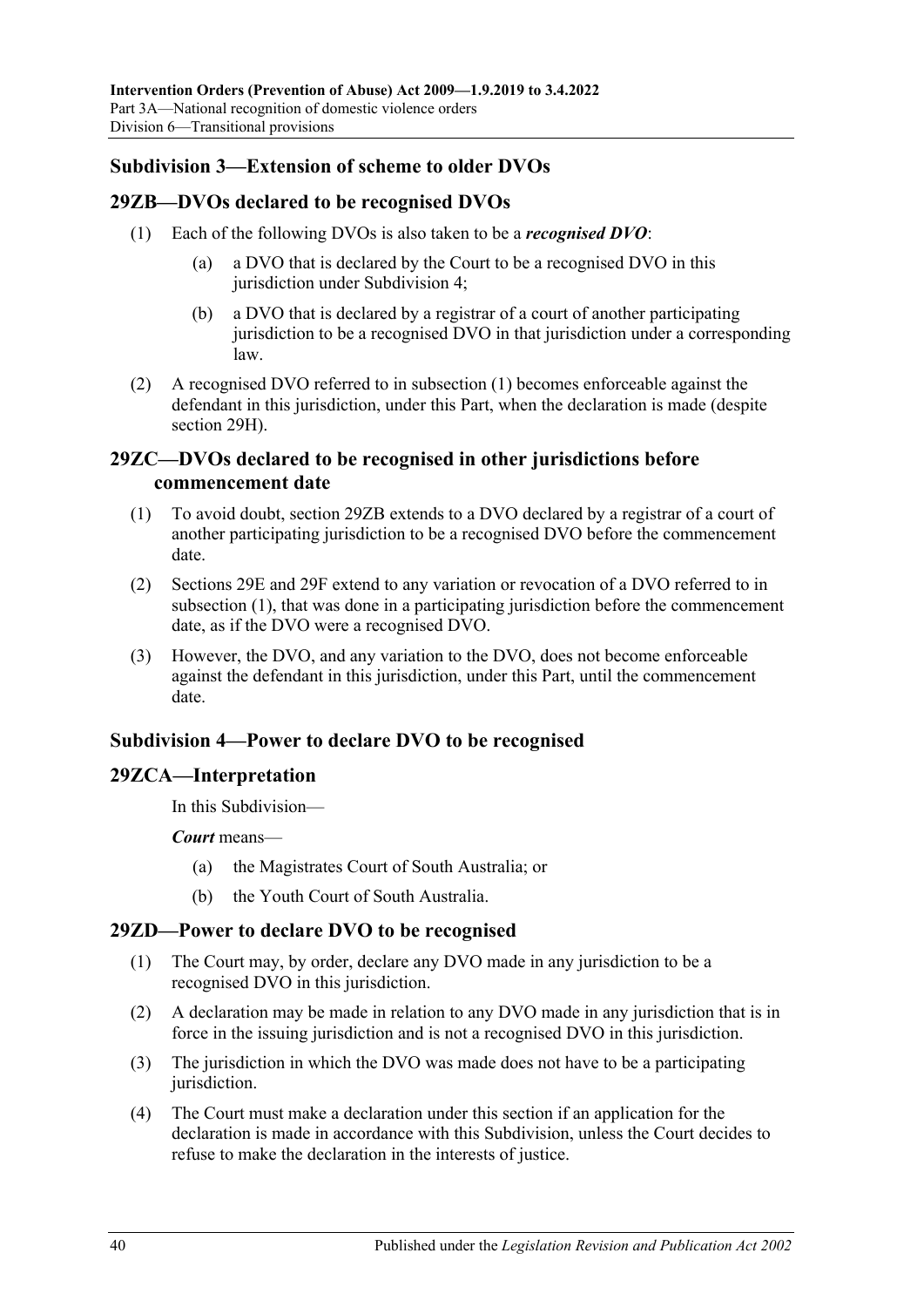(5) Without limiting [subsection](#page-39-8) (4), the Court may refuse to make the declaration if not satisfied that the defendant has been properly notified of the making of the DVO under the law of the jurisdiction in which the DVO was made.

**Note—**

Under [section](#page-39-1) 29ZB, the DVO becomes enforceable against the defendant when the declaration is made. Notice of the declaration is not to be served on the defendant unless the person making the application consents to service.

- (6) However, the Court cannot declare a general violence order to be a recognised DVO in this jurisdiction unless the order was made in this jurisdiction.
- (7) Notice of a declaration is not to be served on the defendant unless the person who makes the application consents to service.

**Note—**

Under [section](#page-29-0) 29B, a foreign order is taken to be made in any jurisdiction in which it is registered as a registered foreign order. Accordingly, this section extends to registered foreign orders.

### <span id="page-40-0"></span>**29ZE—Application for order**

- (1) An application for a declaration that a DVO is a recognised DVO in this jurisdiction may be made by any person who would be able to make an application for variation of the DVO if the DVO were a recognised DVO.
- (2) The application must be made in accordance with the rules of the Court.

**Note—**

It is only necessary to make an application in 1 participating jurisdiction. Under [section](#page-39-1) 29ZB, once a declaration is made in any participating jurisdiction, the DVO will be treated as a recognised DVO in all participating jurisdictions.

### <span id="page-40-1"></span>**29ZF—Declarations relating to general violence orders**

- (1) An application for a declaration that a general violence order is a recognised DVO may be made as if the order were a DVO.
- (2) Before making the declaration, the Court must decide whether the order addresses a domestic violence concern (and, accordingly, is a DVO).
- (3) The Court is not to make the declaration unless the Court decides that the order addresses a domestic violence concern.

# <span id="page-40-2"></span>**Part 4—Foreign intervention orders**

#### <span id="page-40-3"></span>**30—Registration of foreign intervention orders**

- (1) The Principal Registrar may, subject to the rules of the Court, register a foreign intervention order in the Court.
- (2) If it is proposed that a foreign intervention order be registered in the Court, the Court may, after allowing each person protected by the order a reasonable opportunity to be heard on the matter, require the Principal Registrar to serve the order on the defendant.
- (3) If a foreign intervention order is registered under this section, the order will be taken for all purposes to be a final intervention order issued under this Act.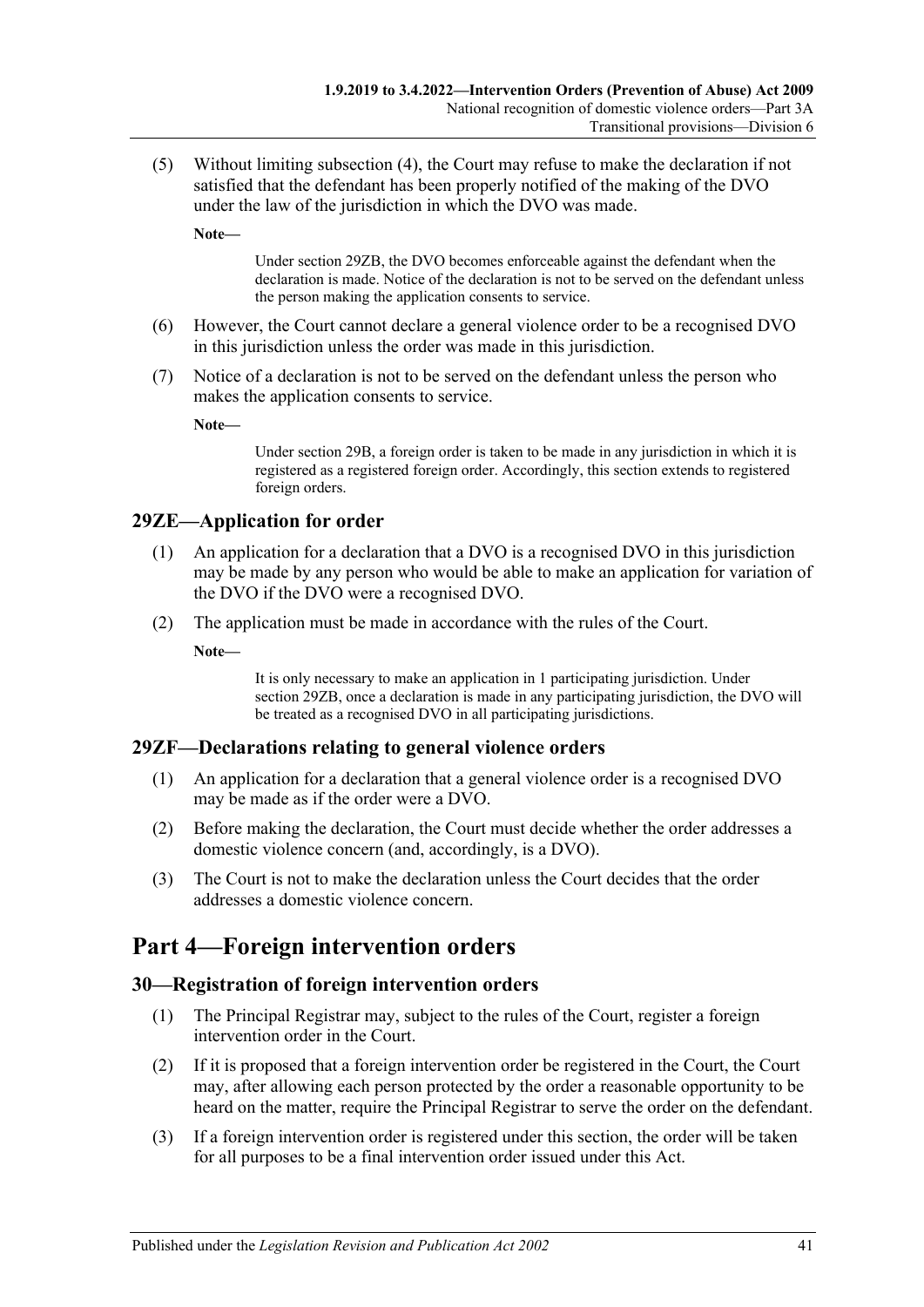- (4) A registered foreign intervention order required by the Court to be served on the defendant only comes into force against the defendant in this State when it is served on the defendant personally or in some other manner authorised by the Court.
- (5) A registered foreign intervention order not required by the Court to be served on the defendant comes into force against the defendant in this State on registration.
- (6) If a foreign intervention order is registered under this section, the Principal Registrar must notify the following persons in writing of the registration and the prescribed details of the registered order:
	- (a) the Commissioner of Police;
	- (b) each person protected by the order;
	- (c) each of the relevant public sector agencies.

# <span id="page-41-1"></span><span id="page-41-0"></span>**Part 5—Offences and enforcement**

## **Division 1—Offences**

#### <span id="page-41-5"></span><span id="page-41-2"></span>**31—Contravention of intervention order**

(1) A person who contravenes a term of an intervention order imposed under [section](#page-12-0) 13 is guilty of an offence.

Maximum penalty: \$1 250.

Expiation fee: \$160.

<span id="page-41-4"></span>(2) A person who contravenes any other term of an intervention order is guilty of an offence.

Maximum penalty: \$10 000 or imprisonment for 2 years.

- <span id="page-41-3"></span>(2aa) Despite any other provision of this section, if a person contravenes a term of an intervention order (other than a term of an intervention order imposed under [section](#page-12-0) 13) and either—
	- (a) the contravention constitutes a second or subsequent such contravention; or
	- (b) the act or omission alleged to constitute the contravention involved physical violence or a threat of physical violence,

the person is guilty of an offence against this subsection.

Maximum penalty: \$20 000 or imprisonment for 4 years.

(2ab) In determining whether a contravention of an intervention order is a second or subsequent such contravention for the purposes of [subsection](#page-41-3) (2aa), any previous offence against [subsection](#page-41-4) (2) or [\(2aa\)](#page-41-3) (whether committed before or after the commencement of this subsection) of which the defendant has been found guilty will be taken into account, but only if the previous offence was committed or alleged to have been committed within the period of 5 years immediately preceding the date on which the offence under consideration was allegedly committed.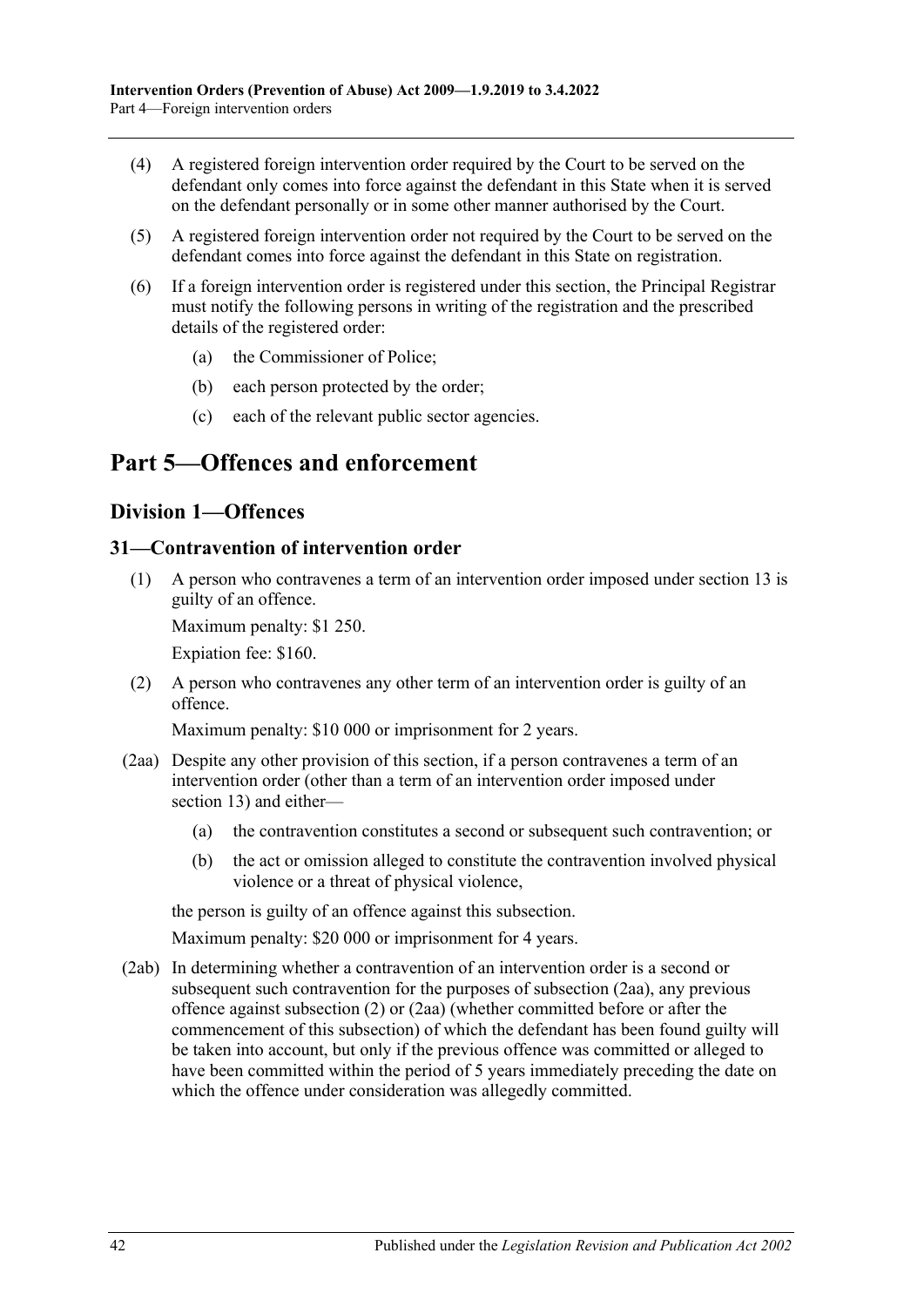- (2a) If a person is found guilty of an offence under [subsection](#page-41-5) (1), [\(2\)](#page-41-4) or [\(2aa\)](#page-41-3) where the act or omission alleged to constitute the offence involved physical violence or a threat of physical violence, the Court may, in addition to imposing a penalty for the offence—
	- (a) order the convicted person to make a payment of not more than the prescribed amount toward the cost of any intervention program the person is required to undertake in accordance with the intervention order; and
	- (b) make any other order that the Court thinks fit.
- (3) A person is not guilty of an offence of aiding, abetting, counselling or procuring the commission of an offence against this section if—
	- (a) the person is a person protected by the intervention order that has been contravened; and
	- (b) the conduct constituting contravention of the intervention order did not constitute contravention of the order in respect of another person protected by the order or of any other intervention order (of which the person was or ought reasonably to have been aware) in force against the defendant and protecting another person.
- (4) Section 11(7) of the *[Sentencing Act](http://www.legislation.sa.gov.au/index.aspx?action=legref&type=act&legtitle=Sentencing%20Act%202017) 2017* does not apply in relation to an offence against [subsection](#page-41-5) (1).

# <span id="page-42-0"></span>**32—Landlord not to allow access to excluded defendant**

 $If$ 

- (a) an intervention order prohibits the defendant from being on rented premises at which a protected person resides; and
- (b) the landlord of the premises has been notified of the prohibition,

the landlord is guilty of an offence if he or she provides the defendant with a key to the premises or otherwise assists or permits the defendant to gain access to the premises.

Maximum penalty: \$10 000.

# <span id="page-42-1"></span>**33—Publication of report about proceedings or orders**

A person must not publish by radio, television, newspaper or in any other way a report about proceedings under this Act, or an order issued or registered under this Act, if the report identifies, or contains information tending to identify—

- (a) any person involved in the proceedings (including a witness but not including a person involved in an official capacity or the defendant); or
- (b) any person protected by the order; or
- (c) a child of a person protected by the order or of the defendant,

without the consent of that person.

Maximum penalty:

- (a) in the case of a natural person—\$10 000;
- (b) in the case of a body corporate—\$120 000.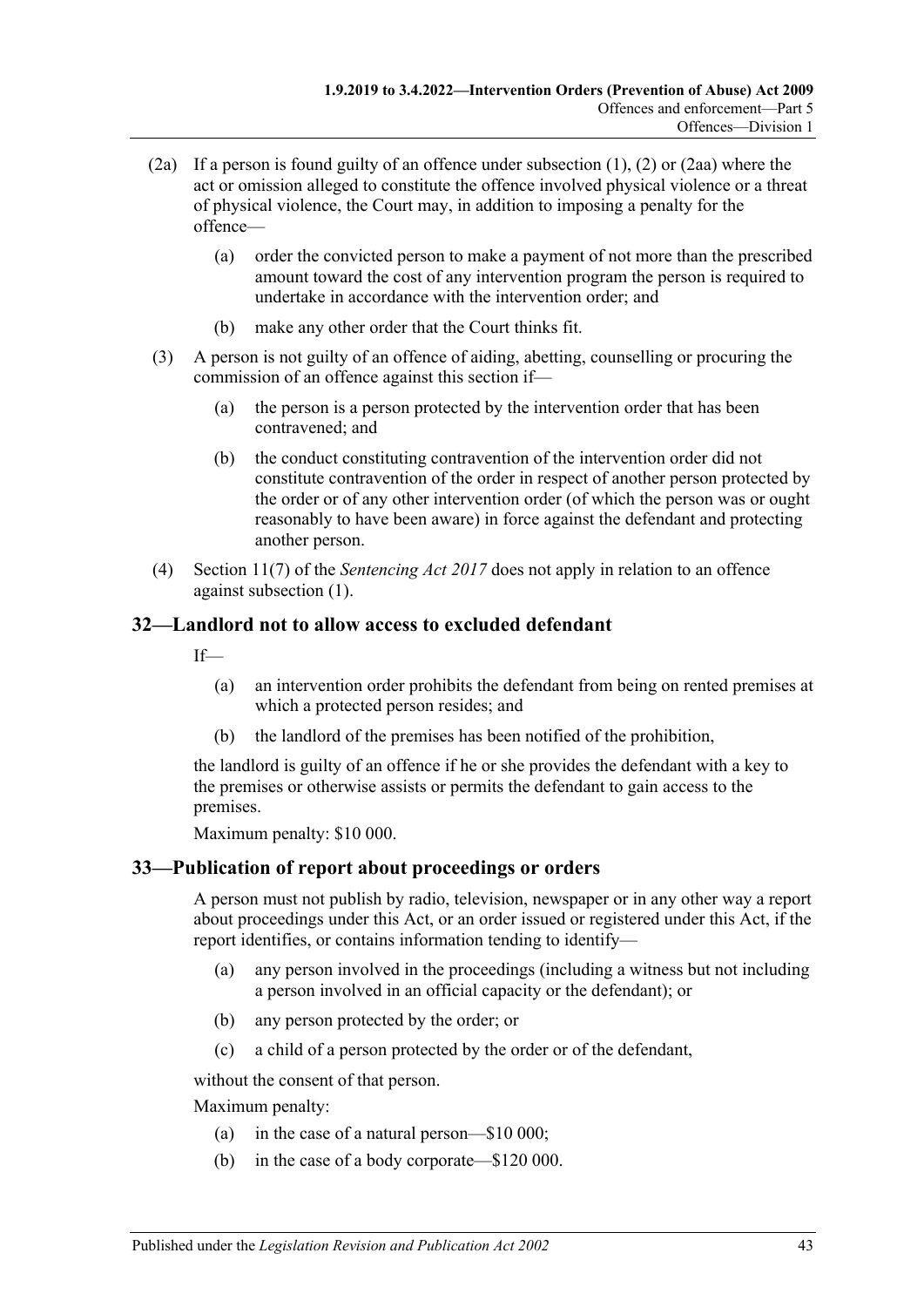# <span id="page-43-0"></span>**Division 2—Special police powers**

#### <span id="page-43-1"></span>**34—Powers facilitating service of intervention order**

- (1) If a police officer proposes to issue an interim intervention order against a person, the officer may—
	- (a) require the person to remain at a particular place for so long as may be necessary for the order to be prepared and served; and
	- (b) if the person refuses or fails to comply with the requirement or the officer has reasonable grounds to believe that the requirement will not be complied with—arrest and detain the person in custody (without warrant) for—
		- (i) so long as may be necessary for the order to be prepared and served; or
		- (ii) 2 hours or such longer period as is approved by the Court,

whichever is the lesser.

- (2) If a police officer proposes to apply to the Court for an intervention order against a person, the officer may—
	- (a) require the person to remain at a particular place for so long as may be necessary for the application to be determined and, if an interim intervention order is issued by the Court, for the order to be prepared and served; and
	- (b) if the person refuses or fails to comply with the requirement or the officer has reasonable grounds to believe that the requirement will not be complied with—arrest and detain the person in custody (without warrant) for—
		- (i) so long as may be necessary for the application to be determined and, if an interim intervention order is issued, for the order to be prepared and served; or
		- (ii) 2 hours or such longer period as is approved by the Court,

whichever is the lesser.

- <span id="page-43-2"></span>(3) If a police officer has reason to believe that a person is subject to an intervention order that has not been served on the person, the officer may—
	- (a) require the person to—
		- (i) remain at a particular place for so long as may be necessary for the order to be served; or
		- (ii) accompany the officer to the nearest police station for the order to be served; and
	- (b) if the person refuses or fails to comply with the requirement or the officer has reasonable grounds to believe that the requirement will not be complied with—arrest and detain the person in custody (without warrant) for—
		- (i) so long as may be necessary for the order to be served; or
		- (ii) 2 hours or such longer period as is approved by the Court,

whichever is the lesser.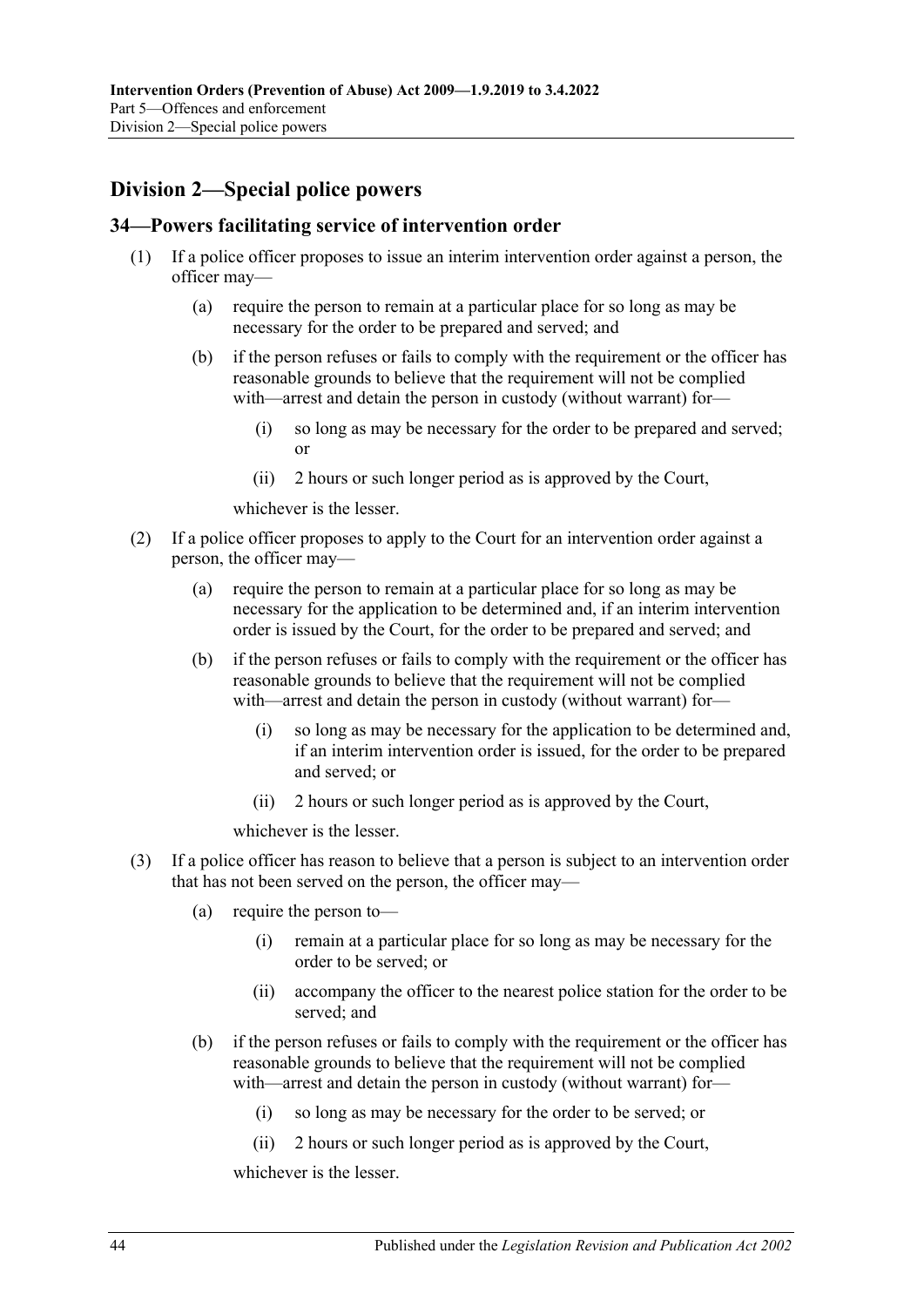- (3a) If a person accompanies a police officer to a police station in accordance with a requirement under [subsection](#page-43-2)  $(3)(a)(ii)$ , a police officer must ensure that the person is returned to the place at which the request was made, or taken to a place that is near to that place, unless to do so would be against the person's wishes or there is other good reason for not so doing.
- (4) The Court may, on application by a police officer, extend a period of detention under this section if satisfied that it is appropriate to do so in the circumstances, but not so that the aggregate period of detention of the person exceeds 8 hours.

# <span id="page-44-3"></span><span id="page-44-0"></span>**35—Powers following service of intervention order**

- (1) If a police officer believes on reasonable grounds that, in conjunction with serving an intervention order, it is necessary to arrest and detain the defendant in custody for a short period to prevent the immediate commission of abuse against a person protected by the order or to enable measures to be taken immediately for the protection of a person protected by the order, the police officer may arrest and detain the defendant in custody (without warrant) for—
	- (a) so long as may be necessary to prevent the immediate commission of abuse against a person protected by the order or to enable measures to be taken immediately for the protection of a person protected by the order; or
	- (b) 6 hours or such longer period as is approved by the Court,

whichever is the lesser.

(2) The Court may, on application by a police officer, extend a period of detention under [subsection](#page-44-3) (1) if satisfied that it is appropriate to do so in the circumstances, but not so that the aggregate period of detention of the person exceeds 24 hours.

# <span id="page-44-1"></span>**36—Power to arrest and detain for contravention of intervention order**

(1) If a police officer has reason to suspect that a person has contravened an intervention order, the officer may, without warrant, arrest and detain the person.

### <span id="page-44-2"></span>**37—Power to search for weapons and articles required to be surrendered by intervention order**

- (1) If an intervention order requires the defendant to surrender specified weapons or articles, a police officer may—
	- (a) search the defendant and anything in the defendant's possession for such a weapon or article; and
	- (b) enter any premises or vehicle where such a weapon or article is reasonably suspected to be and search for such a weapon or article,

and take possession of the weapon or article.

- (2) A police officer may use reasonable force in the exercise of powers under this section (including reasonable force to break into or open any part of, or anything in or on any premises or vehicle).
- (3) In the exercise of powers under this section a police officer may be assisted by such persons as he or she considers necessary in the circumstances.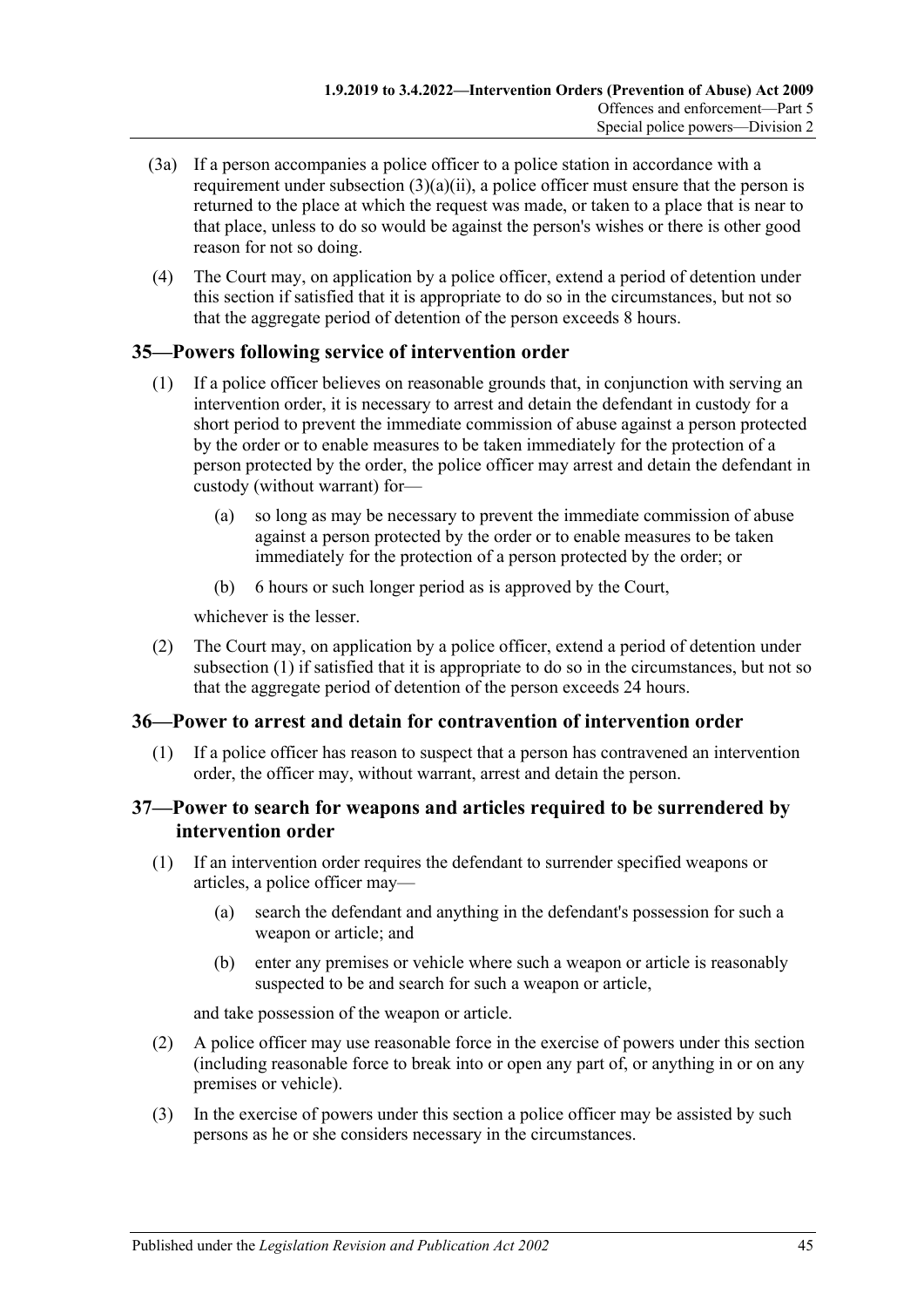# <span id="page-45-0"></span>**Division 3—Disclosure of information**

## <span id="page-45-1"></span>**38—Disclosure to police of information relevant to locating defendant**

A public sector agency that is bound by the State's Information Privacy Principles, or a person providing services to a public sector agency under a contract that provides that the person is bound by the State's Information Privacy Principles, must, on request, make available to a police officer information under the control of the agency or person that could reasonably be expected to assist in locating a defendant on whom an intervention order is to be served.

# <span id="page-45-2"></span>**Part 6—Miscellaneous**

### <span id="page-45-3"></span>**39—Delegation by intervention program manager**

- (1) An intervention program manager may, by instrument in writing, delegate a power or function under this Act to—
	- (a) a particular person; or
	- (b) the person for the time being performing particular duties or holding or acting in a particular position.
- (2) A power or function delegated under this section may, if the instrument of delegation so provides, be further delegated.
- (3) A delegation—
	- (a) may be absolute or conditional; and
	- (b) does not derogate from the power of the delegator to act personally in a matter; and
	- (c) is revocable at will.

### <span id="page-45-4"></span>**40—Dealing with items surrendered under intervention order**

- (1) Any firearm, ammunition or part of a firearm surrendered to the Registrar of Firearms as required by the terms of an intervention order is to be dealt with under the *[Firearms](http://www.legislation.sa.gov.au/index.aspx?action=legref&type=act&legtitle=Firearms%20Act%202015)  Act [2015](http://www.legislation.sa.gov.au/index.aspx?action=legref&type=act&legtitle=Firearms%20Act%202015)* as if it had been surrendered under that Act.
- (2) Any other weapons or articles surrendered as required by the terms of an intervention order must be dealt with or disposed of as directed by the Court.

# <span id="page-45-5"></span>**41—Evidentiary provision**

In proceedings for an offence against this Act, a certificate apparently signed by a case manager certifying that a specified defendant has contravened requirements regulating participation in an intervention program or an assessment by the intervention program manager constitutes proof of the matters so certified in the absence of proof to the contrary.

### <span id="page-45-7"></span><span id="page-45-6"></span>**42—Regulations**

(1) The Governor may make such regulations as are contemplated by, or necessary or expedient for the purposes of, this Act.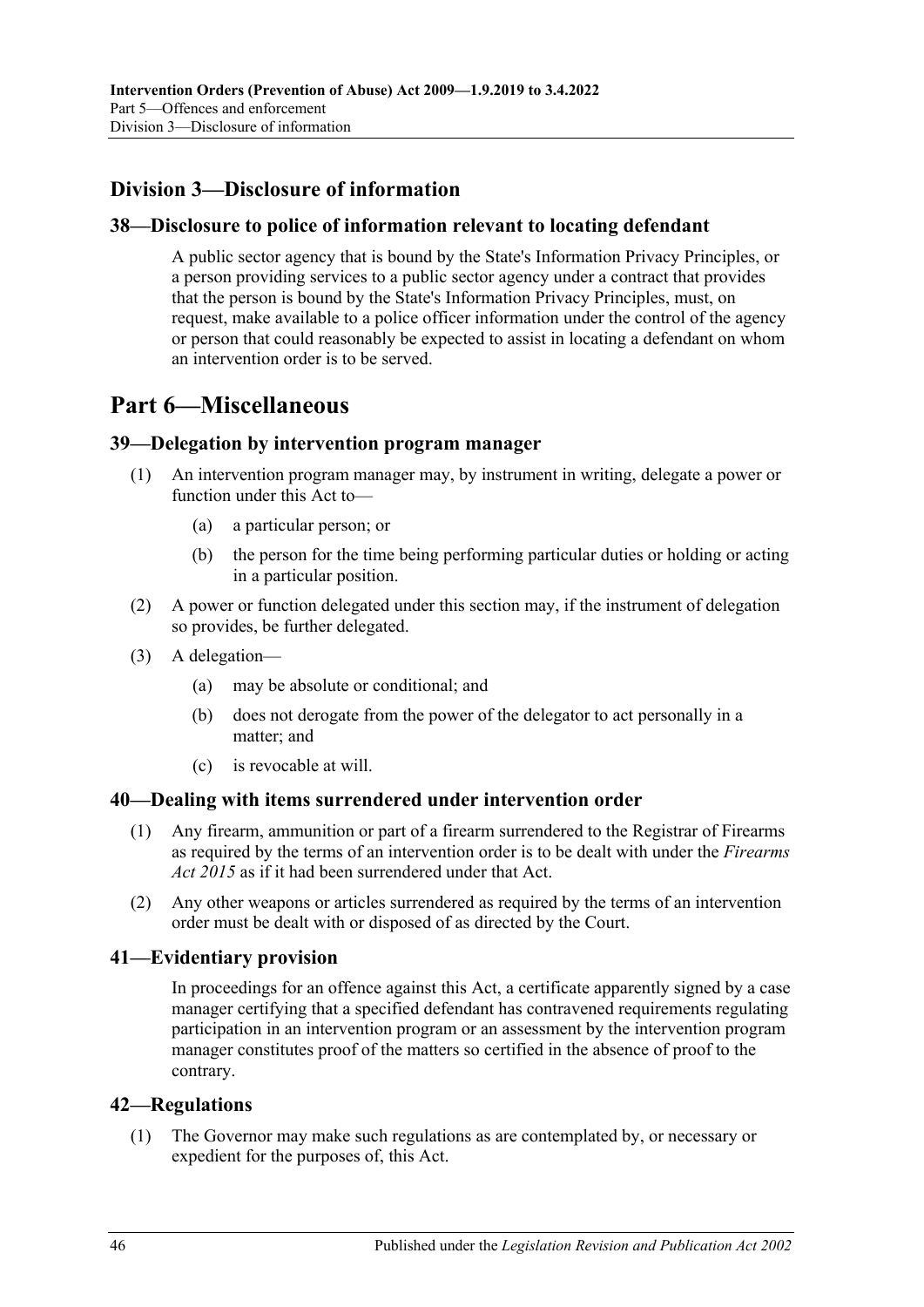- (2) Without limiting the generality of [subsection](#page-45-7) (1), the regulations may—
	- (a) prescribe forms for the purposes of this Act; and
	- (b) prescribe, or provide for the calculation of, costs, fees or charges for the purposes of this Act; and
	- (c) exempt any person or class of persons from the obligation to pay any costs, fees or charges so prescribed; and
	- (d) prescribe penalties, not exceeding \$5 000, for breach of, or non-compliance with, a regulation.
- (3) The regulations may—
	- (a) be of general or limited application; and
	- (b) make different provision according to the persons, things or circumstances to which they are expressed to apply; and
	- (c) provide that a specified provision of this Act does not apply, or applies with prescribed variations, to any person, circumstance or situation (or person, circumstance or situation of a prescribed class) specified by the regulations, subject to any condition to which the regulations are expressed to be subject; and
	- (d) provide that any matter or thing is to be determined, dispensed with, regulated or prohibited according to the discretion of the Court or the Minister or another person.

# <span id="page-46-0"></span>**Schedule 1—Transitional provisions Part 15—Transitional provisions**

#### <span id="page-46-1"></span>**37—Continuance of restraining orders**

- (1) A domestic violence restraining order in force under the *[Domestic Violence Act](http://www.legislation.sa.gov.au/index.aspx?action=legref&type=act&legtitle=Domestic%20Violence%20Act%201994) 1994* immediately before the commencement of this clause continues in force as if it were an intervention order issued under this Act by the Court.
- (2) A restraining order in force under section 99 of the *[Summary Procedure Act](http://www.legislation.sa.gov.au/index.aspx?action=legref&type=act&legtitle=Summary%20Procedure%20Act%201921) 1921* immediately before the commencement of this clause continues in force as if it were an intervention order issued under this Act by the Court.
- (3) A reference in this clause to a domestic violence restraining order, or a restraining order, in force at a particular time includes a reference to such an order that has been issued but not served on a defendant at that time.
- <span id="page-46-2"></span>(4) If an intervention order continued in force under this clause includes a term under which the order expires and an application is made to vary or revoke the order, the Court must, if the order is to continue in force, vary the order so as to remove the term and make the order ongoing.
- (5) For the avoidance of doubt, an intervention order continued in force under this clause that includes a term fixing a date for the expiry of the order will expire, or will be taken to have expired, on that date unless the Court has, before that date, varied the order under [subclause](#page-46-2) (4) so as to remove the term and make the order ongoing.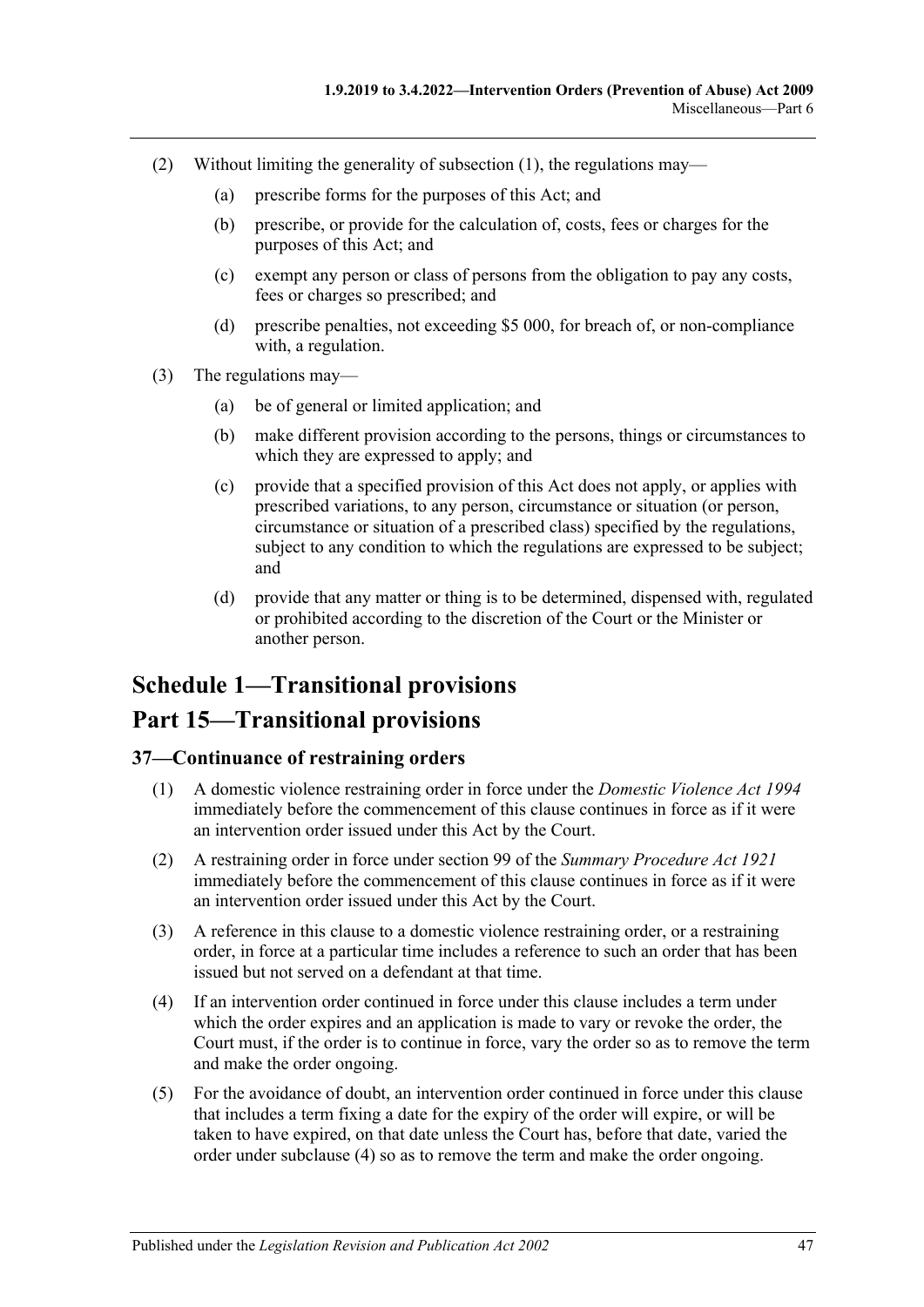### <span id="page-47-0"></span>**38—Continuance of registered foreign restraining orders**

- (1) A foreign domestic violence restraining order registered under the *[Domestic Violence](http://www.legislation.sa.gov.au/index.aspx?action=legref&type=act&legtitle=Domestic%20Violence%20Act%201994)  Act [1994](http://www.legislation.sa.gov.au/index.aspx?action=legref&type=act&legtitle=Domestic%20Violence%20Act%201994)* immediately before the commencement of this clause continues in force as if it were a foreign intervention order registered under this Act.
- (2) A foreign restraining order registered under the *[Summary Procedure Act](http://www.legislation.sa.gov.au/index.aspx?action=legref&type=act&legtitle=Summary%20Procedure%20Act%201921) 1921* immediately before the commencement of this clause and declared by the regulations to be an order to which this subclause applies continues in force as if it were a foreign intervention order registered under this Act.

## <span id="page-47-1"></span>**39—Validation of certain intervention orders in force before commencement of section 6 of** *Intervention Orders (Prevention of Abuse) (Miscellaneous) Amendment Act 2015*

An intervention order in force immediately before the commencement of section 6 of the *[Intervention Orders \(Prevention of Abuse\) \(Miscellaneous\) Amendment Act](http://www.legislation.sa.gov.au/index.aspx?action=legref&type=act&legtitle=Intervention%20Orders%20(Prevention%20of%20Abuse)%20(Miscellaneous)%20Amendment%20Act%202015) 2015* that includes a term that purports to—

- (a) prohibit the person the subject of the order from being within the vicinity of premises at which a protected person resides or works; or
- (b) prohibit the defendant from being within the vicinity of specified premises frequented by a protected person,

will be taken to be valid and always to have been valid.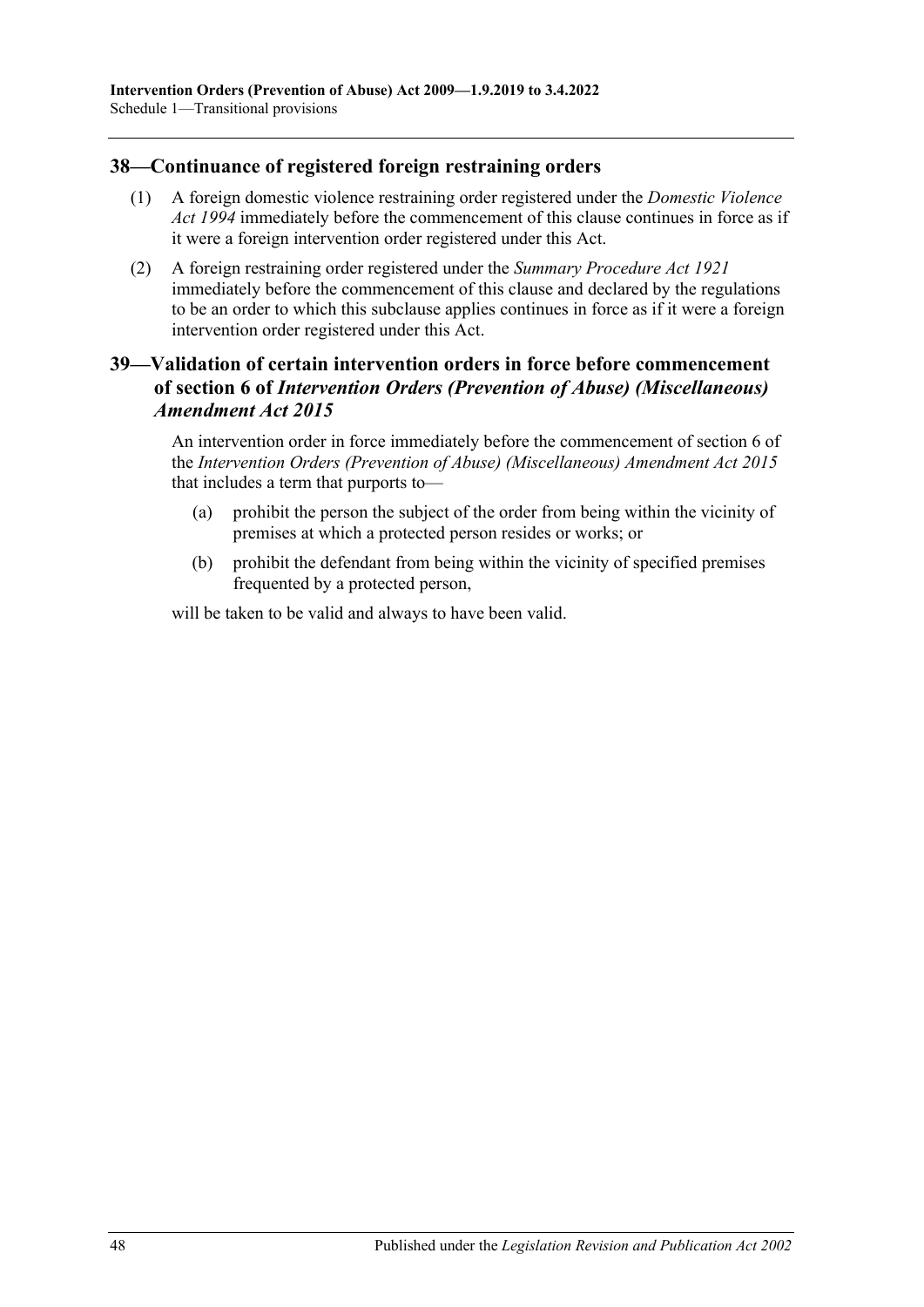# <span id="page-48-0"></span>**Legislative history**

# **Notes**

- Amendments of this version that are uncommenced are not incorporated into the text.
- Please note—References in the legislation to other legislation or instruments or to titles of bodies or offices are not automatically updated as part of the program for the revision and publication of legislation and therefore may be obsolete.
- Earlier versions of this Act (historical versions) are listed at the end of the legislative history.
- For further information relating to the Act and subordinate legislation made under the Act see the Index of South Australian Statutes or www.legislation.sa.gov.au.

# **Legislation repealed by principal Act**

The *Intervention Orders (Prevention of Abuse) Act 2009* repealed the following: *Domestic Violence Act 1994*

# **Legislation amended by principal Act**

The *Intervention Orders (Prevention of Abuse) Act 2009* amended the following:

*Bail Act 1985 Criminal Law Consolidation Act 1935 Criminal Law (Sentencing) Act 1988 Cross-border Justice Act 2009 District Court Act 1991 Evidence Act 1929 Firearms Act 1977 Magistrates Court Act 1991 Problem Gambling Family Protection Orders Act 2004 Summary Procedure Act 1921 Supreme Court Act 1935 Youth Court Act 1993*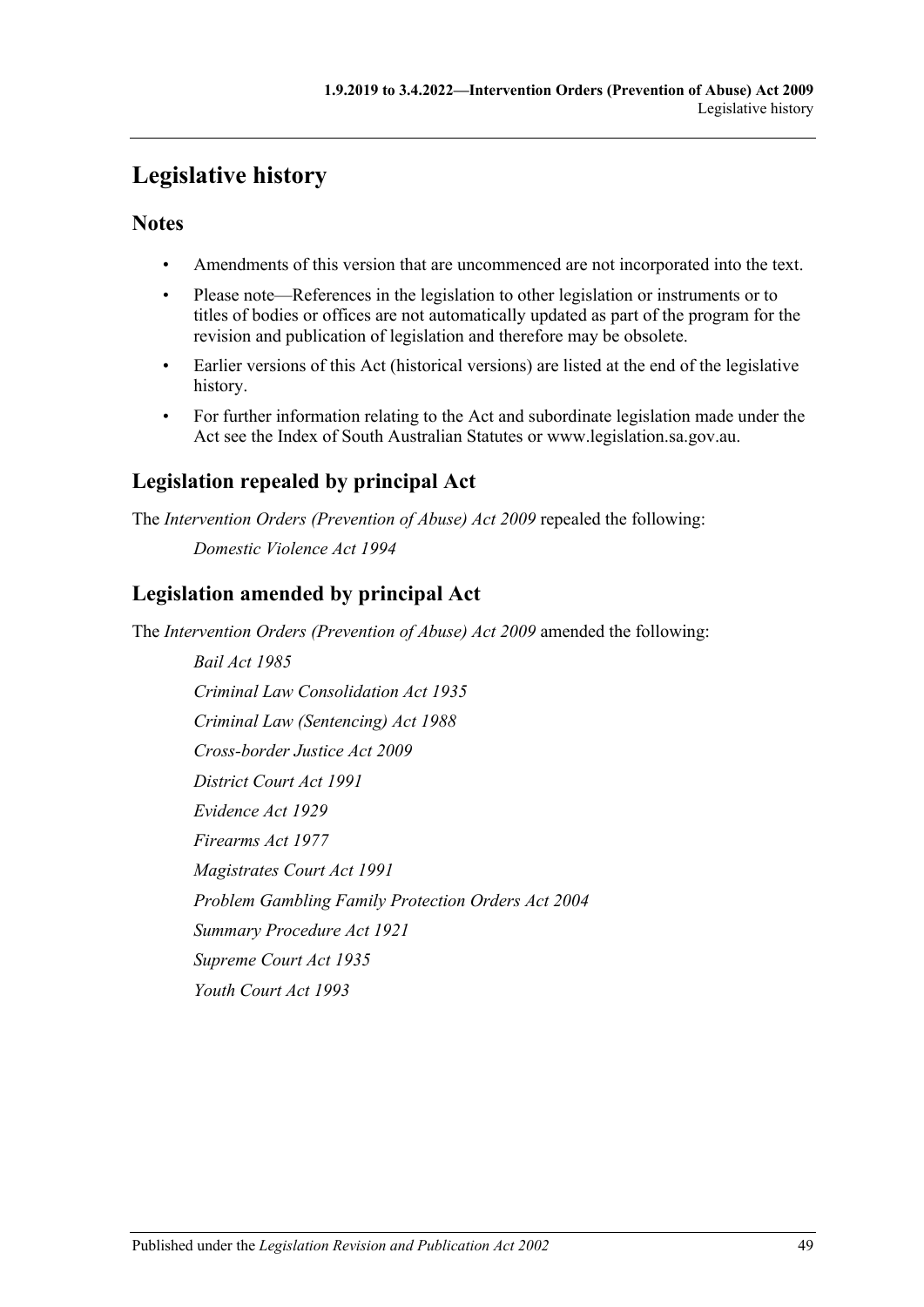# **Principal Act and amendments**

New entries appear in bold.

| Year    | No  | Title                                                                                                                    | Assent     | Commencement                                                                                                                                                                                                           |
|---------|-----|--------------------------------------------------------------------------------------------------------------------------|------------|------------------------------------------------------------------------------------------------------------------------------------------------------------------------------------------------------------------------|
| 2009    | 85  | Intervention Orders (Prevention of<br>Abuse) Act 2009                                                                    | 10.12.2009 | 9.12.2011 (Gazette 20.10.2011 p4269)<br>except Sch 1 (cll 20(2), 22, 23 (insofar<br>as it deletes s 99A of Summary<br>Procedure Act 1921), 24, 27(1), 28-30<br>& 33)—uncommenced—will not be<br>brought into operation |
| 2011    | 46  | <b>Education and Early Childhood</b><br>Services (Registration and<br>Standards) Act 2011                                | 8.12.2011  | Sch 3 (cl 20)-1.1.2012 (Gazette<br>15.12.2011 p4986)                                                                                                                                                                   |
| 2012    | 12  | Statutes Amendment (Serious and<br>Organised Crime) Act 2012                                                             | 10.5.2012  | Pt 9 (s 43)-17.6.2012 (Gazette<br>14.6.2012 p2756)                                                                                                                                                                     |
| 2013    | 65  | <b>Community Housing Providers</b><br>(National Law) (South Australia)<br>Act 2013                                       | 21.11.2013 | Sch 3 (cll 3 & 4)-1.4.2014 (Gazette<br>6.2.2014p547                                                                                                                                                                    |
| 2014    | 26  | Statutes Amendment (SACAT)<br>Act 2014                                                                                   | 11.12.2014 | Pt 9 (s 99)-29.3.2015 (Gazette<br>5.3.2015 p883)                                                                                                                                                                       |
| 2015    | -14 | Intervention Orders (Prevention of<br>Abuse) (Miscellaneous) Amendment<br>Act 2015                                       | 9.7.2015   | Pt 2 (ss 4-22)-1.12.2015 (Gazette<br>19.11.2015 p4975)                                                                                                                                                                 |
| 2015    | 46  | Firearms Act 2015                                                                                                        | 17.12.2015 | Sch 1 (cll 15 & 16)-1.7.2017 (Gazette<br>27.6.2017 p2619)                                                                                                                                                              |
| 2016    | 28  | <b>Statutes Amendment</b><br>(Attorney-General's Portfolio)<br>Act 2016                                                  | 16.6.2016  | Pt 9 (ss $22-24$ )-16.6.2016: s 2(1)                                                                                                                                                                                   |
| 2017 8  |     | Intervention Orders (Prevention of<br>Abuse) (Recognition of National<br>Domestic Violence Orders)<br>Amendment Act 2017 | 15.3.2017  | 25.11.2017 (Gazette 21.11.2017 p4653)                                                                                                                                                                                  |
| 2017 53 |     | <b>Statutes Amendment (Sentencing)</b><br>Act 2017                                                                       | 28.11.2017 | Pt 13 (s 22)-30.4.2018 (Gazette<br>6.2.2018 p612)                                                                                                                                                                      |
| 2017    | 64  | Children's Protection Law Reform<br>(Transitional Arrangements and<br>Related Amendments) Act 2017                       | 12.12.2017 | Pt 15 (ss 116 to 121)-22.10.2018<br>(Gazette 19.12.2017 p5119)                                                                                                                                                         |
| 2018 1  |     | Disability Inclusion Act 2018                                                                                            | 14.6.2018  | Sch 1 (cl 4)-1.7.2018 (Gazette<br>28.6.2018 p2618)                                                                                                                                                                     |
| 2018    | 35  | <b>Statutes Amendment and Repeal</b><br>(Budget Measures) Act 2018                                                       | 22.11.2018 | Pt 7 (ss 107 to 109)-1.12.2018<br>(Gazette 29.11.2018 p4058)                                                                                                                                                           |
| 2018    | 38  | <b>Statutes Amendment (Domestic</b><br>Violence) Act 2018                                                                | 6.12.2018  | Pt 5 (ss 9, 10, 13 to 15)-31.1.2019<br>(Gazette 24.1.2019 p272); ss 11<br>& 12-1.9.2019 (Gazette 18.7.2019<br>p2744)                                                                                                   |
| 2021    | 7   | Termination of Pregnancy Act 2021                                                                                        | 11.3.2021  | Sch 1 (cl 5)—uncommenced                                                                                                                                                                                               |
| 2021    | 37  | Statutes Amendment (Intervention<br>Orders and Penalties) Act 2021                                                       | 30.9.2021  | Pt 2 (s 4)-4.4.2022 (Gazette 27.1.2022<br>p115)                                                                                                                                                                        |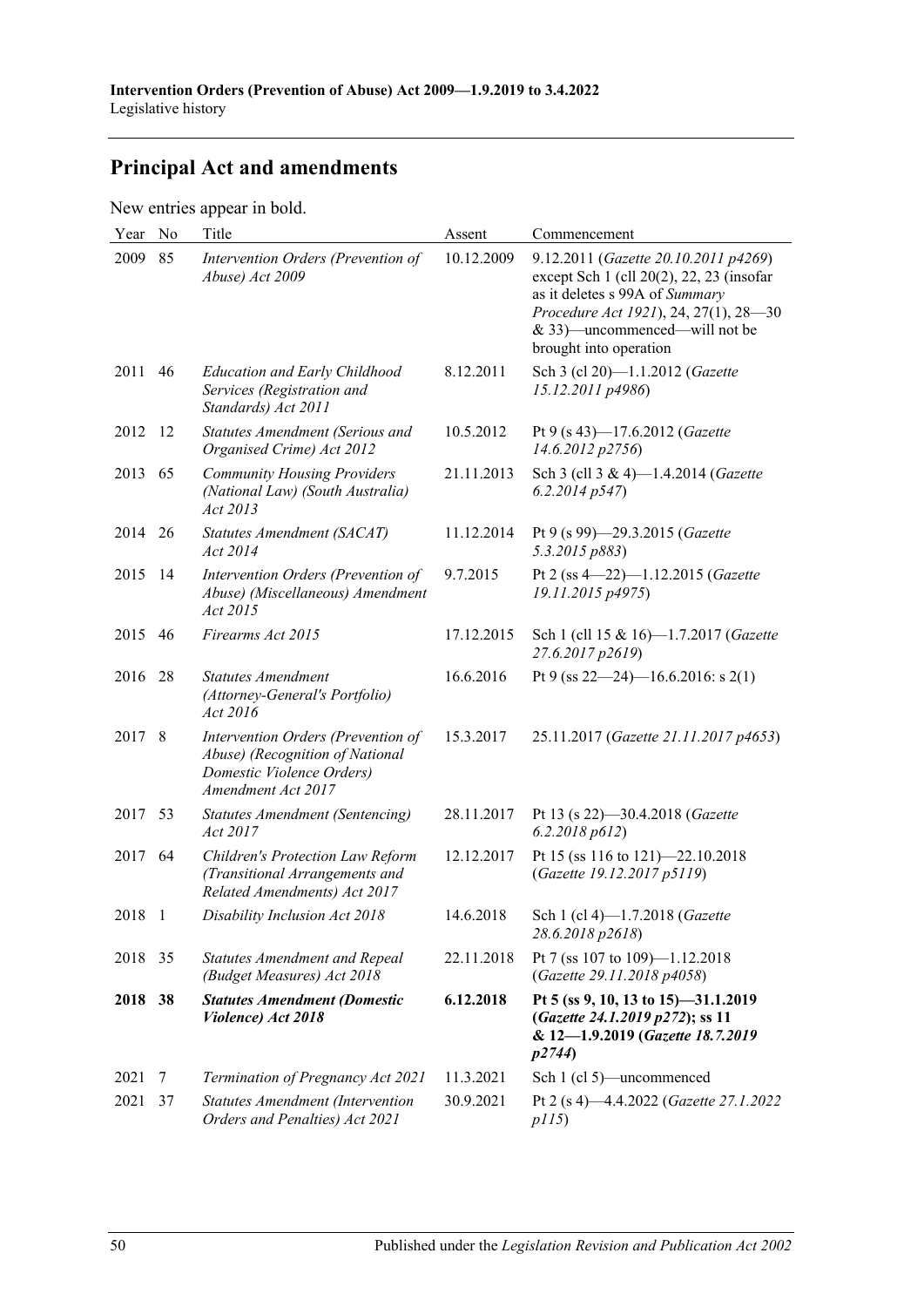# **Provisions amended**

New entries appear in bold.

Entries that relate to provisions that have been deleted appear in italics.

| Provision                             | How varied                                                                | Commencement |  |
|---------------------------------------|---------------------------------------------------------------------------|--------------|--|
| Long title                            | amended under Legislation Revision and<br>Publication Act 2002            | 1.1.2012     |  |
| Pt1                                   |                                                                           |              |  |
| s <sub>2</sub>                        | omitted under Legislation Revision and<br>Publication Act 2002            | 1.1.2012     |  |
| s <sub>3</sub>                        |                                                                           |              |  |
| s(1)                                  |                                                                           |              |  |
| ammunition                            | inserted by $14/2015$ s $4(1)$                                            | 1.12.2015    |  |
|                                       | amended by 46/2015 Sch 1 cl 15(1)                                         | 1.7.2017     |  |
| associated order                      | amended by $14/2015$ s $4(2)$                                             | 1.12.2015    |  |
| Children's<br>Protection Act<br>order | deleted by 64/2017 s 116                                                  | 22.10.2018   |  |
| cognitive<br>impairment               | inserted by 28/2016 s 22                                                  | 16.6.2016    |  |
| Commissioner                          | inserted by 35/2018 s 107                                                 | 1.12.2018    |  |
| domestic violence<br>concern          | inserted by 8/2017 s 4                                                    | 25.11.2017   |  |
| final intervention<br>order           | inserted by $14/2015$ s $4(3)$                                            | 1.12.2015    |  |
| firearm                               | inserted by $14/2015$ s $4(3)$                                            | 1.12.2015    |  |
|                                       | amended by 46/2015 Sch 1 cl 15(2)                                         | 1.7.2017     |  |
| interim<br>intervention order         | inserted by $14/2015$ s $4(4)$                                            | 1.12.2015    |  |
| intervention order                    | substituted by $14/2015$ s $4(4)$                                         | 1.12.2015    |  |
| issuing authority                     | substituted by $14/2015$ s $4(5)$                                         | 1.12.2015    |  |
| registered housing<br>co-operative    | deleted by 65/2013 Sch 3 cl 3                                             | 1.4.2014     |  |
| relevant public<br>sector agency      | amended by 46/2011 Sch 3 cl 20                                            | 1.1.2012     |  |
|                                       | amended by $14/2015$ s $4(6)$                                             | 1.12.2015    |  |
|                                       | amended by 1/2018 Sch 1 cl 4                                              | 1.7.2018     |  |
|                                       | (e) omitted under Legislation Revision and<br><b>Publication Act 2002</b> | 1.7.2018     |  |
| State child<br>protection order       | inserted by 64/2017 s 116                                                 | 22.10.2018   |  |
| Pt 2                                  |                                                                           |              |  |
| s <sub>5</sub>                        | amended by 14/2015 s 5                                                    | 1.12.2015    |  |
| Pt <sub>3</sub>                       |                                                                           |              |  |
| s <sub>8</sub>                        |                                                                           |              |  |
| s(4)                                  | amended by 38/2018 s 9                                                    | 31.1.2019    |  |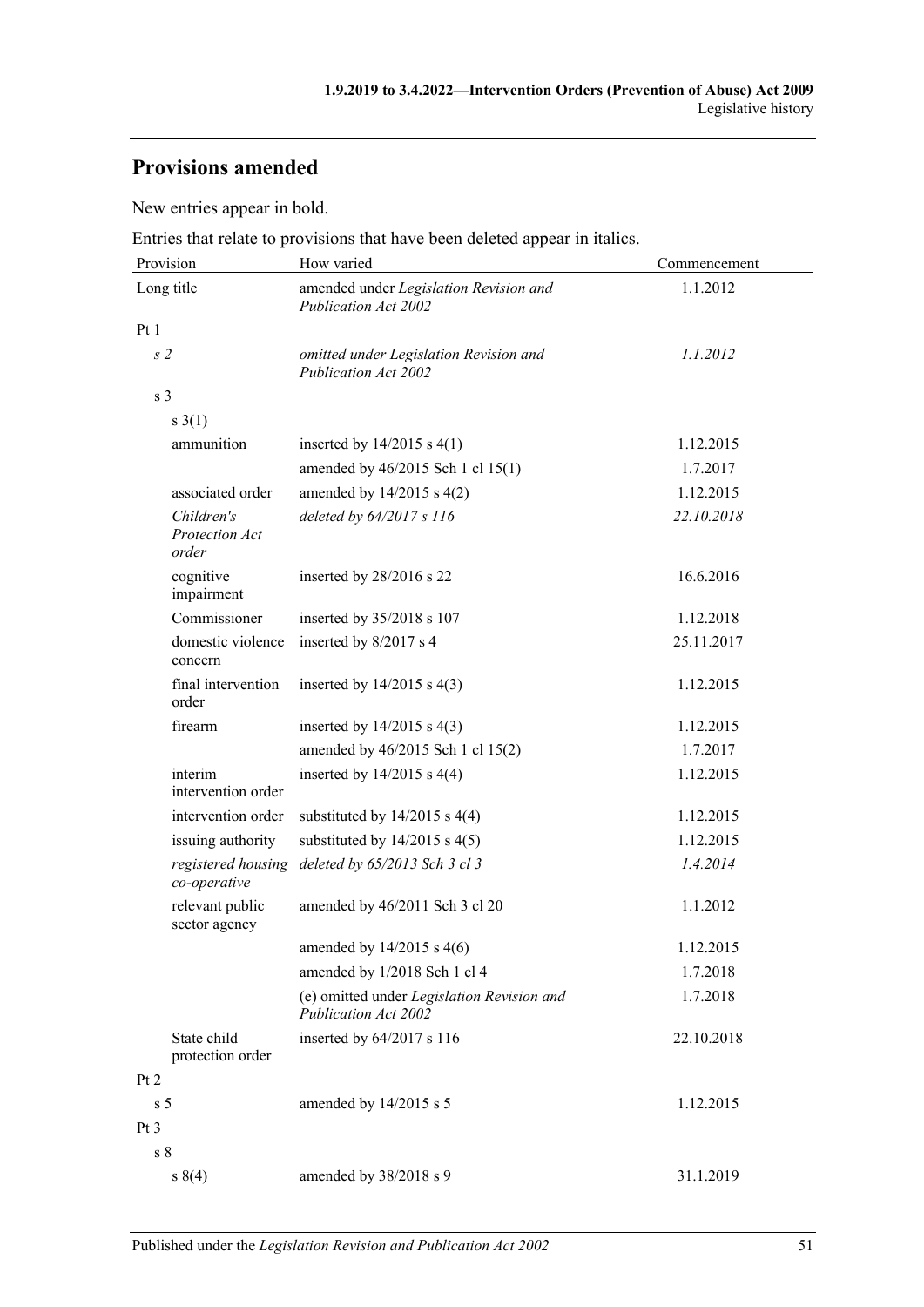#### **Intervention Orders (Prevention of Abuse) Act 2009—1.9.2019 to 3.4.2022** Legislative history

| s 9             | amended by 12/2012 s 43            | 17.6.2012  |
|-----------------|------------------------------------|------------|
| s 10            |                                    |            |
| s 10(2)         | amended by 64/2017 s 117(1), (2)   | 22.10.2018 |
| s 12            |                                    |            |
| s 12(1)         | amended by 14/2015 s 6(1), (2)     | 1.12.2015  |
| s 12(6)         | amended by 14/2015 s 6(3)          | 1.12.2015  |
| s 13            |                                    |            |
| s 13(3)         | amended by 14/2015 s 7(1)          | 1.12.2015  |
| s 13(4)         | inserted by $14/2015$ s $7(2)$     | 1.12.2015  |
| s <sub>14</sub> |                                    |            |
| s 14(1)         | amended by 14/2015 s 8(1), (2)     | 1.12.2015  |
| s 14(2)         | amended by 14/2015 s 8(3)          | 1.12.2015  |
| s 15            |                                    |            |
| s 15(1)         | amended by 14/2015 s 9(1)          | 1.12.2015  |
| s 15(3)         | amended by 14/2015 s 9(2)          | 1.12.2015  |
| s 15A           | inserted by 8/2017 s 5             | 25.11.2017 |
| s 16            |                                    |            |
| s 16(2)         | substituted by 64/2017 s 118       | 22.10.2018 |
| s 18            |                                    |            |
| s 18(6)         | substituted by $14/2015$ s $10(1)$ | 1.12.2015  |
| s 18(7a)        | inserted by $14/2015$ s $10(2)$    | 1.12.2015  |
| s 18(9)         | amended by 14/2015 s 10(3)         | 1.12.2015  |
| s 19            |                                    |            |
| s 19(2)         | substituted by 14/2015 s 11        | 1.12.2015  |
| s 20            |                                    |            |
| $s \ 20(1)$     | amended by 64/2017 s 119(1)        | 22.10.2018 |
| $s \ 20(3)$     | amended by 64/2017 s 119(2)        | 22.10.2018 |
| s 21            |                                    |            |
| s 21 $(4a)$     | inserted by $14/2015$ s $12(1)$    | 1.12.2015  |
| $s \, 21(8)$    | amended by $8/2017$ s $6(1)$       | 25.11.2017 |
| $s \ 21(8a)$    | inserted by $8/2017$ s $6(2)$      | 25.11.2017 |
| s 21(9)         | amended by 14/2015 s 12(2)         | 1.12.2015  |
|                 | amended by 38/2018 s 10            | 31.1.2019  |
| $s\ 21(10)$     | substituted by $14/2015$ s $12(3)$ | 1.12.2015  |
| $s \, 21(11)$   | amended by 14/2015 s 12(4)         | 1.12.2015  |
| s 23            |                                    |            |
| s 23(1)         | substituted by $14/2015$ s $13(1)$ | 1.12.2015  |
| $s$ 23(1a)      | inserted by 14/2015 s 13(1)        | 1.12.2015  |
|                 | amended by 64/2017 s 120           | 22.10.2018 |
| s 23(2)         | amended by 14/2015 s 13(2), (3)    | 1.12.2015  |
| $s\,23(3)$      | amended by 14/2015 s 13(4), (5)    | 1.12.2015  |
| s 23(4)         | amended by 14/2015 s 13(6)         | 1.12.2015  |
| s 23(5)         | amended by 14/2015 s 13(7)         | 1.12.2015  |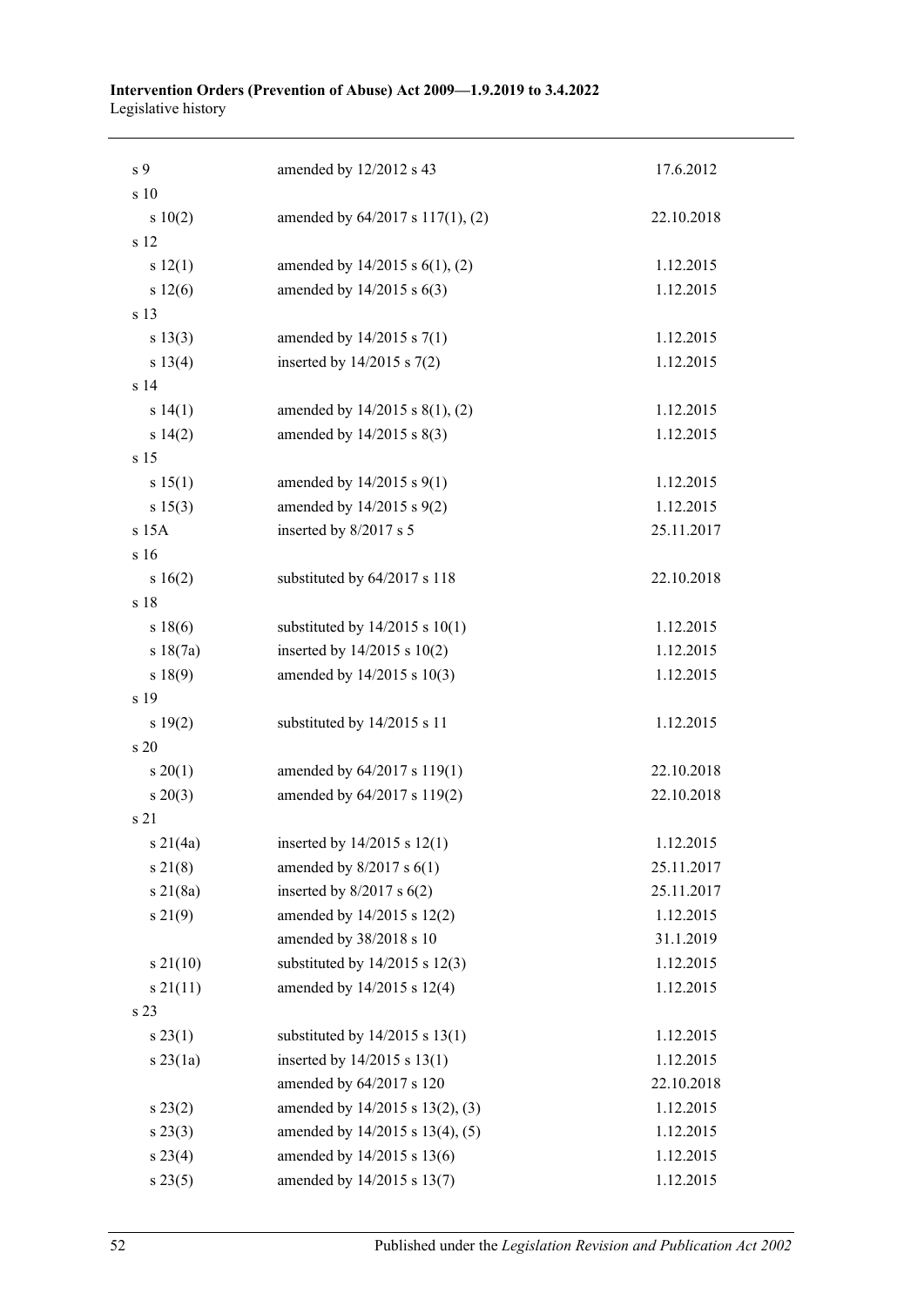|                          | amended by $8/2017$ s $7(1)$       | 25.11.2017 |
|--------------------------|------------------------------------|------------|
| $s \, 23(5a)$            | inserted by $8/2017$ s $7(2)$      | 25.11.2017 |
| s 23(7)                  | substituted by $14/2015$ s $13(8)$ | 1.12.2015  |
| $s\,23(8)$               | amended by 14/2015 s 13(9)         | 1.12.2015  |
| s <sub>24</sub>          |                                    |            |
| s 24(1)                  | amended by 14/2015 s 14(1)         | 1.12.2015  |
|                          | amended by 35/2018 s 108           | 1.12.2018  |
| $s\,24(2)$               | amended by $8/2017$ s $8(1)$       | 25.11.2017 |
| $s\,24(2a)$              | inserted by $8/2017$ s $8(2)$      | 25.11.2017 |
| s 24(5)                  | substituted by $14/2015$ s $14(2)$ | 1.12.2015  |
|                          | amended by 35/2018 s 108           | 1.12.2018  |
| s <sub>25</sub>          |                                    |            |
| s 25(1)                  | amended by 14/2015 s 15            | 1.12.2015  |
| s 25(2)                  | amended by 65/2013 Sch 3 cl 4      | 1.4.2014   |
| s 25(5)                  | amended by 26/2014 s 99            | 29.3.2015  |
| s <sub>26</sub>          |                                    |            |
| $s \, 26(1)$             | amended by 64/2017 s 121           | 22.10.2018 |
| $s\,26(3)$               | amended by 14/2015 s 16(1)         | 1.12.2015  |
| $s \; 26(4)$             | amended by 14/2015 s 16(2)         | 1.12.2015  |
| $s \, 26(5)$             | amended by 14/2015 s 16(3)         | 1.12.2015  |
| $s \; 26(6)$             | amended by 14/2015 s 16(4)         | 1.12.2015  |
| $s \, 26(7)$             | amended by $8/2017$ s $9(1)$       | 25.11.2017 |
| $s \; 26(7a)$            | inserted by $8/2017$ s $9(2)$      | 25.11.2017 |
| $s\,26(9)$               | substituted by $14/2015$ s $16(5)$ | 1.12.2015  |
| $s \, 26(10)$            | inserted by $14/2015$ s $16(5)$    | 1.12.2015  |
| s 26A                    | inserted by 38/2018 s 11           | 1.9.2019   |
| s <sub>27</sub>          |                                    |            |
| $s\,27(2)$               | amended by 35/2018 s 109           | 1.12.2018  |
| s 28A                    | inserted by 38/2018 s 12           | 1.9.2019   |
| s <sub>29</sub>          |                                    |            |
| s 29(2)                  | amended by 28/2016 s 23            | 16.6.2016  |
| s 29ZCA                  | inserted by 38/2018 s 13           | 31.1.2019  |
| Pt 3A                    | inserted by 8/2017 s 10            | 25.11.2017 |
| Pt 4                     |                                    |            |
| s 30                     |                                    |            |
| $s \ 30(3)$              | amended by 14/2015 s 17(1)         | 1.12.2015  |
| $s \ 30(6)$              | substituted by $14/2015$ s $17(2)$ | 1.12.2015  |
| Pt 5                     |                                    |            |
| s 31                     |                                    |            |
| $s \, 31(2)$             | amended by 38/2018 s 14(1)         | 31.1.2019  |
| s $31(2aa)$ and<br>(2ab) | inserted by 38/2018 s 14(2)        | 31.1.2019  |
| $s \, 31(2a)$            | inserted by $14/2015$ s $18(1)$    | 1.12.2015  |